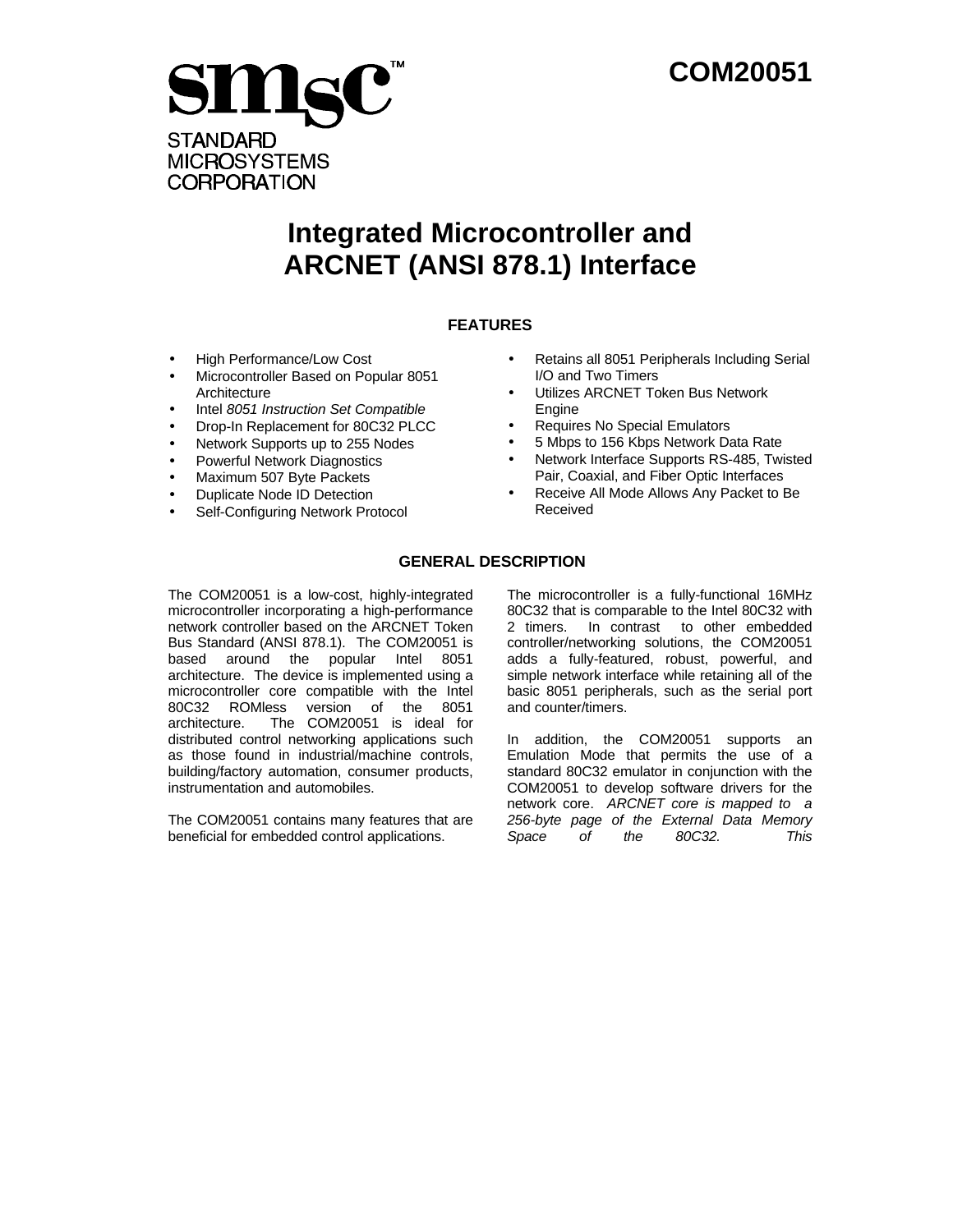# **TABLE OF CONTENTS**



80 Arkay Drive<br>Hauppauge, NY 11788<br>(631) 435-6000<br>FAX (631) 273-3123

 $\overline{2}$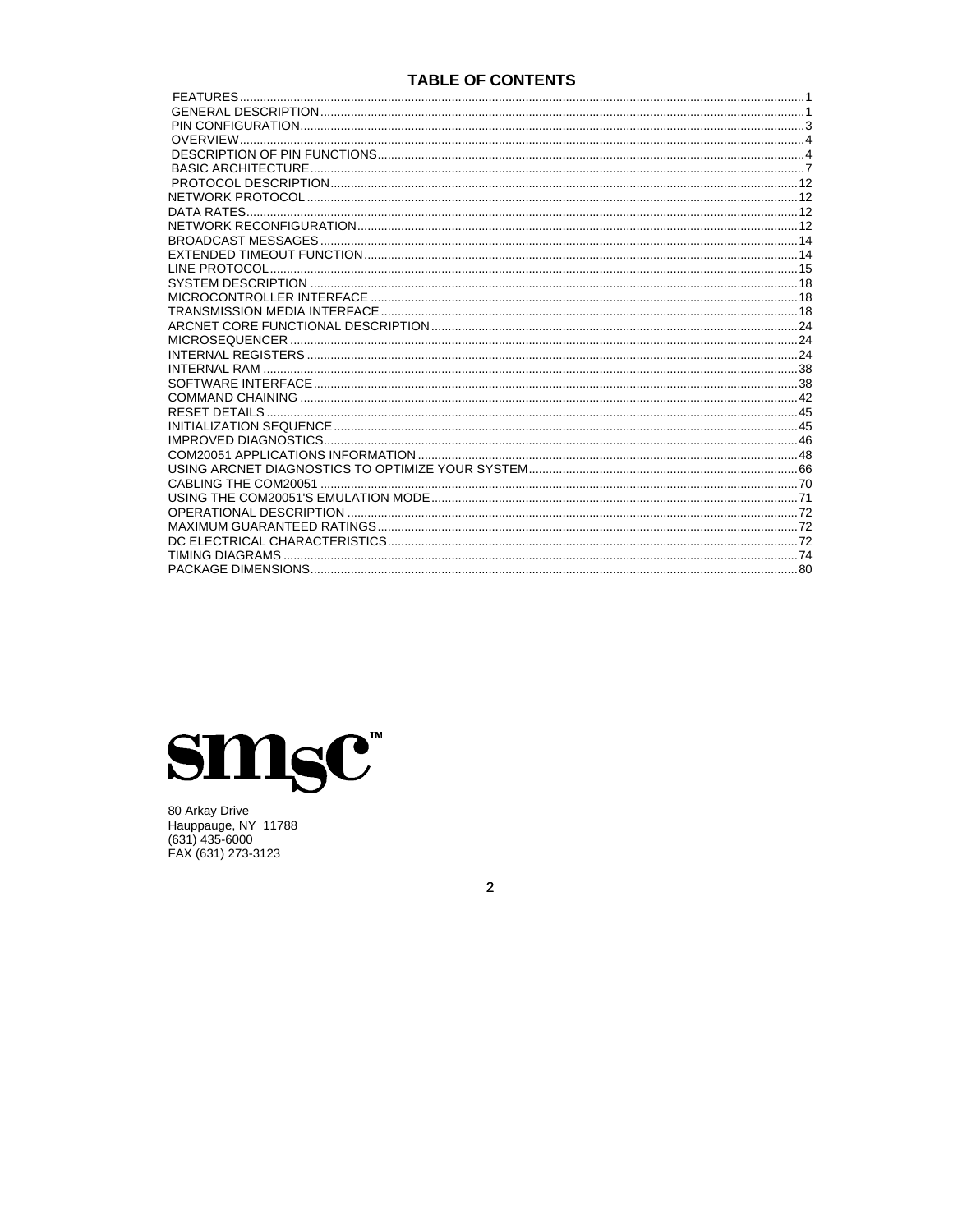*provides for an easy interface between the CPU and the ARCNET core.* The networking core is based around an ARCNET Token Bus protocol engine that provides highly-reliable and fault tolerant message delivery at data rates ranging from 5Mbps down to 156 Kbps with message sizes varying from 1 to 508 bytes. The ARCNET protocol offers a simple, standardized, and easily-understood networking solution for any application. The network interface supports several media interfaces,

including RS-485, coaxial, and twisted pair in either bus or star topologies. The network interface incorporates powerful diagnostic features for network management and fault isolation. These include duplicate node ID detection, reconfiguration detection, receive all (monitor) mode, receiver activity, and token detection.

## **PIN CONFIGURATION**

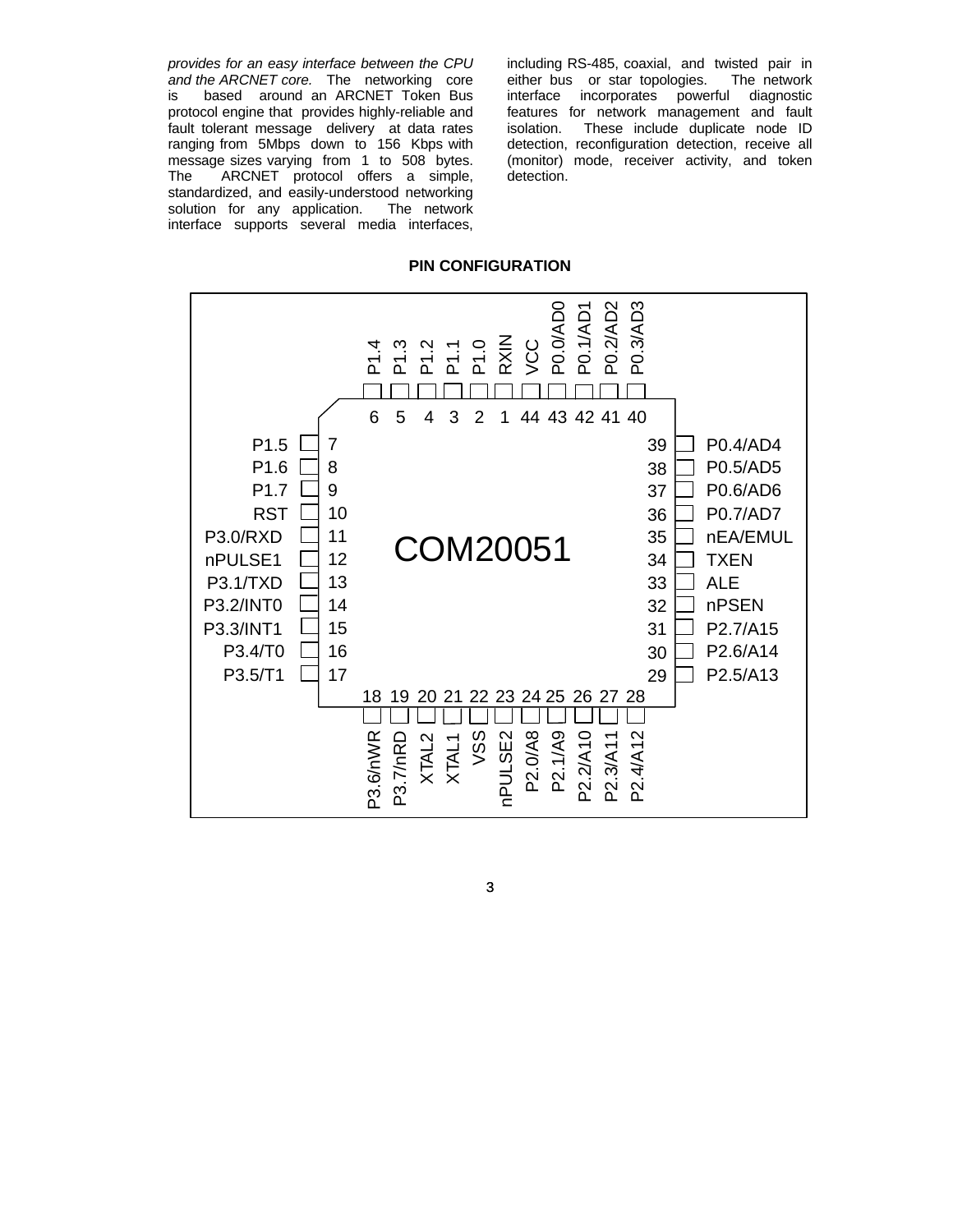The COM20051 is essentially a network boardin-a-chip. It takes an 80C32 microcontroller core and an ARCNET controller and integrates them into a single device. ARCNET is a token passing-based protocol that combines powerful flow control, error detection, and diagnostic capabilities to deliver fast and reliable messages. The COM20051 supports a variety of data rates (5 Mbps to 156 Kbps), topologies (bus, star, tree), and media types (RS-485, coax, twisted pair, fiber optic, and powerline) to suit any type of application.

The ARCNET network core of the COM20051 contains many features that make network development simple and easy to comprehend. Diagnostic features, such as Receive All,<br>Duplicate ID Detection, Reconfiguration Duplicate ID Detection, Reconfiguration Detection, Token, and Receiver Detection, all combine to make the COM20051 simple to use and to implement in any environment. The ARCNET protocol itself is relatively simple to understand and very flexible. A wide variety of support products are available to assist in network development, such as software drivers, line drivers, boards, and development kits. The COM20051 implements a full-featured 16MHz, Intel-compatible 80C32 microcontroller with all of the standard peripheral functions, including a full duplex serial port, two timer/counters, one 8-bit general purpose digital I/O port, and interrupt controller. The 8051 architecture has long been a standard in the embedded control industry for low-level data acquisition and control. ARCNET and the 8051 form a simple solution for many of today's and tomorrow's low-level networking solutions.

In addition to the 80C32 and the ARCNET network core, the COM20051 contains all the address decoding and interrupt routing logic to interface the network core to the 80C32 core. The integrated 8051/ARCNET combination provides an extremely cost-effective and spaceefficient solution for industrial networking applications. The COM20051 can be used in a stand-alone embedded application, executing control algorithms or performing data acquisition and communicating data in a master/slave or *peer-to-peer* configuration, or used as a slave processor handling communication tasks in a multi-processing system.

| PIN NO.   | <b>NAME</b>               | <b>SYMBOL</b>         | <b>DESCRIPTION</b>                                                                                            |
|-----------|---------------------------|-----------------------|---------------------------------------------------------------------------------------------------------------|
|           | Receive In                | RXIN                  | Input. Network receiver input.                                                                                |
| $2-9$     | P <sub>1.0</sub> -1.7     | P <sub>1.0</sub> -1.7 | Input/Output. Port 1 of the 8051. General purpose<br>digital I/O port.                                        |
| 10        | Reset                     | <b>RESET</b>          | Input. Active high reset.                                                                                     |
| 11        | P3.0                      | P3.0                  | Input/Output. Port 3 bit 0 of the 8051. RX input of<br>serial port.                                           |
| 12        | nPulse 1                  | nPULSE1               | Output. Network output. Open-drain when<br>backplane mode is invoked, otherwise it is a push-<br>pull output. |
| $13 - 19$ | P3.1-3.7                  | P3.1-3.7              | Input/Output. Port 3 bits 1-7 of the 8051.                                                                    |
| 20, 21    | Crystal Oscillator XTAL1, | XTAL <sub>2</sub>     | Input. Oscillator inputs 1 and 2.                                                                             |
| 22        | Ground                    | VSS                   | Ground pin.                                                                                                   |

# **DESCRIPTION OF PIN FUNCTIONS**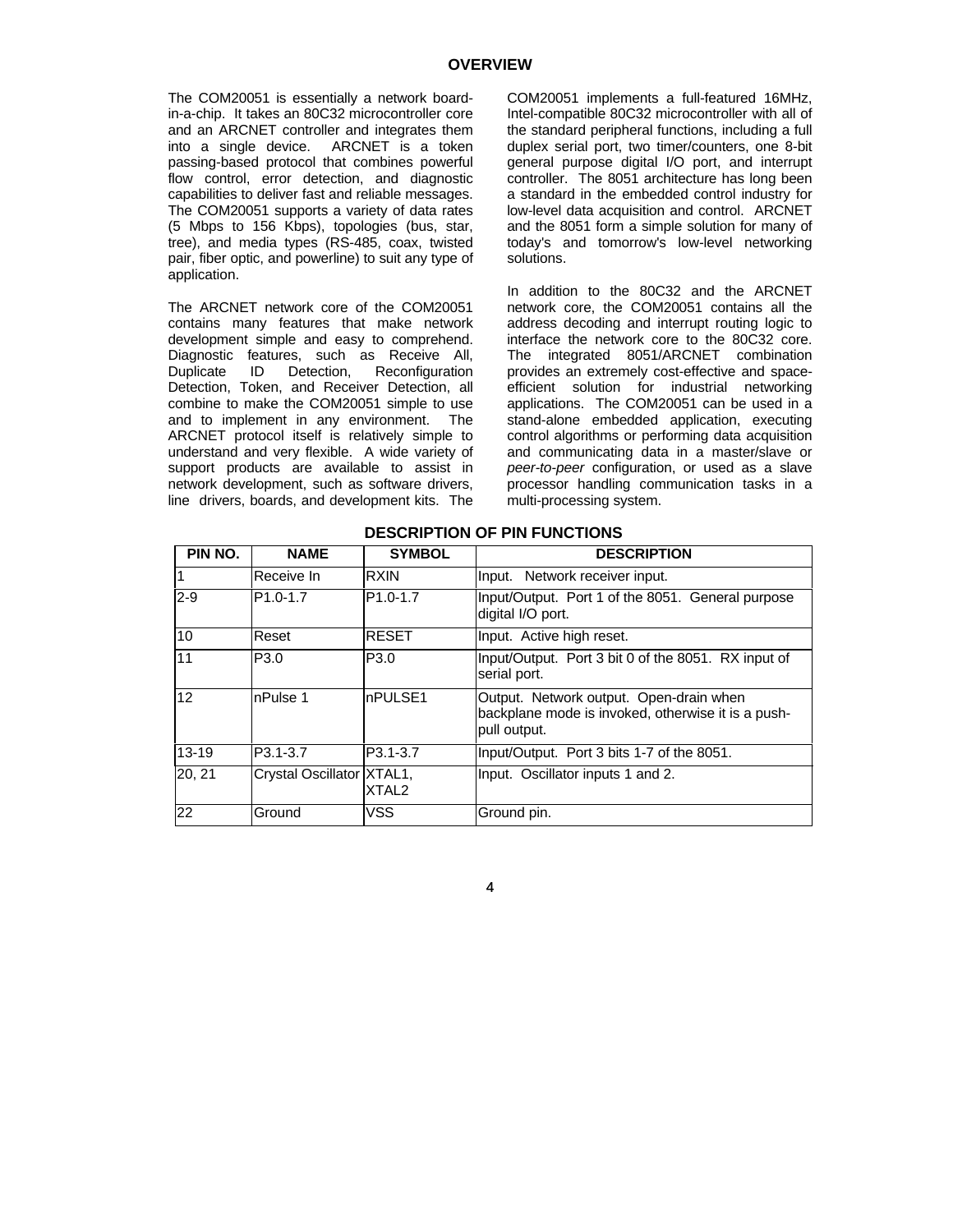# **DESCRIPTION OF PIN FUNCTIONS**

| PIN NO.   | <b>NAME</b>              | <b>SYMBOL</b>         | <b>DESCRIPTION</b>                                                                                                                                                                                                                                                                                                                                                     |
|-----------|--------------------------|-----------------------|------------------------------------------------------------------------------------------------------------------------------------------------------------------------------------------------------------------------------------------------------------------------------------------------------------------------------------------------------------------------|
| 23        | nPulse <sub>2</sub>      | nPULSE2               | Output. Network output. Outputs a synchronous<br>clock at 2x the data rate when backplane mode is<br>invoked.                                                                                                                                                                                                                                                          |
| 24-31     | P <sub>2.0</sub> -2.7    | P <sub>2.0</sub> -2.7 | Input/Output. Port 2 of the 8051. High order address<br>bus.                                                                                                                                                                                                                                                                                                           |
| 32        | nProgram Store<br>Enable | <b>InPSEN</b>         | Output.                                                                                                                                                                                                                                                                                                                                                                |
| 33        | Address Latch<br>Enable  | <b>ALE</b>            | Output.                                                                                                                                                                                                                                                                                                                                                                |
| 34        | Transmit Enable          | <b>TXEN</b>           | Output. This signal is used to enable the drivers for<br>transmitting. The polarity of this signal is<br>programmable by grounding the nPULSE2 pin prior<br>to the POWER-UP.<br>nPULSE2 floating prior to the power-up = TXEN<br>active high<br>nPULSE2 grounded prior to the power-up = TXEN<br>active low. (This option is available only in the<br>Backplane mode). |
| 35        | nEnable                  | nEA                   | Input. When high, causes the 8051's outputs to tri-<br>state. When low, allows the 8051 to address external<br>memory. Must be low to execute code from the<br>embedded 8051.                                                                                                                                                                                          |
| $36 - 43$ | $P0.7-0.0$               | $P0.7-0.0$            | Input/Output. Port 0 of the 8051. Multiplexed low<br>order address/data bus.                                                                                                                                                                                                                                                                                           |
| 44        | Power Supply             | <b>VCC</b>            | +5V power supply.                                                                                                                                                                                                                                                                                                                                                      |

# **RESET CIRCUIT FOR THE COM20051**

The power on reset circuit for the COM20051 should be designed to provide a clean, fast transition time TTL input to the COM20051. Sufficient signal high time on RST (pin 10) should be provided after Vcc reaches +5V DC. The following circuit, which provides an 8ms power-on reset pulse, is recommended:

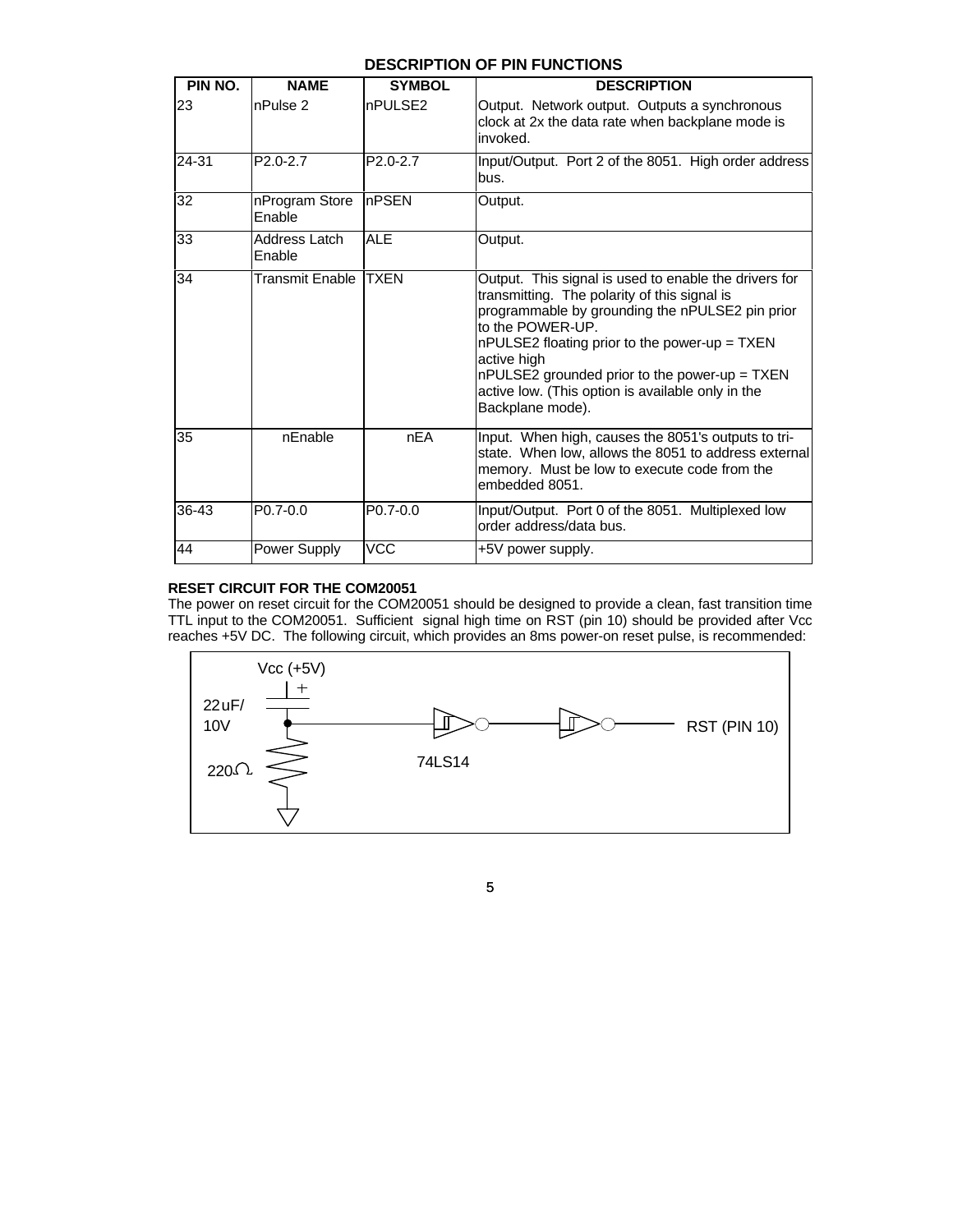

6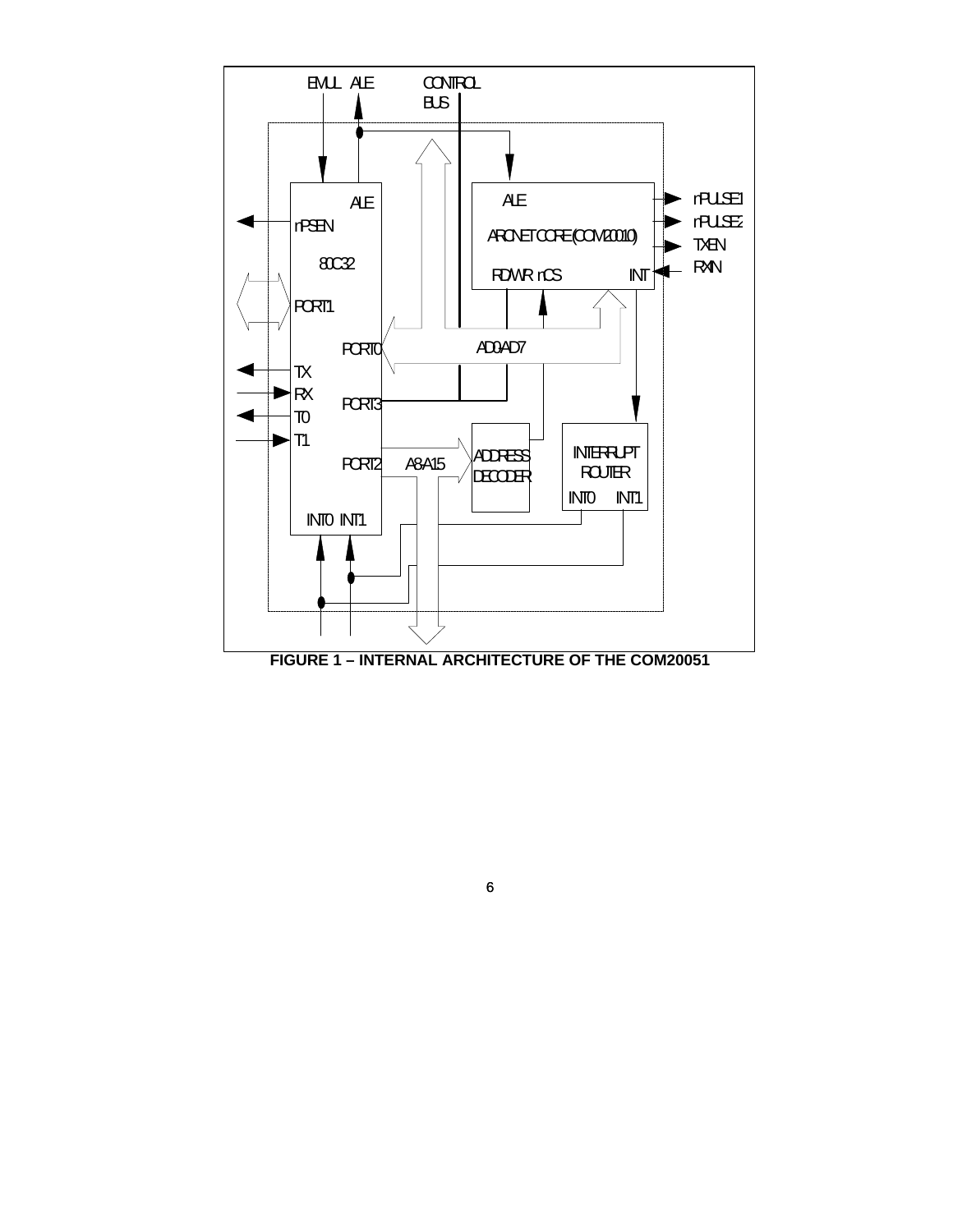The COM20051 consists of four functional blocks: the 80C32 microcontroller core, ARCNET network cell (includes 1K of buffer RAM), programmable address decoder, and programmable interrupt router. The internal architecture of the COM20051 is shown in Figure 1.

The 80C32 microcontroller is a full ROMless implementation of the popular Intel 8051 series. The ARCNET network core is similar in architecture to SMSC's popular COM20020 family of ARCNET controllers and retains the same command and status flags of previous ARCNET controllers. The programmable address decoder maps the ARCNET registers into a 256-byte page anywhere within the External Data Memory space of the 80C32. The ARCNET core was mapped to the External Data Memory space to simplify software and application development and for production test purposes. *ARCNET core is available to the developer when working with the 8051 emulator.* When the COM20051 is put into Emulate mode, the internal microcontroller is put into a high impedance state, thus allowing an external In-Circuit Emulator (ICE) to program the ARCNET core. The advantage of this approach versus mapping the ARCNET registers into the internal memory (Special Function) area of the 80C32 is that dedicated software development tools will not be necessary to debug application software. Since a majority of 8051 applications use only a small portion of the Data Memory space, there is no penalty paid for used address space. There will also be no penalty in execution time, since cycle times for external data memory accesses and internal direct memory moves are identical. The network interrupt can be routed to either of the two external interrupt ports or can be assigned to one of the general purpose I/O ports. The ARCNET interrupt is internally wire ORed with the external interrupt pin to allow greater system flexibility.

## **80C32 ARCHITECTURE AND INSTRUCTION SET**

The 80C32 microcontroller core is identical to the 16MHz Intel 80C32 in all respects *except for the absence of Timer 2.* Please refer to the Intel Embedded Microcontrollers and Processors Databook, Volume 1, for details regarding the 8051 architecture, peripherals, instruction set, and programming guide. Note that any access to the internal ARCNET core or any external memorry access is *visible* on the pins of the COM20051.

The following differences apply to the COM20051:

- 1. Oscillator frequency is 40MHz instead of 16MHz. This is necessary to derive a 20MHz clock for the ARCNET core. The processor still operates at 16MHz.
- 2. nEA pin This pin must be tied to ground for normal internal processor operation. When tied to VCC, the COM20051 will enter the Emulate mode.
- 3. Unused pins The COM20051 is packaged in a 44-pin PLCC. Network I/O is generated on the four unused pins of the standard 80C32 PLCC package. No DIP package is available.
- 4. Power Down operation The Power Down mode can only be used in conjunction when the internal oscillator is being used. If an external oscillator is used and the Power Down mode is invoked, damage may result to the oscillator and to the COM20051.

## **Clock Speed**

The COM20051 processor operates at 16MHz and the network controller at a maximum 40MHz clock rate. A single crystal oscillator is used to supply the two clocks: a 16MHz processor clock and a 20MHz network clock for the nominal 2.5 Mbps data rate. Pins 20 and 21 are designated as crystal inputs. When clocking with an external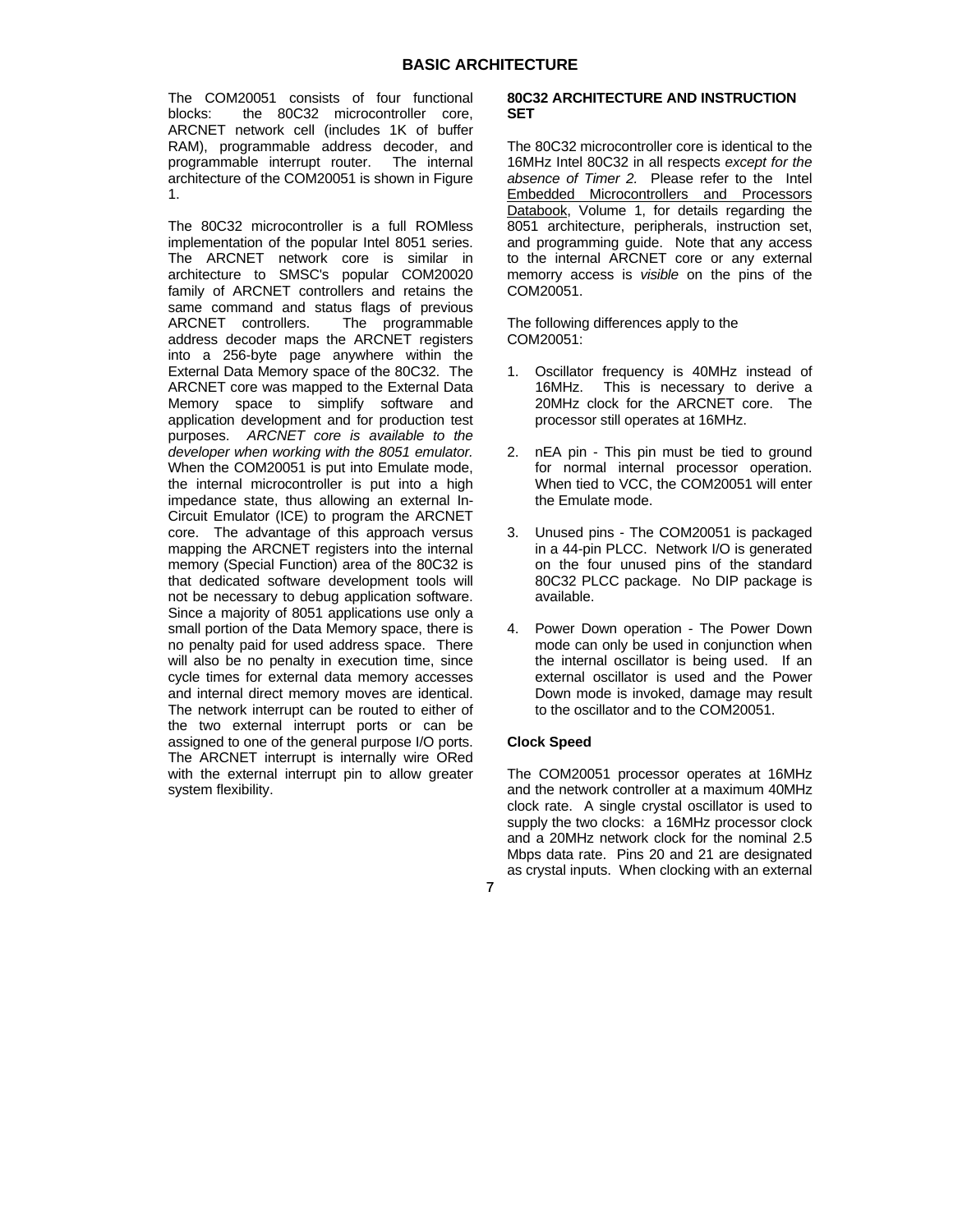oscillator, pin 21 (XTAL1) functions as the clock input.

## **Emulate Mode**

The COM20051 contains a unique feature called the Emulate mode that most 8051-based peripheral devices do not accommodate. TheEmulate mode permits developers to access

and program the internal ARCNET core using a standard low-cost 8032 emulator. This feature eliminates the need for expensive dedicated development equipment needed for other types of 8051-based peripheral devices. The Emulate mode is invoked by connecting the nEA pin to VCC. This causes the internal 80C32 processor to enter a HI-Z state and changes the state of the COM20051 pins according to the following table:

| <b>SIGNAL NAME</b>                             | $EMUL = 0$           | $EMUL = 1$                                                        |
|------------------------------------------------|----------------------|-------------------------------------------------------------------|
| PORT 0                                         | Bidirectional        | <b>Bidirectional</b>                                              |
| PORT <sub>1</sub>                              | <b>Bidirectional</b> | HI-Z (except for pins<br>designated as interrupt<br>destinations) |
| PORT <sub>2</sub>                              | Output               | Input                                                             |
| <b>INT0.1</b><br>(P3.2, P3.3)                  | Input                | Output                                                            |
| RD/WR<br>(P3.6, P3.7)                          | Output               | Input                                                             |
| <b>ALE</b>                                     | Output               | Input                                                             |
| <b>TX, T0, T1</b><br>(P3.1, 3.4, 3.5)<br>nPSEN | Output               | $HI-Z$                                                            |

#### **Address Decoding**

The COM20051, as described previously, maps the ARCNET registers into the 80C32's External Data Memory space. This provides system flexibility because the location of the ARCNET registers can be located anywhere within the 64K External Data Memory space. The precise location can be resolved with a 256-byte page. The location of that page in the External Data Memory space is pointed to by the *read/write* Address Decode Register, as shown in Figure 2. The Address Decode Register is located at

FFFFh of the External Data Memory space. It holds the upper 8 bits of the 16-bit address at which the 256 page boundary will start. This register must be programmed prior to any access to the ARCNET core. The default value is 0000h.

*The ARCNET core register page must be mapped away from the external RAM prior to any access to the external RAM by the software. Failure to do this may result in incorrect data write and read operations to the external RAM as well as the core registers.*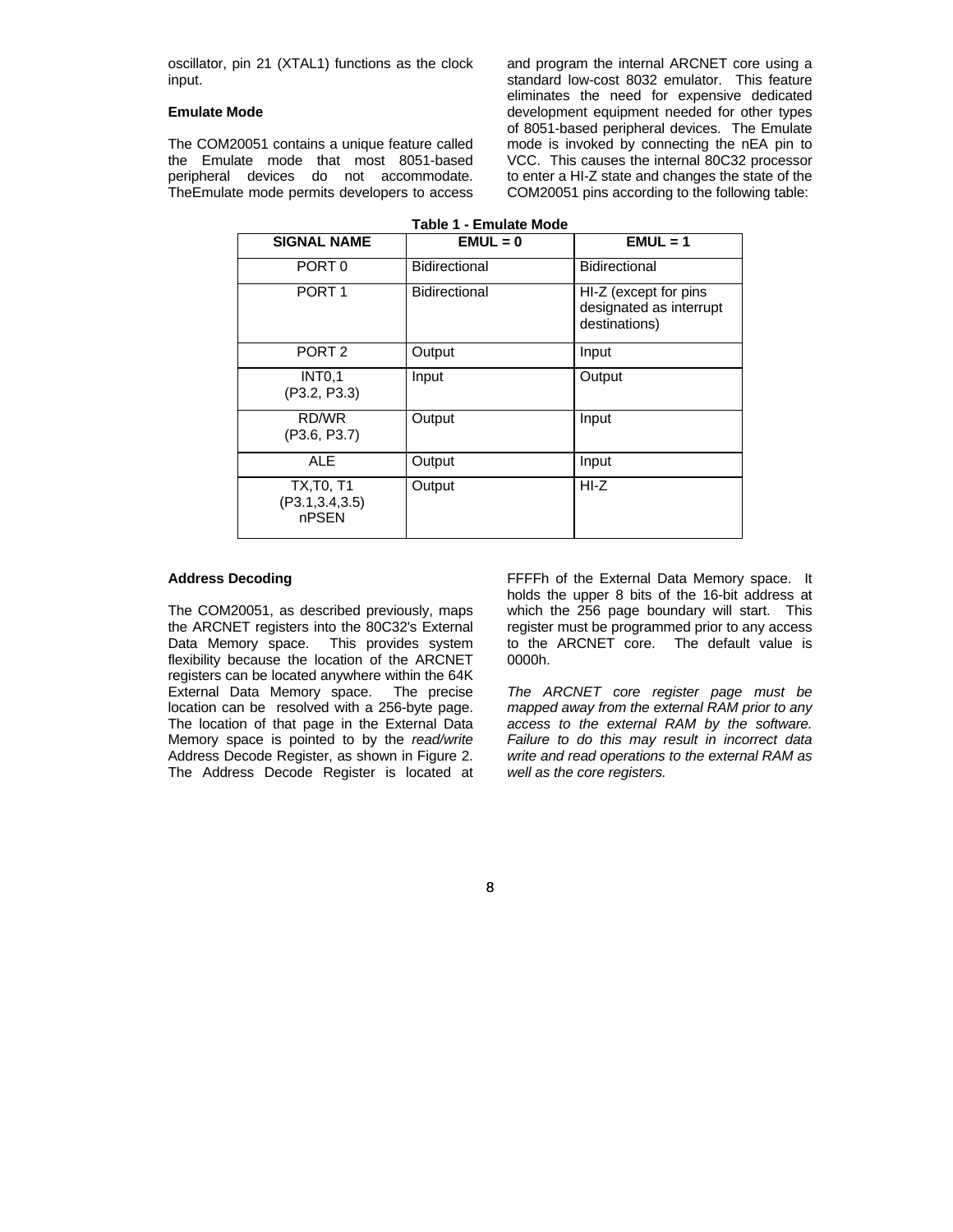

**FIGURE 2 – COM20051 EXTERNAL DATA ADDRESS SPACE**

# **ADDRESS DECODE REGISTER**

| <b>NAME</b> | BIT 7 | BIT 6 | BIT 5 | BIT 4 | BIT <sub>3</sub> | BIT <sub>2</sub> | BIT 1 | BIT 0 |
|-------------|-------|-------|-------|-------|------------------|------------------|-------|-------|
| ADR DEC     | A15   | A14   | A13   | A12   | A11              | A10              | Α9    | A8    |

LOCATION: FFFFh of the External Data Memory space. Default: 00h

EXAMPLE: Address Decode Register = 80h

*ARCNET core registers* will be located at 8000h + Register offset (e.g. ARCNET Configuration Register offset = 06h, physical address = 8006h).

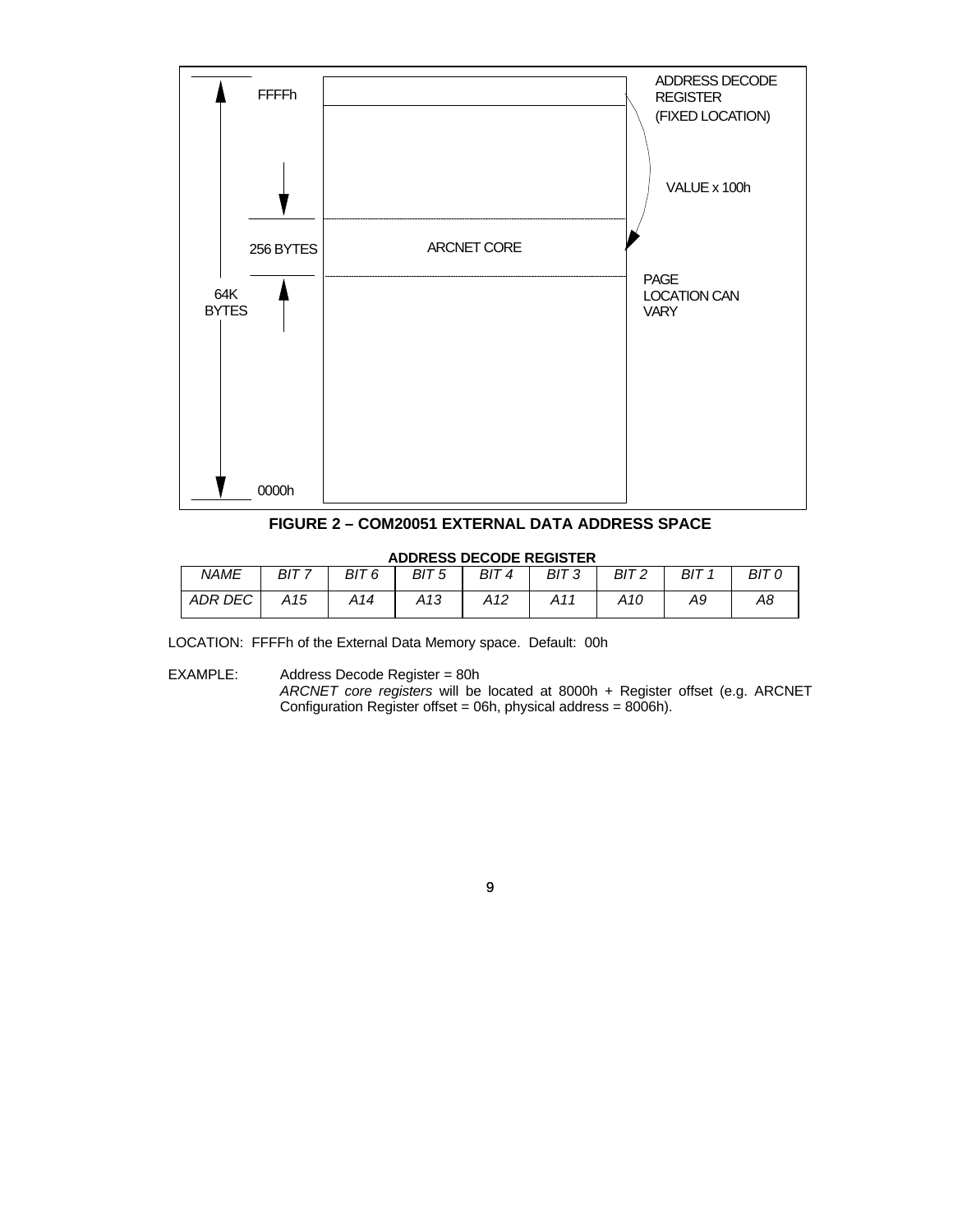## **COM20051 MEMORY MAPPING**

The COM20051 maps the Arcnet core into a 256 byte page of data memory space. This memory is physically located internally to the device and itrquote s default base address on power up is 0000h. This 256 byte page can be logically located anywhere within the 64K external data memory space while physically remaining on board. The location of this 256 byte page is pointed to by the Address Decode Register in the device. This Address Decode Register holds the upper 8 bits of the 16 bit address at which the 256 byte page boundary will start. The address of this Address Decode Register is FFFFh. This register is also logically located in external data memory space but physically located on the device. This register must be written to on power-up to properly locate the Arcnet core. .

The user must ensure that the Arcnet corerquote s 256 byte page does not conflict with external memory, otherwise data bus contention will result. As an example, if the user has 32K of external data memory located from 0000h to 7FFFh then the Arcnet core should be mapped above this area, 8000H is suggested. The user will write 80h to address FFFFh on power up to properly map the core to this location.

#### **ARCNET Network Core - Overview and Architecture**

ARCNET is a baseband token passing network protocol (ANSI 878.1). ARCNET features deterministic behavior, hardware-based network configuration, flexible topologies, several data rates, and multiple media support. Data rates varying from 5 Mbps to 156 Kbps and message sizes from 1 to 508 bytes are supported. Supported media includes RS-485, twisted pair, coax, fiber optic, and powerline in bus, star or tree topologies. ARCNET has enjoyed widespread use in the industrial community, finding a home in such applications as I/O control/acquisition, multi-processor communications, point-of-sale terminals, invehicle navigation systems, data acquisition systems, remote sensing, avionics, machine control, embedded computing, building automation, robotics, consumer products, and security systems.

The ARCNET core used in the COM20051 is similar in architecture to SMSC's 200XX series of Industrial ARCNET Controllers. The ARCNET core of the COM20051 contains a 1K x 8 internal RAM for packet buffering, Duplicate ID Detection, Receive All Mode, New Next ID<br>Indicator. Excessive NACK Interrupt. Indicator, Excessive NACK Interrupt, Programmable Data Rates, Backplane Mode, Programmable Transmitter Enable, Polarity Receive Activity, Reconfiguration, Token Seen Indicators, and Network Mapping hooks. The ARCNET core of the COM20051 uses a software-programmable node ID, *enabling the user to program the Node ID according to the application needs. The Node ID can be stored in an electronic medium or changed with the switch.*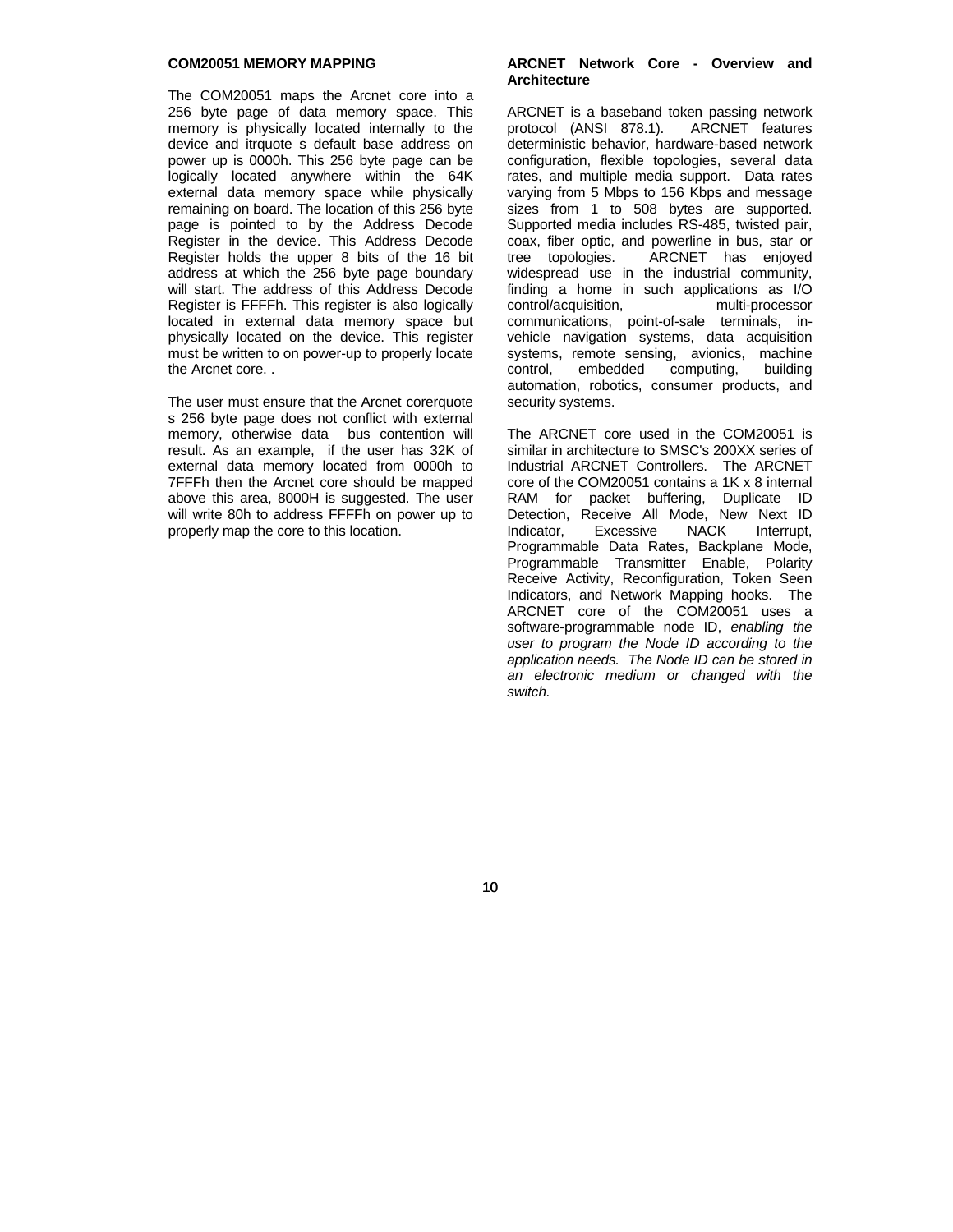

**FIGURE 3 - DETAILED ARCNET CORE OPERATION**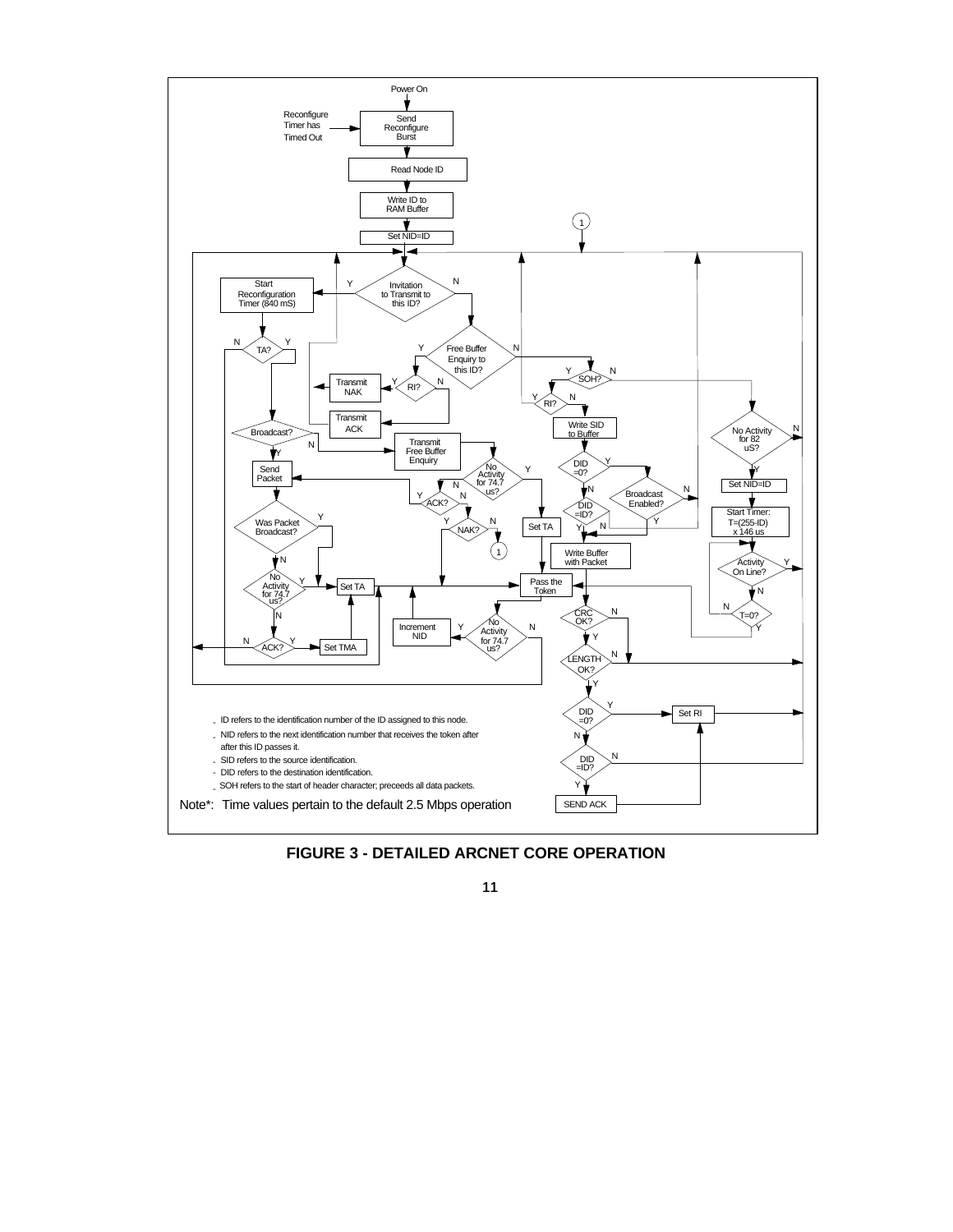#### **NETWORK PROTOCOL**

Communication on the network is based on a token passing protocol. Establishment of the network configuration and management of the network protocol are handled entirely by *the COM20051's internal microcoded sequencer called ARCNET network core.* The 80C32 controller core transmits data by simply loading a data packet and its destination ID into the network core's RAM buffer, and issuing a command to enable the transmitter. When the ARCNET core next receives the token, it verifies that the receiving node is ready by first transmitting a FREE BUFFER ENQUIRY message. If the receiving node transmits an ACKnowledge message, the data packet is transmitted followed by a 16-bit CRC. If the receiving node cannot accept the packet (typically its receiver is inhibited), it transmits a Negative AcKnowledge message and the transmitter passes the token. Once it has been established that the receiving node can accept the packet and transmission is complete, the receiving node verifies the packet. If the packet is received successfully, the receiving node transmits an ACKnowledge message (or nothing if it is not received successfully) allowing the transmitter to set the appropriate status bits to indicate successful or unsuccessful delivery of the packet. An interrupt mask permits the ARCNET core to generate an interrupt to the processor when selected status bits become true. Figure 4 is a flow chart illustrating the internal operation of the ARCNET core. *All timing details in the discussion of ARCNET protocol are based on the 2.5 Mbps data rate.*

## **DATA RATES**

The ARCNET core is capable of supporting data rates from 156.25 Kbps to 5 Mbps. For slower or faster data rates, an internal Programmable clock divider scales down the clock frequency. Thus all timeout values are scaled up as shown in the following table:

|                      |                       | <b>DATA</b><br><b>RATE</b>   | <b>TIMEOUT SCALING</b><br><b>FACTOR</b><br>(MULTIPLY BY) |                |
|----------------------|-----------------------|------------------------------|----------------------------------------------------------|----------------|
| <b>CLOCK</b><br>PRE- | 40 MHz<br>CLOCK DIV.  | 40 MHz UN-<br><b>DIVIDED</b> | 40 MHz<br>CLOCK DIV.                                     | 40 MHz<br>UN-  |
| <b>SCALER</b>        | TO 20 MHz             |                              | TO 20 MHz                                                | <b>DIVIDED</b> |
| $+8$                 | 25Mbps                | 5Mbps                        |                                                          | .5             |
| $\div 16$            | 1.25Mbps              | 25Mbps                       |                                                          |                |
| $+32$                | 625Kbps               | 1.25Mbps                     |                                                          | $\overline{2}$ |
| ±64                  | 3125Kbps              | 625Kbps                      | 8                                                        |                |
| $+128$               | 156.25<br><b>Kbps</b> | 3125Kbbps                    | 16                                                       | 8              |

## **NETWORK RECONFIGURATION**

A significant advantage of the ARCNET is its ability to adapt to changes on the network. Whenever a new node is activated or deactivated, a NETWORK RECONFIGURATION is performed. When a new ARCNET node is turned on (creating a new active node on the network), or if the COM20051 has not received an INVITATION TO TRANSMIT for 840ms, or if a software reset occurs, the ARCNET node causes a NETWORK RECONFIGURATION by sending a RECONFIGURE BURST consisting of eight marks and one space repeated 765 times. The purpose of this burst is to terminate all activity on the network. Since this burst is longer than any other type of transmission, the burst will interfere with the next INVITATION TO TRANSMIT, destroy the token and keep any other node from assuming control of the line.

When any ARCNET node senses an idle line for greater than 82 S, which occurs only when the token is lost, it starts an internal timeout equal to 146 s times the quantity 255 minus its own ID. *The COM20051 starts network reconfiguration by sending an invitation to transmit (TOKEN) first to itself and then to*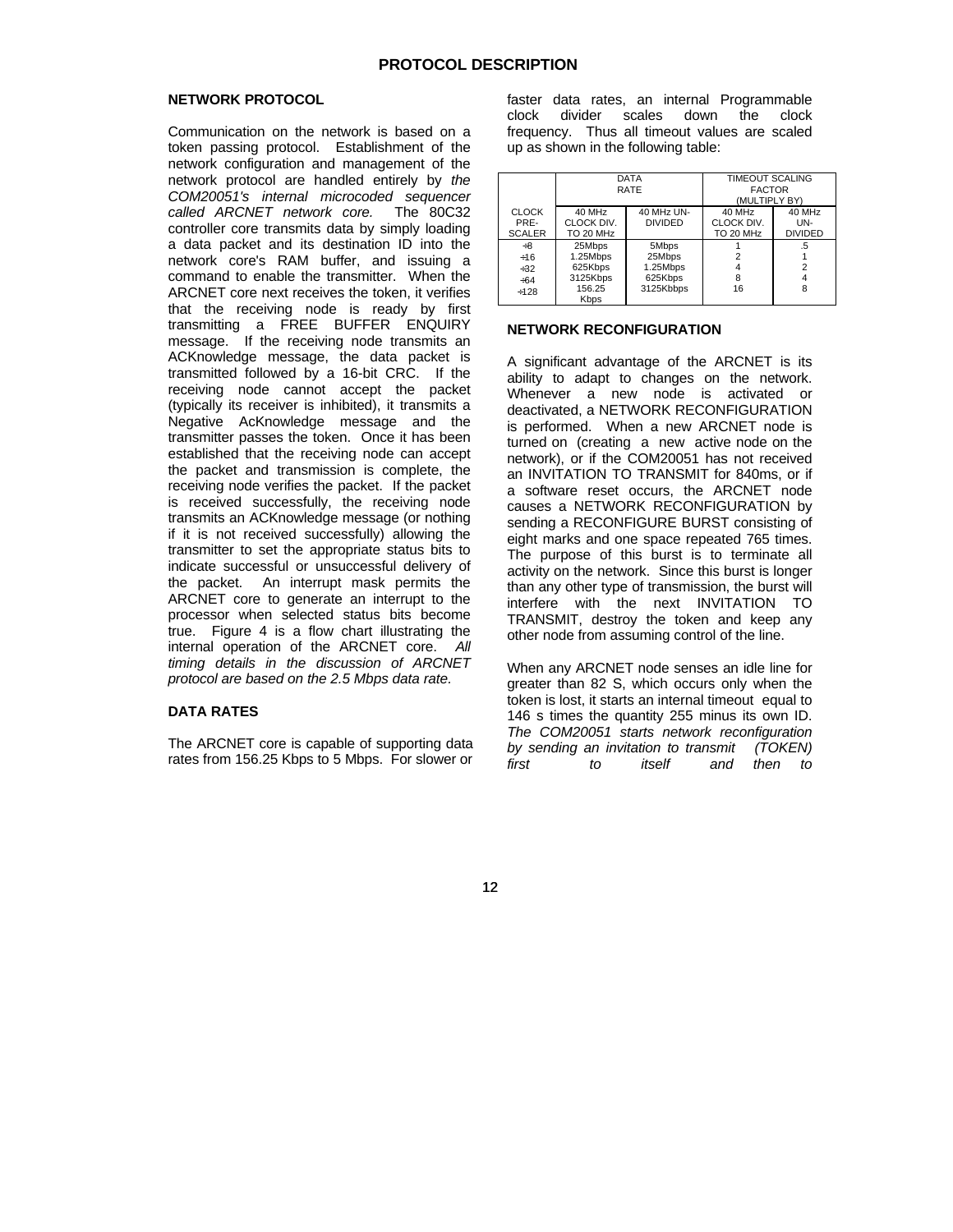

13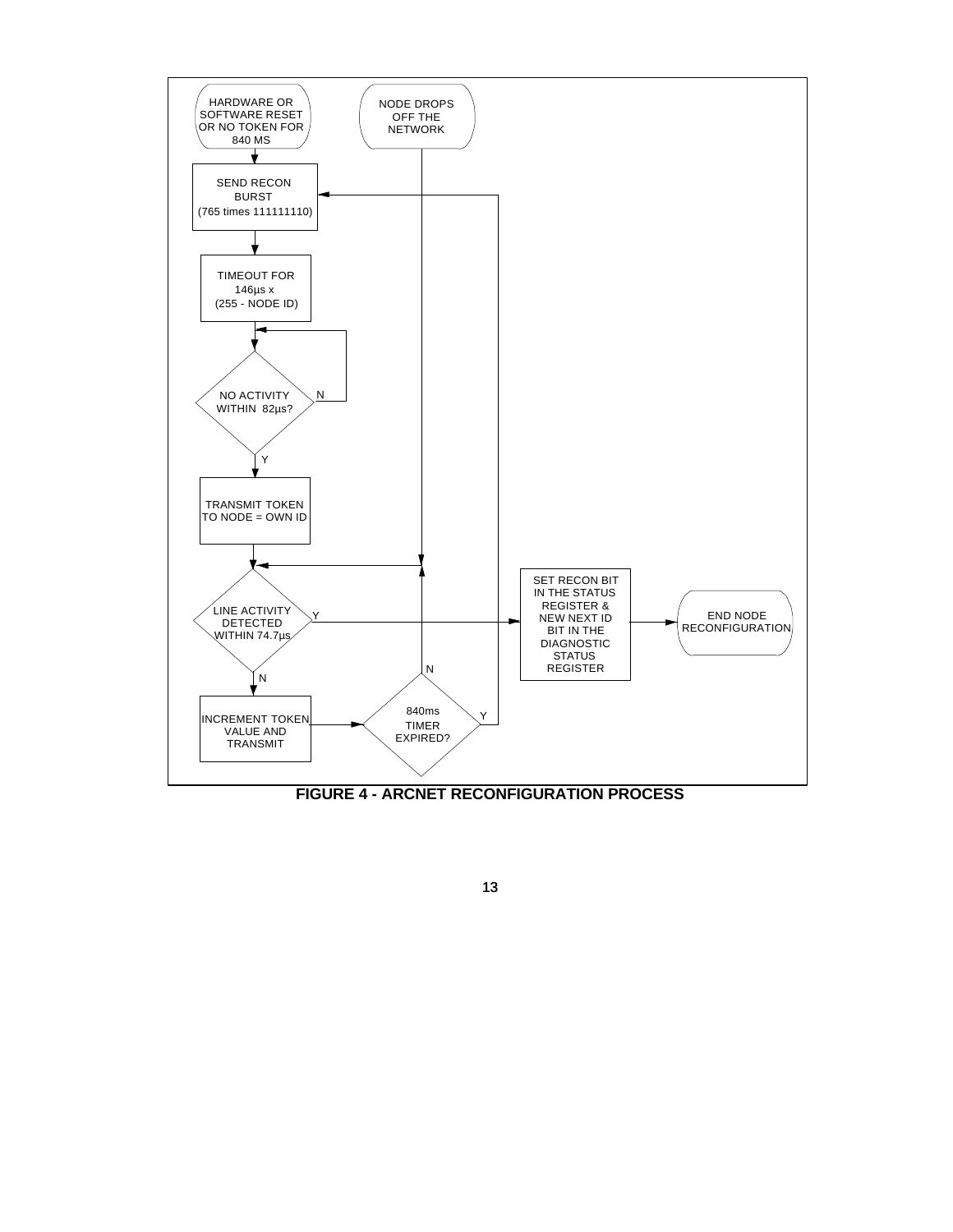all other nodes by incrementing the destination Node ID value. If the timeout expires with no line activity, the ARCNET core starts sending INVITATION TO TRANSMIT with the Destination ID (DID) equal to the currently stored NID. Within a given network, only one node will timeout (the one with the highest ID number). After sending the INVITATION TO TRANSMIT, the COM20051 waits for activity on the line. If there is no activity for 74.7 S, the COM20051 increments the NID value and transmits another INVITATION TO TRANSMIT using the NID equal to the DID. If activity appears before the 74.7 S timeout expires, the COM20051 releases control of the line. During NETWORK RECONFIGURATION, INVITATIONS TO TRANSMIT are sent to all NIDs *(1-255).*

Each COM20051 on the network will finally have saved a NID value equal to the ID of the ARCNET node that it released control to. This is called the Next ID Value. At this point, control is passed directly from one node to the next with no wasted INVITATIONS TO TRANSMIT being sent to ID's not on the network, until the next NETWORK RECONFIGURATION occurs. When a node is powered off, the previous node attempts to pass the token to it by issuing an INVITATION TO TRANSMIT. Since this node does not respond, the previous node times out and transmits another INVITATION TO TRANSMIT to an incremented ID and eventually a response will be received.

The NETWORK RECONFIGURATION time depends on the number of nodes in the network, the propagation delay between nodes, and the highest ID number on the network, but is typically within the range of 24 to 61 ms for 2.5 Mbps operation.

#### **BROADCAST MESSAGES**

Broadcasting gives a particular node the ability to transmit a data packet to all nodes on the network simultaneously. *NID=0* is reserved for this feature and no node on the network can be assigned *NID=0.* To broadcast a message, the transmitting node's processor simply loads the RAM buffer with the data packet and sets the DID *(Destination ID)* equal to zero. Figure 12

illustrates the position of each byte in the packet with the DID residing at address *1Hex* of the current page selected in the "Enable Transmit from Page fnn" command. Each individual node has the ability to ignore broadcast messages by setting the most significant bit of the "Enable Receive to Page fnn" command (see Table 8) to a logic "0".

## **EXTENDED TIMEOUT FUNCTION**

There are three timeouts associated with the COM20051 operation. The values of these timeouts are controlled by bits 3 and 4 of the Configuration Register *and bit 5 of the Setup Register (see register description for details).*

#### **Response Time** *(ET1, ET2, ET3)*

The Response Time determines the maximum propagation delay allowed between any two nodes, and should be chosen to be larger than the round trip propagation delay between the two furthest nodes on the network plus the maximum turn around time (the time it takes a particular ARCNET node to start sending a message in response to a received message) which is approximately 12.7 S. The round trip propagation delay is a function of the transmission media and network topology. For a typical system using RG62 coax in a baseband system, a one way cable propagation delay of 31 S translates to a distance of about 4 miles. The flow chart in Figure 3 uses a value of 74.7 S (31  $+$  31  $+$  12.7) to determine if any node will respond.

#### **Idle Time** *(ET1, ET2, ET3)*

The Idle Time is associated with the NETWORK RECONFIGURATION. Figure 3 and Figure 4 illustrate that during a NETWORK RECONFIGURATION one node will continually transmit INVITATIONS TO TRANSMIT until it encounters an active node. All other nodes on the network must distinguish between this operation and an entirely idle line. During NETWORK RECONFIGURATION, activity will appear on the line every 82 S. This 82 S is equal to the Response Time of 74.7 S plus the time it takes the COM20051 to start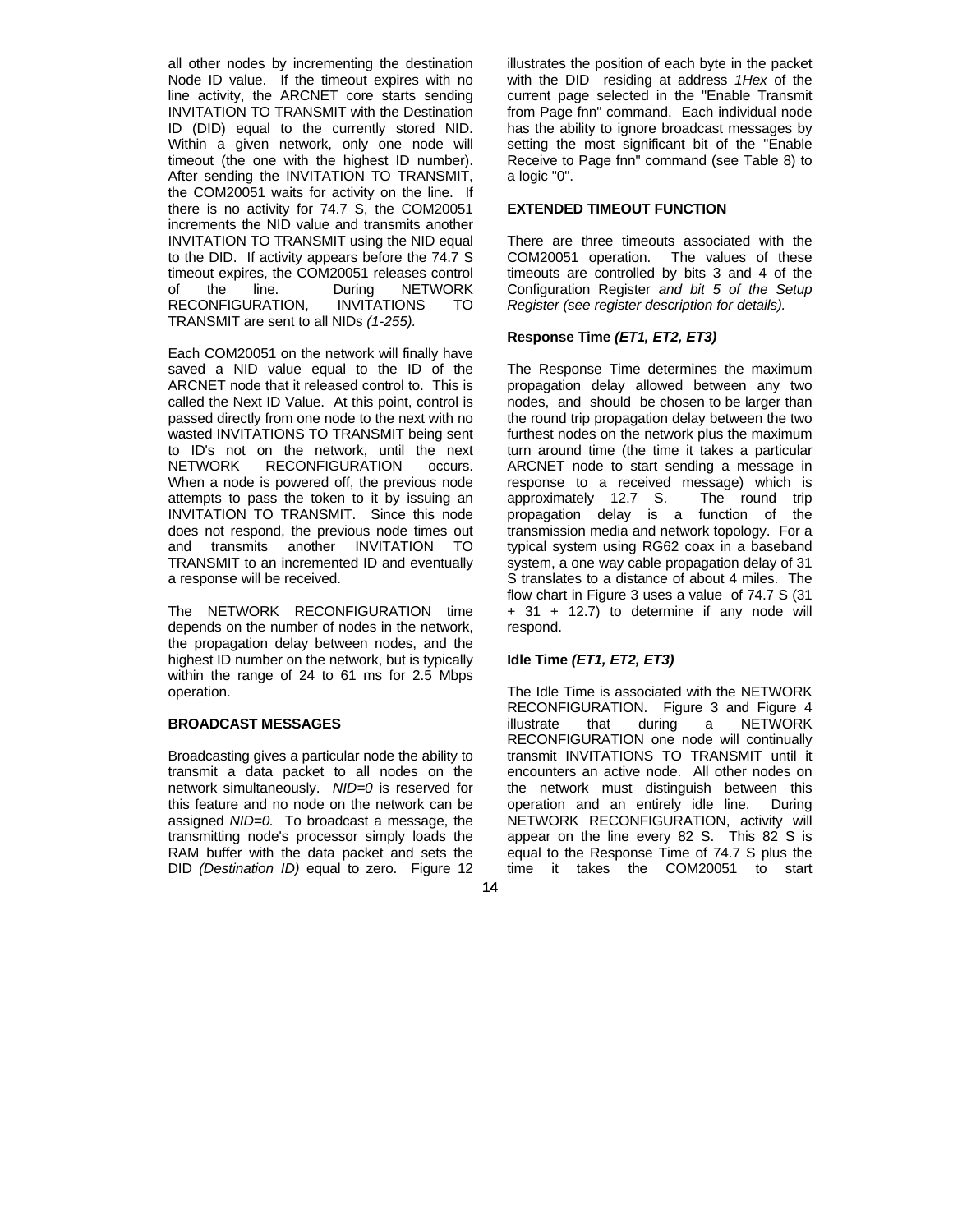retransmitting another message (usually another INVITATION TO TRANSMIT).

## **Reconfiguration Time** *(ET1, ET2)*

If any node does not receive the token within the Reconfiguration Time, it will initiate a NETWORK RECONFIGURATION. The ET2 and ET1 bits of the Configuration Register allow the network to operate over longer distances than the 4 miles stated earlier. The logic levels on these bits control the maximum distances over which the COM20051 can operate by controlling the three timeout values described above. For proper network operation, all nodes connected to the same network must have the same Response Time, Idle Time, and Reconfiguration Time.

## **LINE PROTOCOL**

The ARCNET line protocol is considered isochronous because each byte is preceded by a start interval and ended with a stop interval. Unlike asynchronous protocols, there is a constant amount of time separating each data byte. Each byte takes exactly 11 clock intervals that are defined by nPULSE1 and nPULSE2 signals (at 2.5 Mbps one byte takes 4.4 ms). As a result a time to transmit a message can be precisely determined. The line idles in a The line idles in a spacing (logic "0") condition. A logic "0" is defined as no line activity and a logic "1" is defined as a negative pulse of 200nS duration. A transmission starts with an ALERT BURST consisting of 6 unit intervals of mark (logic "1"). Eight bit data characters are then sent, with each character preceded by 2 unit intervals of mark and one unit interval of space. Five types of transmission can be performed as described below:

#### **Invitations To Transmit** *(ITT)*

An Invitation To Transmit is used to pass the token from one node to another and is sent by the following sequence:

- An ALERT BURST
- An *ITT* (*Invitation To Transmit:* ASCII code 04H)
- Two (repeated) DID (Destination ID) characters

| ALERT        | חור | חוח |
|--------------|-----|-----|
| <b>BURST</b> |     |     |

#### **Free Buffer Enquiries** *(FBE)*

A Free Buffer Enquiry is used to ask another node if it is able to accept a packet of data. It is sent by the following sequence:

- An ALERT BURST
- An FBE Free Buffer Enquiry: ASCII code 85H)
- Two (repeated) DID (Destination ID) characters

| AI FRT       | חור | חור |
|--------------|-----|-----|
| <b>BURST</b> |     |     |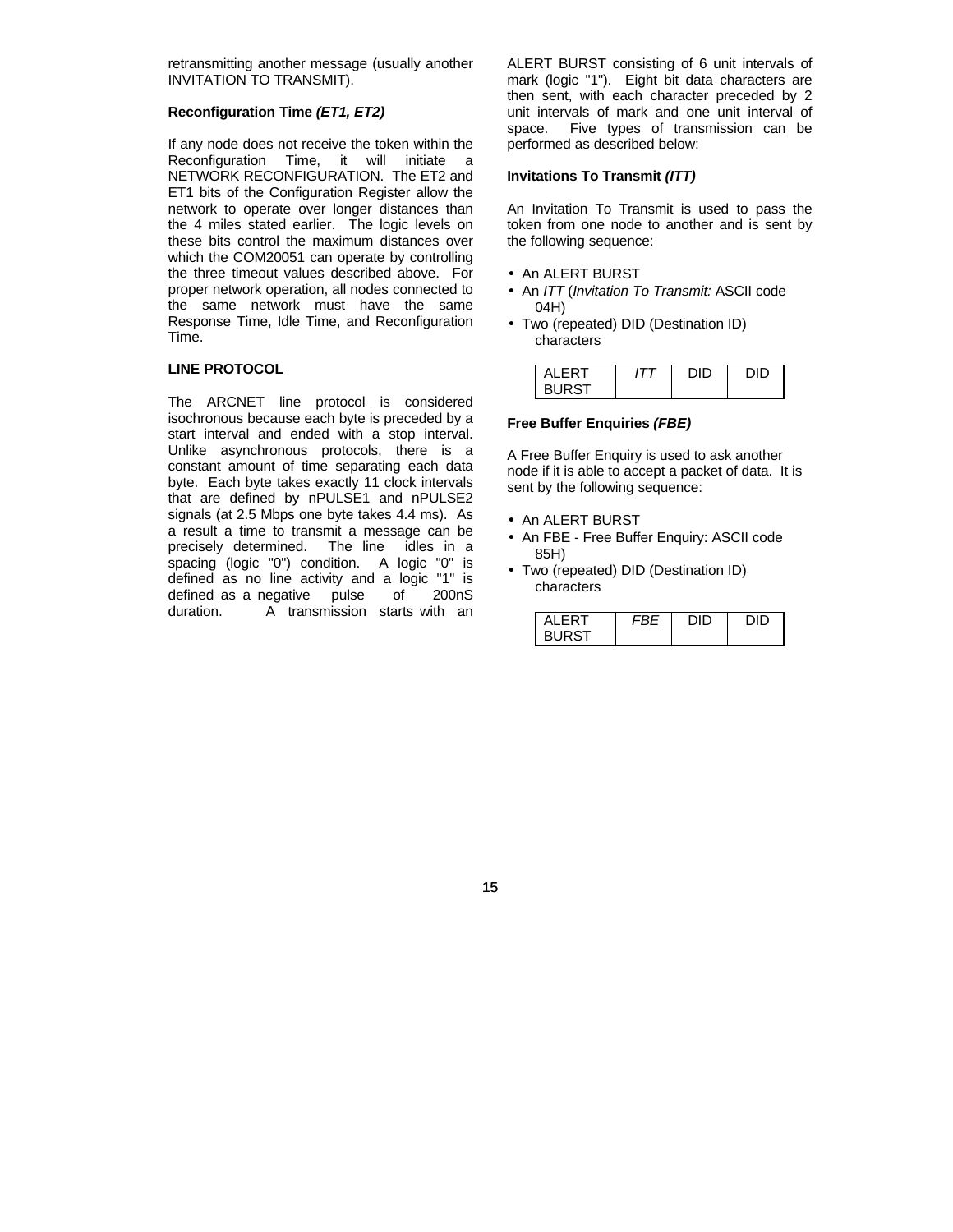## **Data Packets** *(PAC)*

A Data Packet consists of the actual data being sent to another node. It is sent by the following sequence:

- An ALERT BURST
- An *PAC (Data Packet*--ASCII code 01H)
- An SID (Source ID) character
- Two (repeated) DID (Destination ID) characters
- A single COUNT character which is the 2's complement of the number of data bytes to follow if a short packet is sent, or 00*Hex* followed by a COUNT character if a long packet is sent
- N data bytes where COUNT = 256-N (or 512-N for a long packet)
- Two CRC (Cyclic Redundancy Check) characters. The CRC polynomial used is:  $x^{16} + x^{15} + x^2 + 1$ .

| <b>ALERT</b><br><b>BURST</b> | <b>PAC</b> | <b>SID</b> | <b>DID</b> | DID | <b>COUNT</b> | data |  | data | <b>CRC</b> | CRC |
|------------------------------|------------|------------|------------|-----|--------------|------|--|------|------------|-----|
|------------------------------|------------|------------|------------|-----|--------------|------|--|------|------------|-----|

## **Acknowledgements** *(ACK)*

An Acknowledgement is used to acknowledge reception of a packet or as an affirmative response to FREE BUFFER ENQUIRIES and is sent by the following sequence:

- An ALERT BURST
- An ACK (ACKnowledgement--ASCII code 86H) character

| AL FRT<br><b>BURST</b> |  |
|------------------------|--|
|------------------------|--|

## **Negative Acknowledgements** *(NAK)*

A Negative Acknowledgement is used as a negative response to FREE BUFFER ENQUIRIES and is sent by the following sequence:

- An ALERT BURST
- A NAK (Negative Acknowledgement--ASCII code 15H) character

| AL FRT       | NAK |
|--------------|-----|
| <b>BURST</b> |     |

*Figure 5 illustrates the flow of events on a 5-node network where a node with the NID=1 transmits a data packet to a node with the NID=5, and a node with the NID=3 tries to transmit a data to a node with the NID=4 but node 4 cannot accept it. All other nodes are just passing the tokens.*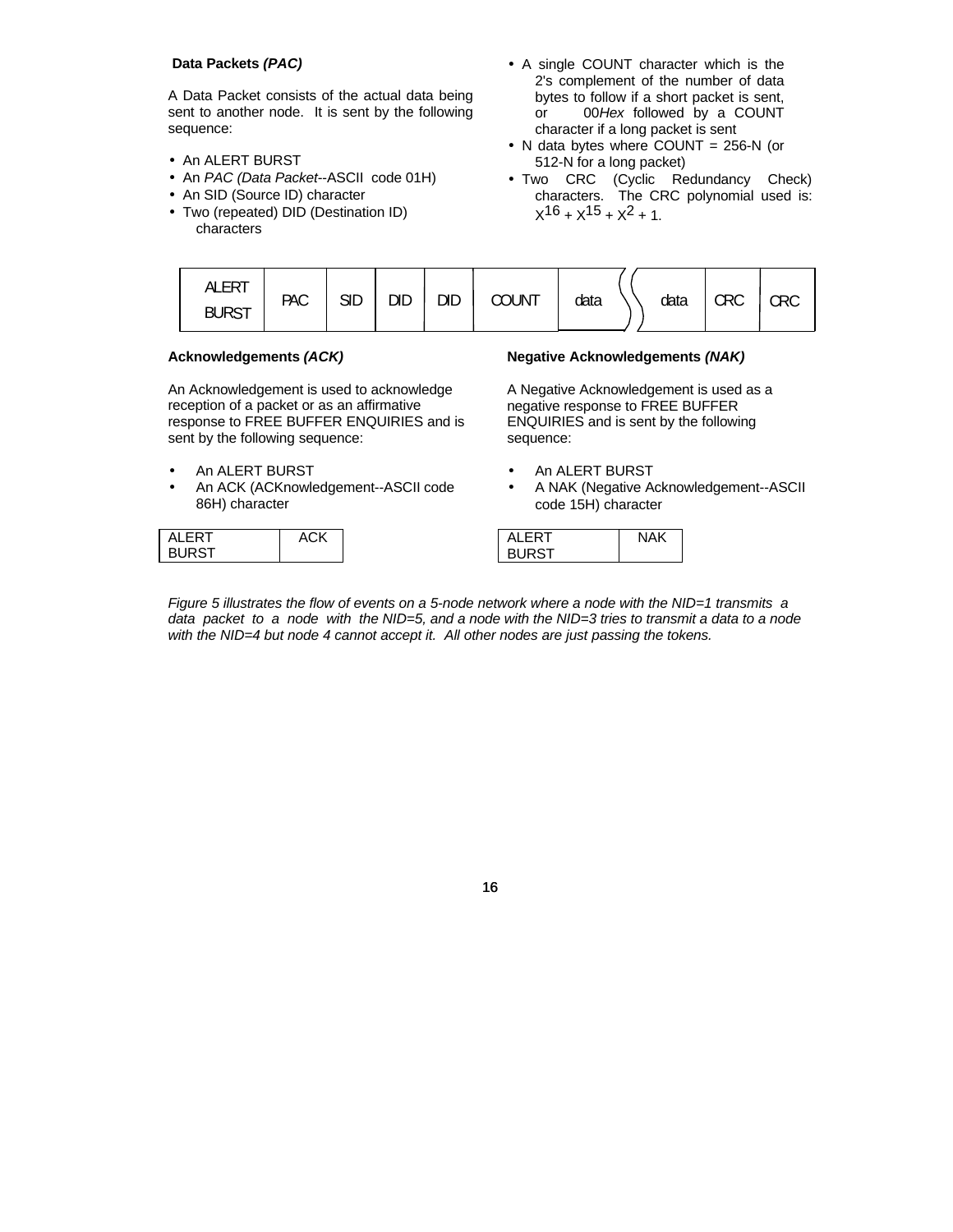

**FIGURE 5 – AVERAGE SEQUENCE OF LINE EVENTS FOR A FIVE-NODE NETWORK**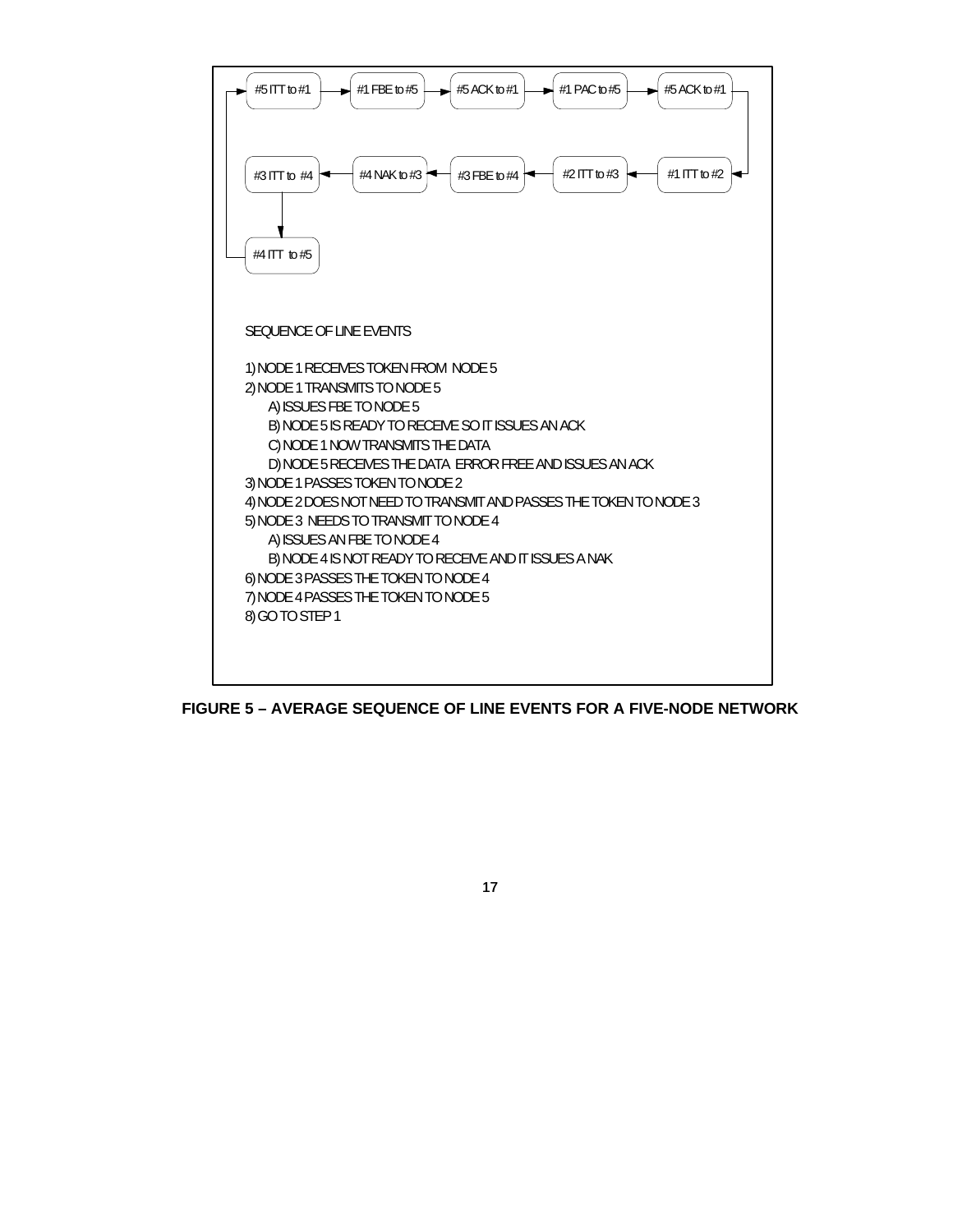#### **MICROCONTROLLER INTERFACE**

*COM20051 ARCNET network core contains 1K byte of RAM and 11 registers.* The internal RAM is accessed via a pointer-based scheme (refer to the Sequential Access Memory section), and the internal registers are accessed via direct addressing. The ARCNET core bus interface is designed to be flexible so that it is independent of the 80C32 speed.

The COM20051 provides for no wait state arbitration via direct addressing to its internal registers and a pointer based addressing scheme to access its internal RAM. *Note that at 5 Mbps data rate, the internal arbiter must be slowed down using the SLOWARB bit of the Setup Register.* The pointer may be used in the auto-increment mode for typical sequential buffer emptying or loading, or it can be taken out of the auto-increment mode to perform out of sequence accesses to the RAM. The data within the RAM is accessed through the Data Register. Data being read is prefetched from memory and placed into the Data Register for the microcontroller to read. During a write operation, the data is stored in the Data Register and then written into memory. Whenever the pointer is loaded for reads with a new value, data is immediately prefetched to prepare for the first read operation.

## **TRANSMISSION MEDIA INTERFACE**

Figure 6 illustrates the COM20051 interface to the transmission media used to connect the node to the network. Table 2 lists different types of cable which are suitable for ARCNET applications.<sup>1</sup> The user may interface to the cable of choice in one of three ways:

**1** Please refer to TN7-5 - **Cabling Guidelines for the COM20020 ULANC**, available from SMSC, for recommended cabling distance, termination, and node count for ARCNET nodes.

#### **Traditional Hybrid Interface**

The Traditional Hybrid Interface is that which is used with previous ARCNET devices. The Hybrid Interface is recommended if the node is to be placed in a network with other Hybrid-<br>Interfaced nodes. The Traditional Hybrid The Traditional Hybrid Interface is for use with nodes operating at 2.5 Mbps only. The transformer coupling of the Hybrid offers isolation for the safety of the system and offers high Common Mode Rejection. The Traditional Hybrid Interface uses circuits like SMSC's HYC9068 or HYC9088 to transfer the pulse-encoded data between the cable and the COM20051. The COM20051 transmits a logic "1" by generating two 100nS non-overlapping negative pulses, nPULSE1 and nPULSE2. Lack of pulses indicates a logic "0". The nPULSE1 and nPULSE2 signals are sent to the Hybrid, which creates a 200nS dipulse signal on the *medium.* During reception, the 200nS dipulse appearing on the media is coupled through the transformer of the LAN Driver, which produces a positive pulse at the RXIN pin of the The pulse on the RXIN pin represents a logic "1". Lack of pulse represents a logic "0". Typically, RXIN pulses occur at multiples of 400nS. The COM20051 can tolerate distortion (bit jitter) of plus or minus 100nS and still correctly capture and convert the RXIN pulses to NRZ format. Figure 8 illustrates the events which occur in transmission or reception of data consisting of 1, 1, 0.

#### **Backplane Configuration**

The Backplane Configuration is recommended for cost-sensitive, short-distance applications like backplanes and instrumentation. This mode is advantageous because it saves components, cost, and power.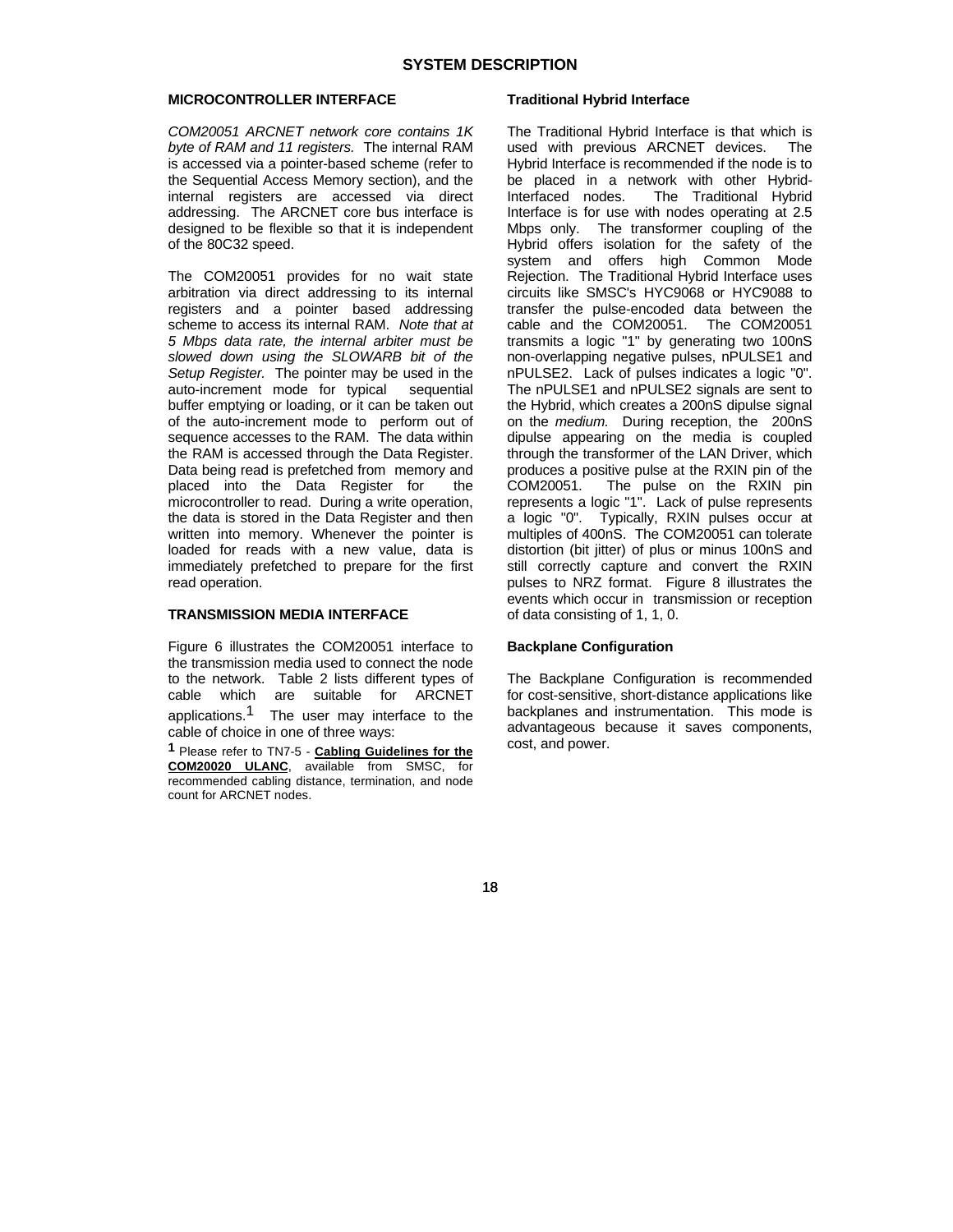

**FIGURE 6 – DIPULSE HYBRID CONFIGURATION**



**FIGURE 7 – COM20051 NETWORK USING RS-485 DIFFERENTIAL TRANSCEIVERS**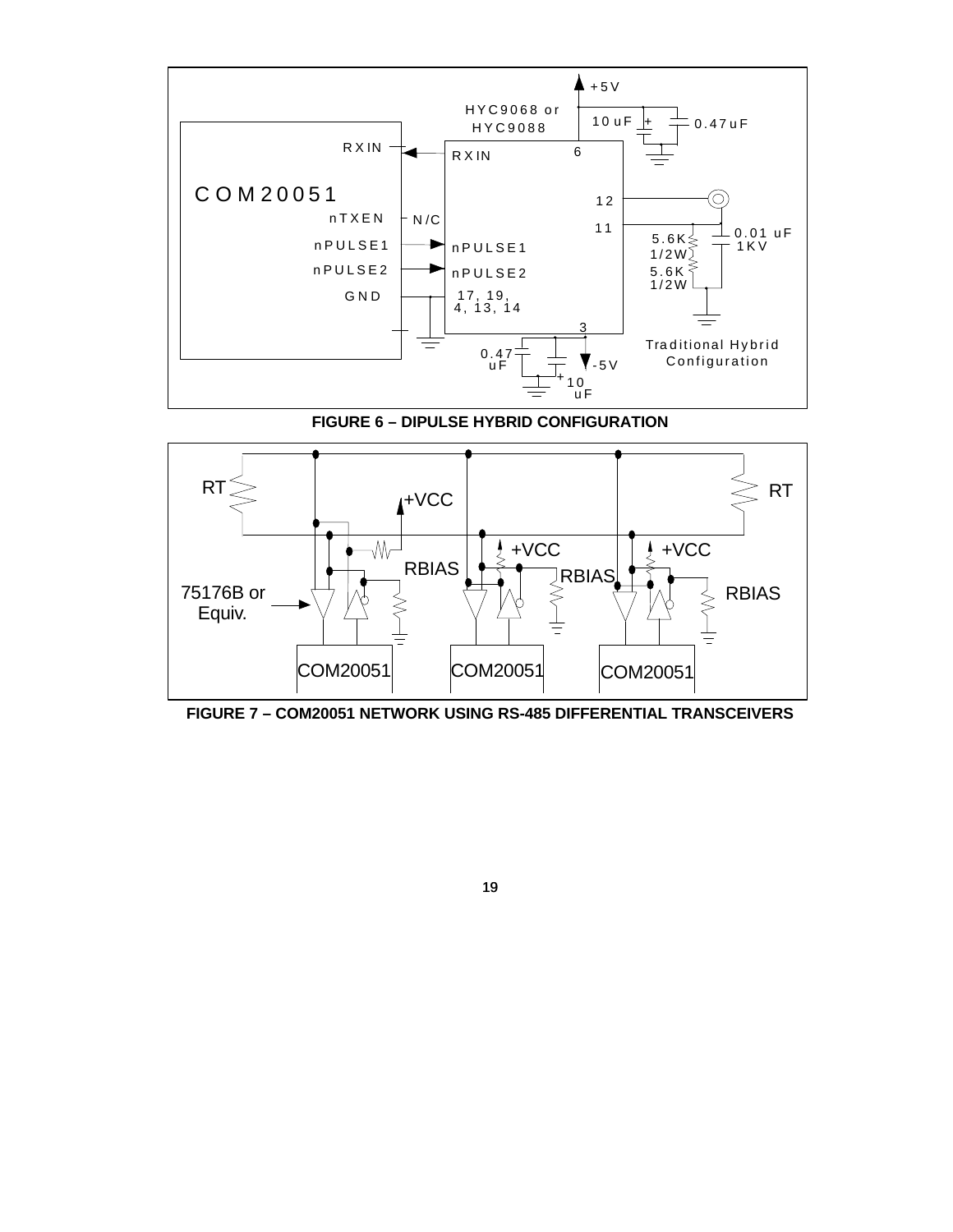

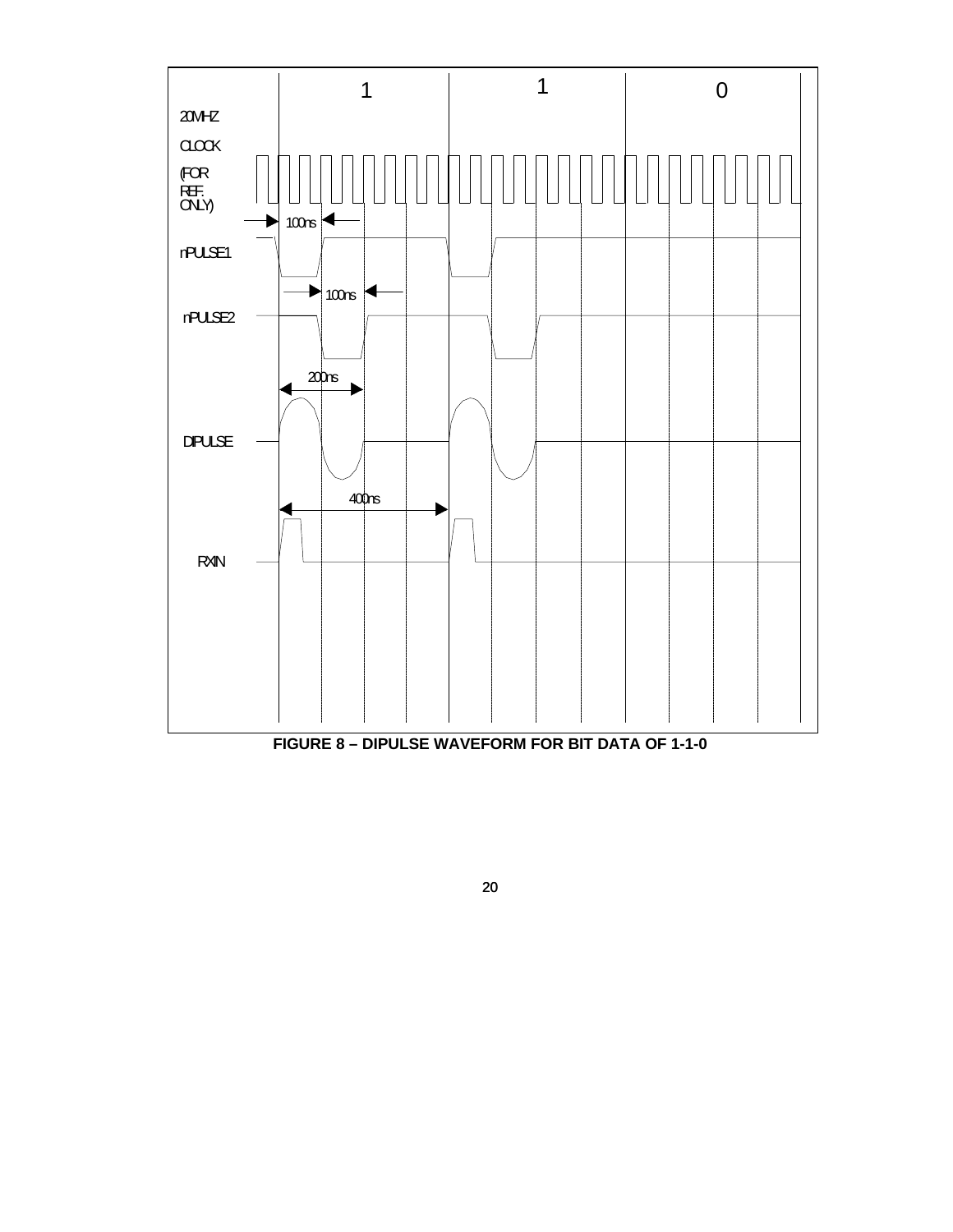Since the Backplane Configuration encodes data differently than the traditional Hybrid Configuration, nodes utilizing the Backplane Configuration cannot communicate directly with nodes utilizing the Traditional Hybrid Configuration.

The Backplane Configuration does not isolate the node from the media nor protect it from Common Mode noise, but Common Mode Noise is less of a problem in short distances.

The COM20051 supplies a programmable output driver for Backplane Mode operation. A push/pull or open drain driver can be selected by programming the P1MODE bit of the Setup Register (see register descriptions for details.) The COM20051 defaults to an open drain output.

The Backplane Configuration provides for direct connection between the COM20051 and the *physical medium in open drain configuration of the output driver.* Only one pull-up resistor (for open drain only) is required somewhere on the media (not on each individual node). The nPULSE1 signal, in this mode, is an open drain or push/pull driver and is used to directly drive the media. It issues a 200nS negative pulse to transmit a logic "1". Note that when used in the open-drain mode, the COM20051 does not have a fail/safe input on the RXIN pin.

The nPULSE1 signal actually contains a weak pull-up resistor. This pull-up should not take the place of the resistor required on the media for open drain mode. In typical applications, the serial backplane is terminated at both ends and a bias is provided by the external pull-up resistor.

The RXIN signal is directly connected to the cable via an internal Schmitt trigger. A negative pulse on this input indicates a logic "1". Lack of pulse indicates a logic "0". For typical singleended backplane applications, RXIN is

connected to nPULSE1 to make the serial backplane data line. A ground line (from the coax or twisted pair) should run in parallel with the signal. For applications requiring different treatment of the receive signal (like filtering or squelching), nPULSE1 and RXIN remain as independent pins. External differential drivers/receivers for increased range and common mode noise rejection, for example, would require the signals to be independent of one another. When the device is in Backplane Mode, the clock provided by the nPULSE2 signal may be used for encoding the data into a different encoding scheme or other synchronous operations needed on the serial data stream.

#### **Differential Driver Configuration**

The Differential Driver Configuration is a special case of the Backplane Mode. It is a DC coupled configuration recommended for applications like car-area networks (CAN) or other cost-sensitive applications which do not require direct compatibility with existing ARCNET nodes and do not require isolation. *Figure 7 illustrates this configuration.*

The Differential Driver Configuration cannot communicate directly with nodes utilizing the Traditional Hybrid Configuration. Like the Backplane Configuration, the Differential Driver Configuration does not isolate the node from the *physical medium.*

The Differential Driver interface includes a RS485 Driver/Receiver to transfer the data between the cable and the COM20051. The nPULSE1 signal transmits the data, provided the nTXEN signal is active. The nPULSE1 signal issues a 200nS negative pulse to transmit a logic "1". The RXIN pin receives the data. A negative pulse on this input indicates a logic "1". Lack of pulse indicates a logic "0". The transmitter portion of the COM20051 is disabled during reset and the nPULSE1, nPULSE2 and nTXEN pins are inactive.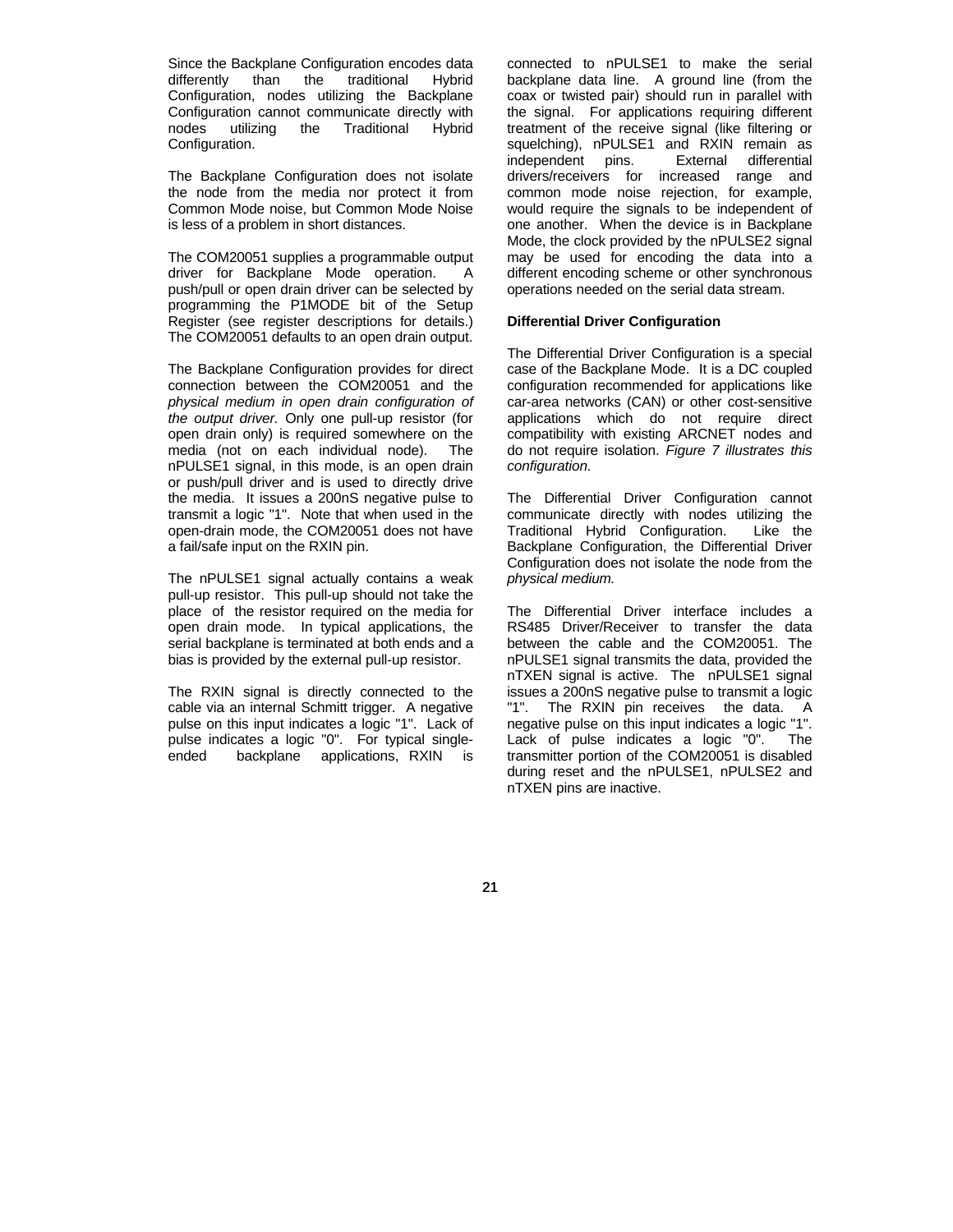| <b>Table 2 - Typical Media</b>                                |                                    |                                                      |  |  |  |  |  |
|---------------------------------------------------------------|------------------------------------|------------------------------------------------------|--|--|--|--|--|
| <b>CABLE TYPE</b>                                             | <b>NOMINAL</b><br><b>IMPEDANCE</b> | <b>ATTENUATION</b><br><b>PER 1000 FT.</b><br>AT 5MHZ |  |  |  |  |  |
| RG-62 Belden #86262                                           | 93                                 | 5.5dB                                                |  |  |  |  |  |
| RG-59/U Belden<br>#89108                                      | 75                                 | 7.0dB                                                |  |  |  |  |  |
| RG-11/U Belden<br>#89108                                      | 75                                 | 5.5dB                                                |  |  |  |  |  |
| IBM Type 1* Belden<br>#89688                                  | 150                                | 7.0dB                                                |  |  |  |  |  |
| IBM Type 3* Telephone<br><b>Twisted Pair Belden</b><br>#1155A | 100                                | 17.9dB                                               |  |  |  |  |  |
| COMCODE 26 AWG<br>Twisted Pair Part #105-<br>064-703          | 105                                | 16.0dB                                               |  |  |  |  |  |

\*Non-plenum-rated cables of this type are also available.

**Note:** For more detailed information on Cabling options including RS-485, transformer-coupled RS-485 and Fiber Optic interfaces, please refer to TN7-5 - **Cabling Guidelines for the COM20020 ULANC**, available from Standard Microsystems Corporation.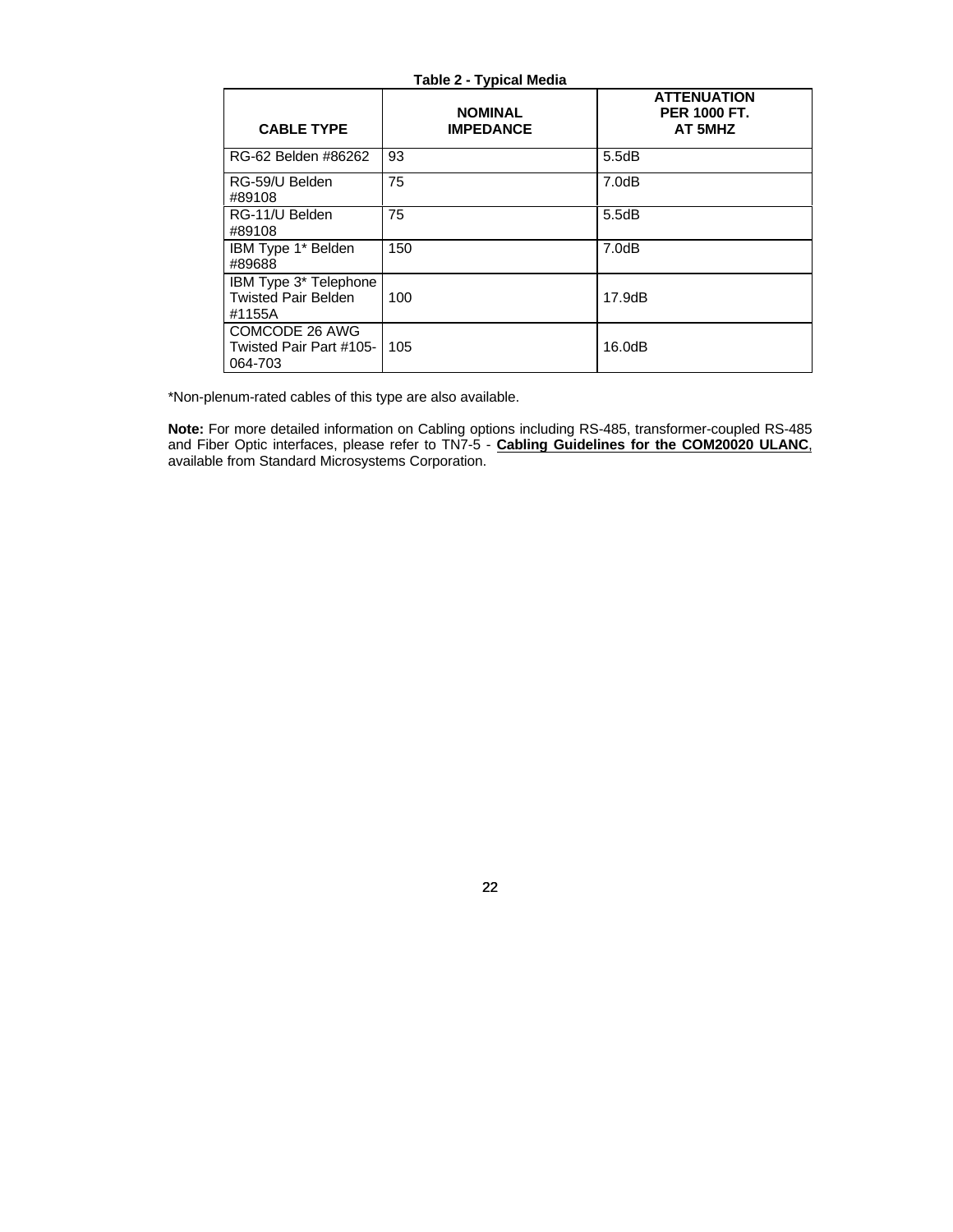

**FIGURE 9 – ARCNET CORE BLOCK DIAGRAM**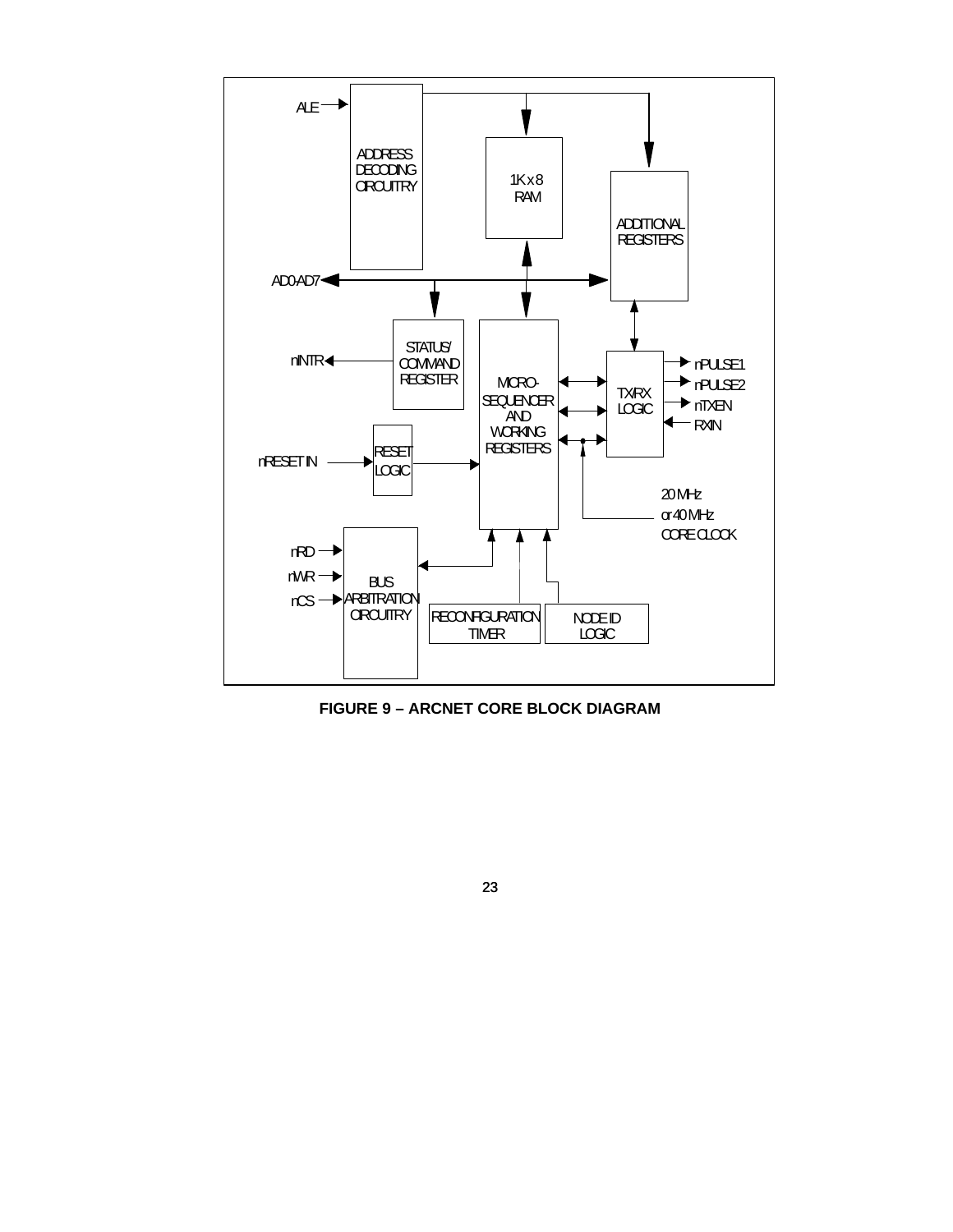#### **MICROSEQUENCER**

The ARCNET core contains an internal microsequencer which performs all of the control operations necessary to carry out the ARCNET protocol. It consists of a clock generator, a 544 x 8 ROM, a program counter, two instruction registers, an instruction decoder, a no-op generator, jump logic, and reconfiguration logic.

*The ARCNET core derives The Program Counter Clock and Instruction Execution Clock from the SYSTEM CLOCK. If the system clock is 40 MHz the Program Counter Clock runs at 10 MHz and the Instruction Execution Clock runs at 5 MHz. If the System Clock is 20 MHz the above clocks run at 5 MHz and 2.5 MHz respectively.* The microprogram is stored in the ROM and the instructions are fetched and then placed into the instruction registers. One register holds the op code, while the other holds the immediate data. Once the instruction is fetched, it is decoded by the internal instruction decoder, at which point the ARCNET core proceeds to execute the<br>instruction. When a no-op instruction is When a no-op instruction is encountered, the microsequencer enters a timed loop and the program counter is temporarily stopped until the loop is complete. When a jump instruction is encountered, the program counter is loaded with the jump address from the ROM. The ARCNET core contains an internal reconfiguration timer which interrupts the microsequencer if it has timed out. At this point the program counter is cleared and the MYRECON bit of the Diagnostic Status Register is set.

#### **INTERNAL REGISTERS**

The ARCNET core contains eight internal registers. Tables 4 and 5 illustrate the ARCNET core register map. Reserved locations should not be accessed. All undefined bits are read as undefined and must be written as logic "0".

#### **Interrupt Mask Register (IMR)** *(Location +00Hex)*

The ARCNET core is capable of generating an interrupt signal when certain status bits become true. A write to the IMR specifies which status bits will be enabled to generate an interrupt. The bit positions in the IMR are in the same position as their corresponding status bits in the Status Register and Diagnostic Status Register. A logic "1" in a particular position enables the corresponding interrupt. The Status bits capable of generating an interrupt include the Receiver Inhibited bit, New Next ID bit, Excessive NAK bit, Reconfiguration Timer bit, and Transmitter Available bit. No other Status or Diagnostic Status bits can generate an interrupt.

The five maskable status bits are ANDed with their respective mask bits, and the results are ORed to produce the interrupt signal. An RI or TA interrupt is masked when the corresponding mask bit is reset to logic "0", but will reappear when the corresponding mask bit is set to logic "1" again, unless the interrupt status condition has been cleared by this time. A RECON interrupt is cleared when the "Clear<br>Flags" command is issued. An EXCNAK Flags" command is issued. interrupt is cleared when the "POR Clear Flags" command is issued. A New Next ID interrupt is cleared by reading the New Next ID Register. The Interrupt Mask Register defaults to the value 0000 0000 upon hardware reset only. Refer to Table 3 on the following page.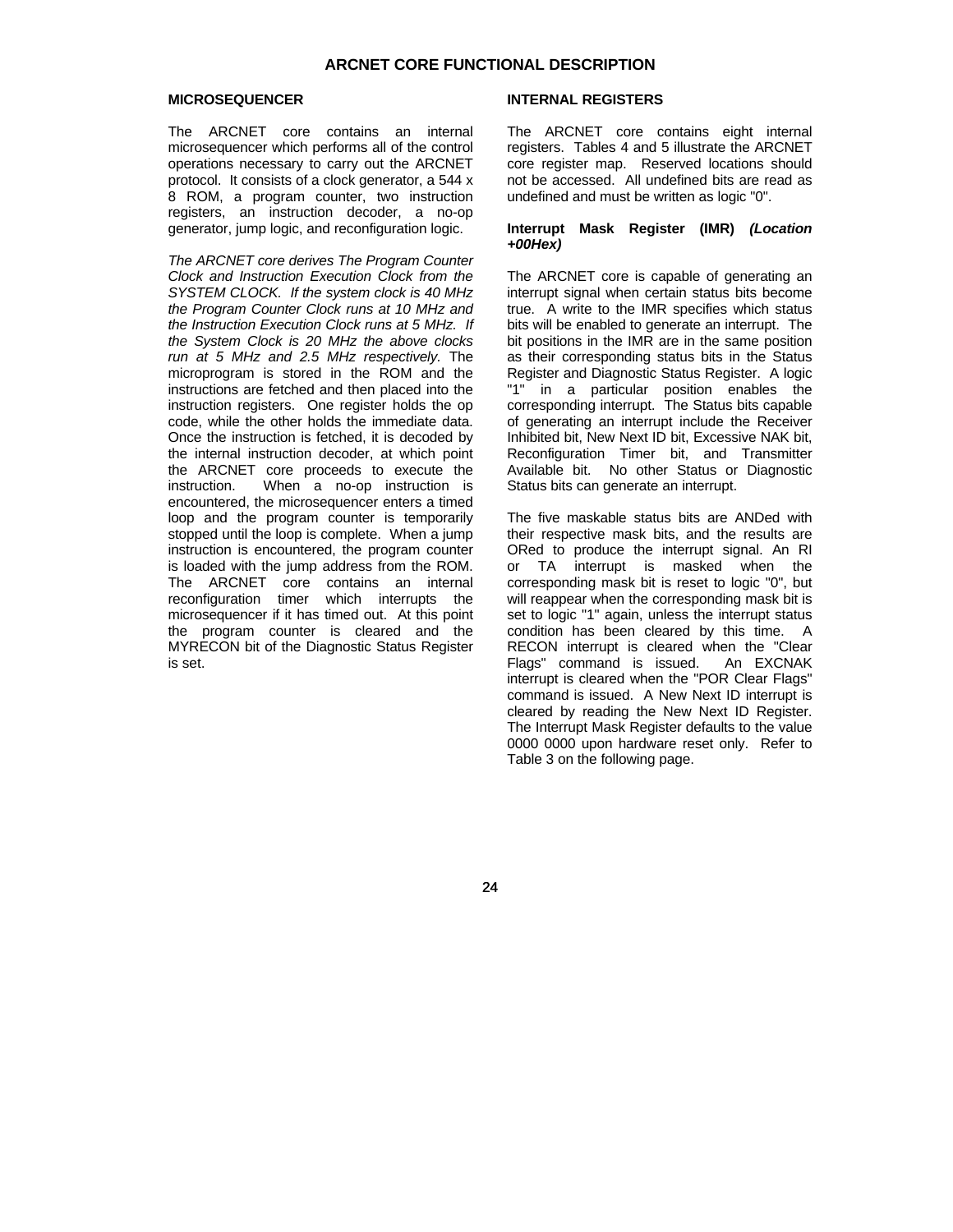|                | <b>Table 3 - Cleaning Interrupt Bit</b> |  |                                              |  |  |  |
|----------------|-----------------------------------------|--|----------------------------------------------|--|--|--|
| Interrupt Type |                                         |  | <b>Cleaning Interrupt Bit</b>                |  |  |  |
| RI             |                                         |  | Issue "Enable Receive to Page Fnn" command   |  |  |  |
| <b>EXCNAK</b>  |                                         |  | Issue "Clean Flags" Command with "p" bit set |  |  |  |
| <b>RECON</b>   |                                         |  | Issue "Clear Flags" Command with "r" bit set |  |  |  |
| New Next ID    |                                         |  | Read New Next ID Register                    |  |  |  |
| TA             | Command                                 |  | Issue "Enable Transmit From Page Fnn"        |  |  |  |

| <b>REGISTER</b>                            | MSB                 |                            |                  | <b>READ</b>      |                  |                    |                             | <b>LSB</b>         | OFFSET<br><b>ADDRESS</b> |
|--------------------------------------------|---------------------|----------------------------|------------------|------------------|------------------|--------------------|-----------------------------|--------------------|--------------------------|
| <b>STATUS</b>                              | R <sub>1</sub>      | X                          | X                | POR              | <b>TEST</b>      | <b>RECON</b>       | <b>TMA</b>                  | <b>TA</b>          | 00                       |
| DIAG.<br><b>STATUS</b>                     | MY-<br><b>RECON</b> | <b>DUPID</b>               | RCVACT           | <b>TOKEN</b>     | <b>EXCNAK</b>    | TENTID             | <b>NEW</b><br><b>NEXTID</b> | X                  | 01                       |
| <b>ADDRESS</b><br>PTR<br><b>HIGH</b>       | <b>RDDATA</b>       | AUTO-<br><b>INC</b>        | X                | X                | X                | X                  | A9                          | A8                 | 02                       |
| <b>ADDRESS</b><br><b>PTR</b><br><b>LOW</b> | A7                  | A6                         | A <sub>5</sub>   | A <sub>4</sub>   | A3               | A2                 | A <sub>1</sub>              | A <sub>0</sub>     | 03                       |
| <b>DATA</b>                                | D7                  | D <sub>6</sub>             | D <sub>5</sub>   | D <sub>4</sub>   | D <sub>3</sub>   | D <sub>2</sub>     | D <sub>1</sub>              | D <sub>0</sub>     | 04                       |
| <b>RESERVED</b>                            | X                   | X                          | X                | X                | X                | X                  | X                           | X                  | 05                       |
| CONFIG-<br><b>URATION</b>                  | <b>RESET</b>        | <b>CCHEN</b>               | <b>TXEN</b>      | ET <sub>1</sub>  | ET <sub>2</sub>  | BACK-<br>PLANE     | SUB-<br>AD1                 | SUB-<br>AD0        | 06                       |
| TENTID                                     | TID7                | TID <sub>6</sub>           | TID <sub>5</sub> | TID4             | TID <sub>3</sub> | TID <sub>2</sub>   | TID <sub>1</sub>            | TID <sub>0</sub>   |                          |
| NODEID                                     | NID7                | NID <sub>6</sub>           | NID <sub>5</sub> | NID4             | NID <sub>3</sub> | NID <sub>2</sub>   | NID <sub>1</sub>            | NID <sub>0</sub>   |                          |
| <b>SETUP</b>                               | P <sub>1</sub> MODE | <b>FOUR</b><br><b>NAKS</b> | ET3              | $RCV_{-}$<br>ALL | CKP3             | CKP2               | CKP1                        | SLOW<br>ARB        | 07                       |
| NEXT ID                                    | NXTID7              | NXTID6                     | NXTID5           | NXTID4           | NXTID3           | NXTID <sub>2</sub> | NXTID1                      | NXTID <sub>0</sub> |                          |
| <b>RESERVED</b>                            | Χ                   | X                          | X                | X                | $\times$         | Χ                  | X                           | X                  | 08                       |
| <b>IRR</b>                                 | X                   | 5MBS                       | DEC <sub>3</sub> | DEC <sub>2</sub> | DEC <sub>1</sub> | EXT                | INT <sub>1</sub>            | INT <sub>0</sub>   | 09                       |

NOTE: The SLOWARB bit must be set for 5 Mbps operation.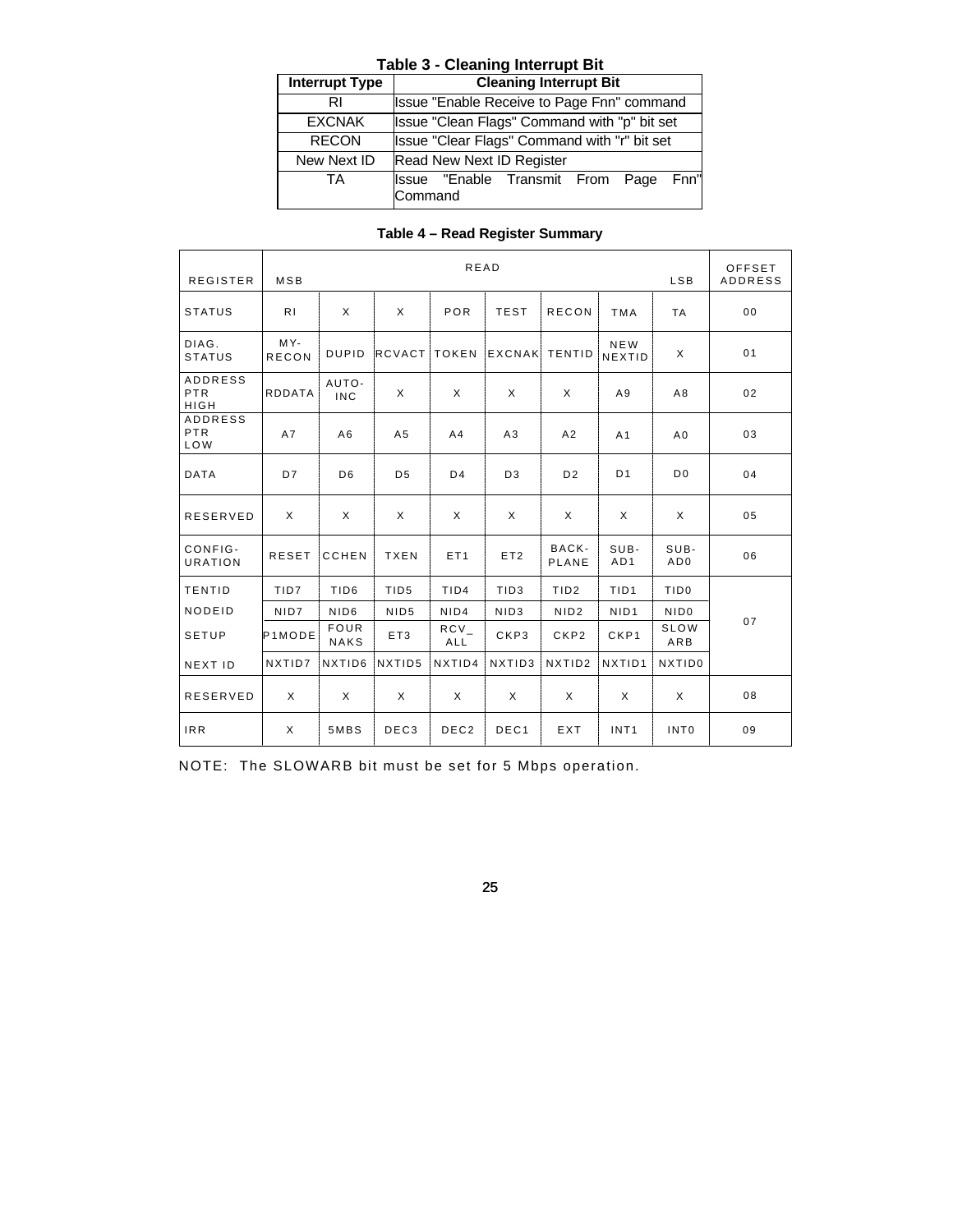# **Table 5 – Write Register Summary**

| <b>OFFSET</b><br><b>ADDRESS</b> | <b>MSB</b>    |                            |                  | <b>WRITE</b>         |                  |                       |                             | <b>LSB</b>              | <b>REGISTER</b>                 |
|---------------------------------|---------------|----------------------------|------------------|----------------------|------------------|-----------------------|-----------------------------|-------------------------|---------------------------------|
| 00                              | <b>RI</b>     | $\pmb{0}$                  | $\mathbf 0$      | 0                    |                  | <b>EXCNAK RECON</b>   | <b>NEW</b><br><b>NEXTID</b> | <b>TA</b>               | <b>INTERRUPT</b><br><b>MASK</b> |
| 01                              | D7            | D <sub>6</sub>             | D <sub>5</sub>   | D <sub>4</sub>       | D <sub>3</sub>   | D <sub>2</sub>        | D <sub>1</sub>              | D <sub>0</sub>          | <b>COMMAND</b>                  |
| 02                              | <b>RDDATA</b> | AUTO-<br><b>INC</b>        | 0                | 0                    | 0                | $\mathbf 0$           | A <sub>9</sub>              | A <sub>8</sub>          | <b>ADDRESS</b><br>PTR HIGH      |
| 03                              | A7            | A <sub>6</sub>             | A <sub>5</sub>   | A4                   | A3               | A2                    | A1                          | A <sub>0</sub>          | <b>ADDRESS</b><br>PTR LOW       |
| 04                              | D7            | D <sub>6</sub>             | D <sub>5</sub>   | D <sub>4</sub>       | D <sub>3</sub>   | D <sub>2</sub>        | D <sub>1</sub>              | D <sub>0</sub>          | <b>DATA</b>                     |
| 05                              | $\mathbf 0$   | 0                          | $\mathbf 0$      | 0                    | 0                | $\mathbf 0$           | 0                           | $\Omega$                | <b>RESERVED</b>                 |
| 06                              | <b>RESET</b>  | <b>CCHEN</b>               | <b>TXEN</b>      | ET <sub>1</sub>      | ET <sub>2</sub>  | BACK-<br><b>PLANE</b> | SUB-<br>AD1                 | SUB-<br>AD <sub>0</sub> | CONFIG-<br><b>URATION</b>       |
|                                 | TID7          | TID <sub>6</sub>           | TID <sub>5</sub> | TID <sub>4</sub>     | TID <sub>3</sub> | TID <sub>2</sub>      | TID <sub>1</sub>            | TID <sub>0</sub>        | <b>TENTID</b>                   |
|                                 | NID7          | NID <sub>6</sub>           | NID <sub>5</sub> | NID4                 | NID <sub>3</sub> | NID <sub>2</sub>      | NID <sub>1</sub>            | NID <sub>0</sub>        | <b>NODEID</b>                   |
| 07                              | P1MODE        | <b>FOUR</b><br><b>NAKS</b> | ET <sub>3</sub>  | $RCV_$<br><b>ALL</b> | CKP3             | CKP <sub>2</sub>      | CKP1                        | <b>SLOW</b><br>ARB      | <b>SETUP</b>                    |
|                                 | $\mathbf 0$   | $\mathbf 0$                | $\mathbf{0}$     | $\boldsymbol{0}$     | $\mathbf 0$      | $\mathbf 0$           | $\pmb{0}$                   | $\mathbf 0$             | <b>NEXT ID</b>                  |
| 08                              | X             | Χ                          | X                | Χ                    | X                | X                     | X                           | X                       | <b>RESERVED</b>                 |
| 09                              | X             | 5MBS                       | DEC <sub>3</sub> | DEC <sub>2</sub>     | DEC <sub>1</sub> | EXT                   | INT <sub>1</sub>            | <b>INTO</b>             | <b>IRR</b>                      |

NOTE: The SLOWARB bit must be set for 5 Mbps operation.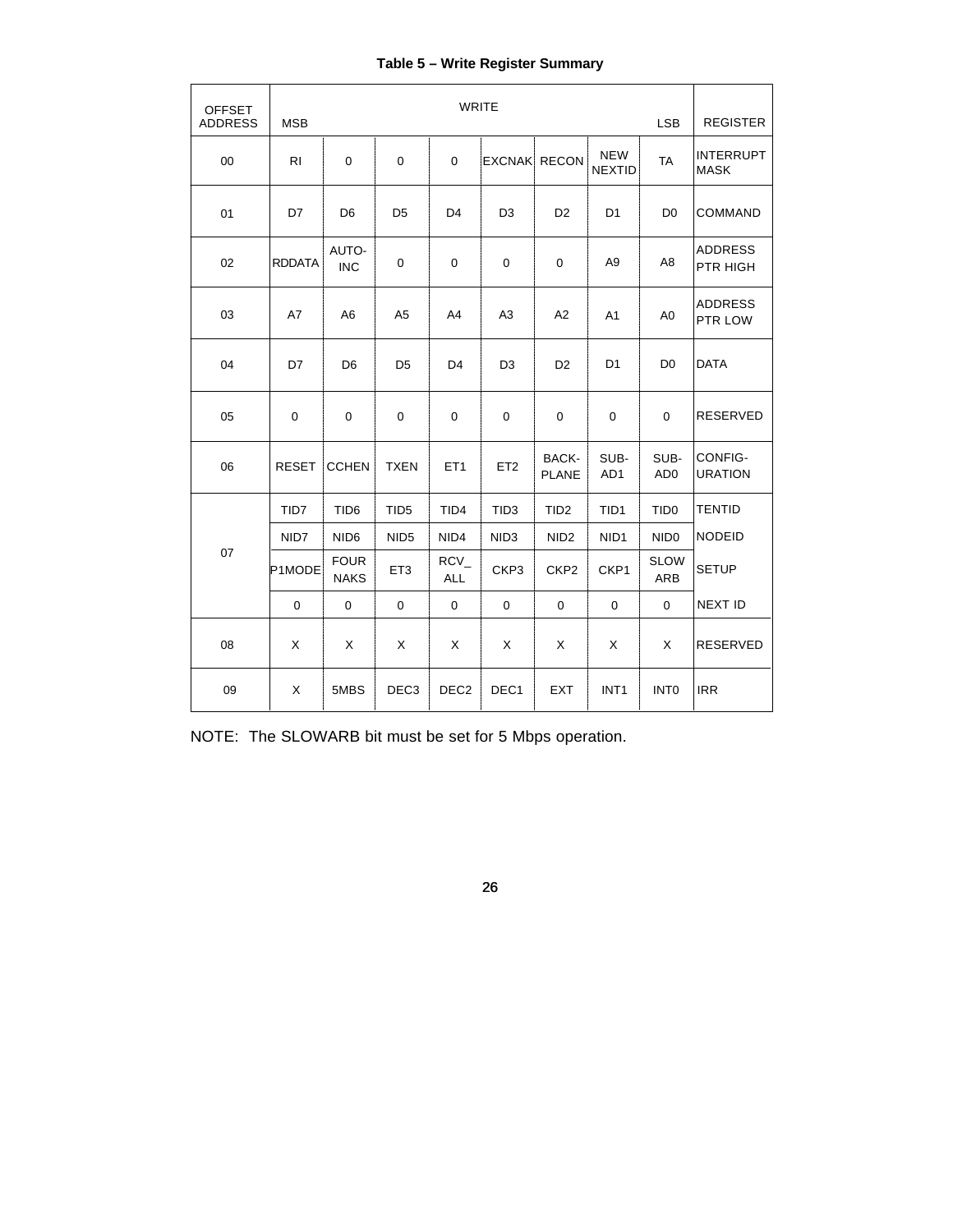#### **Interrupt Routing Register** *(Location +09HEX)*

The Interrupt Routing Register (IRR) routes the interrupt generated by the ARCNET core to the appropriate 80C32 interrupt input (INT0 or INT1) or to one of the eight general purpose digital I/O ports (P1.0-1.7) of the 80C32. The interrupt routing operates on a priority driven scheme where if two bits are enabled the highest priority always wins. INT0 has highest priority followed by INT1 then EXT. The nINT0 and nINT1 bits route the interrupt signal to either the nINT0 or nINT1 pin of the 80C32. The 80C32 nINT1 and nINT0 inputs are wire ANDed with the routed interrupt. This allows the 80C32's interrupts to be used for more than one source. If many interrupts are being used in the system, the COM20051 supports the use of an external interrupt controller to arbitrate simultaneous interrupts. External interrupt controllers are supported by programming the EXT bit of the IRR. This will cause the interrupt signal to be present on one of the Port 1 pins as programmed by Bits 3 - 5.

The 5 Mbps bit programs the ARCNET core to operate at a 5 Mbps data rate. The 5 Mbps bit causes the clock to the ARCNET core to double its frequency from 20MHz to 40MHz. 5 Mbps operation requires the SLOWARB bit of the SETUP register to be set. Failure to set the SLOWARB bit may result in errors when accessing the ARCNET buffer RAM.

| BIT.           | <b>BIT NAME</b>                     | <b>SYMBOL</b>    | <b>DESCRIPTION</b>                                                                                                                                                                                                             |
|----------------|-------------------------------------|------------------|--------------------------------------------------------------------------------------------------------------------------------------------------------------------------------------------------------------------------------|
| 6              | 5 Mbps Enable                       | 5MBPS            | Causes the ARCNET core to operate at a 5 Mbps<br>data rate. Defaults to 0.                                                                                                                                                     |
| $3-5$          | Port 1 Bit<br>Assignment            | <b>DEC1 - 3</b>  | Selects one of the eight Port 1 bits to output the<br>$000 - P1.0$<br>interrupt on.<br>$001 - P1.1$<br>$010 - P1.2$<br>$011 - P1.3$<br>$100 - P1.4$<br>$101 - P1.5$<br>$110 - P1.6$<br>$111 - P1.7$<br>Defaults to 000 (P1.0). |
| $\overline{2}$ | <b>External Interrupt</b><br>Enable | <b>EXT</b>       | Enables routing of the ARCNET interrupt onto on<br>the Port 1 pins. Defaults to 0.                                                                                                                                             |
| 1              | Interrupt 1<br>Enable.              | INT <sub>1</sub> | Enables wire Oring of the ARCNET interrupt with<br>the INT1 pin. Defaults to 0.                                                                                                                                                |
| $\Omega$       | Interrupt 0<br>Enable.              | INT <sub>0</sub> | Enables wire ORing if the ARCNET interrupt with<br>the INTO pin. Defaults to 0.                                                                                                                                                |

**Table 6 - Interrupt Routing Register**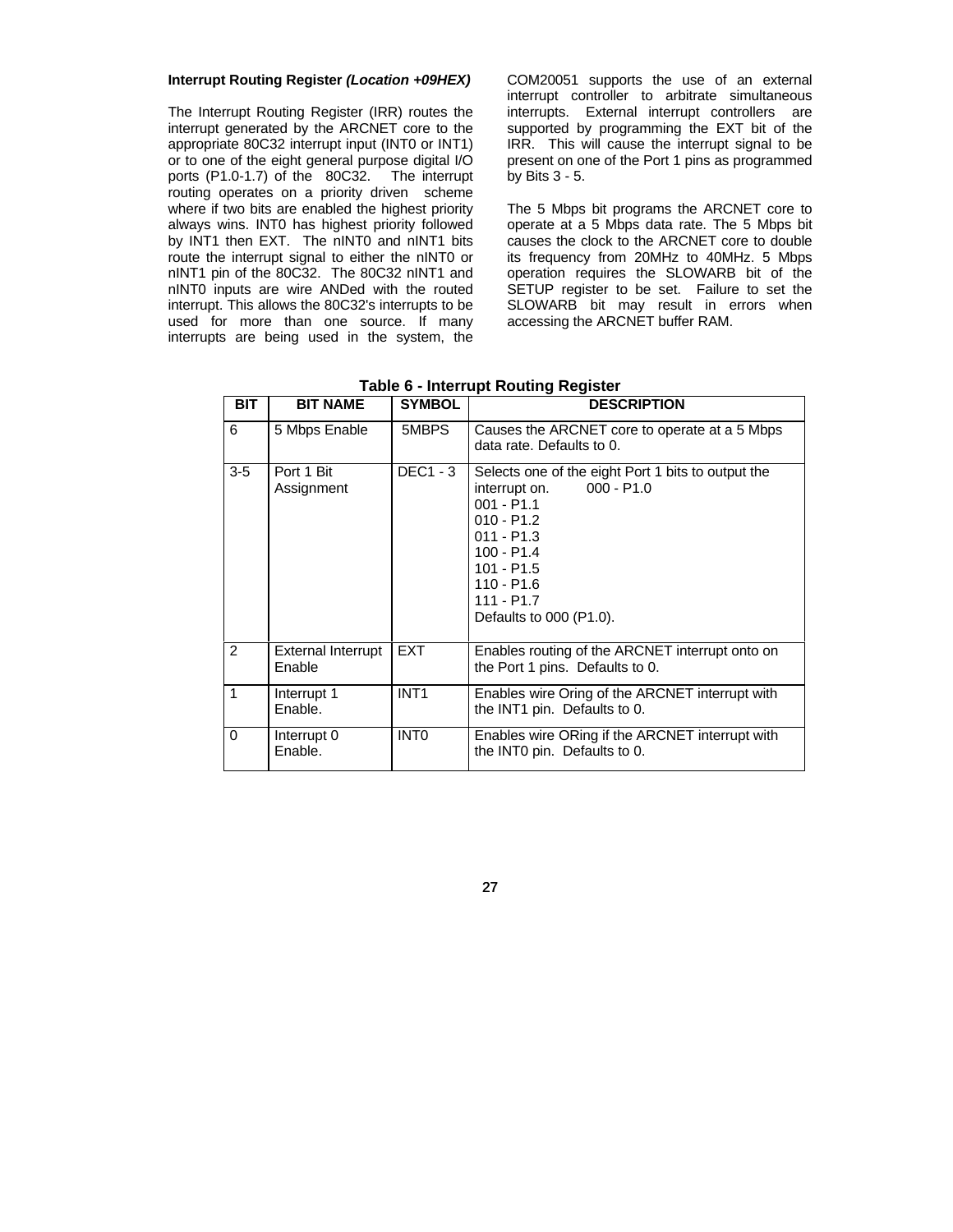#### **Data Register** *(Location +04Hex)*

This read/write 8-bit register is used as the channel through which the data to and from the RAM passes. The data is placed in or retrieved from the address location presently specified by the address pointer. The contents of the Data Register are undefined upon hardware reset. *In the case of READ operation, the Data Register is loaded with the contents of ARCNET Core Internal RAM upon writing Address Pointer Lowonly once.*

## **Tentative ID Register** *(Location +07Hex)*

The Tentative ID Register is a read/write 8-bit register accessed when the Sub Address Bits are set up accordingly (please refer to the Configuration Register description). The Tentative ID Register can be used while the node is on-line to build a network map of those nodes existing on the network. It minimizes the need for operator interaction with the network. The node determines the existence of other nodes by placing a Node ID value in the Tentative ID Register and waiting to see if the Tentative ID bit of the Diagnostic Status Register gets set. *The network maps developed by this method has only historical value, since nodes may join or depart from the network at any time.* When using the Tentative ID feature, a node cannot detect the existence of the next logical node to which it passes the token. The Next ID Register will hold the ID value of that node. The Tentative ID Register defaults to the value 0000 0000 upon hardware reset only.

## **Node ID Register** *(Location +07Hex)*

The Node ID Register is a read/write 8-bit register accessed when the Sub Address Bits are set up accordingly (please refer to the Configuration Register). The Node ID Register contains the unique value which identifies this particular node. Each node on the network must occupy a unique Node ID value at all times. The Duplicate ID bit of the Diagnostic Status Register helps the user find a unique Node ID. Refer to the Initialization Sequence section for further detail on the use of the DUPID bit. The microsequencer of the ARCNET core does not wake up until a Node ID other than zero is written into the Node ID Register. During this time, no microcode is executed, no tokens are passed by this node, and no reconfigurations are caused by this node. Once a non-zero Node ID is placed into the Node ID Register, the core wakes up but will not join the network until the TXEN bit of the Configuration Register is set. While the Transmitter is disabled, the Receiver portion of the device is still functional and will provide the user with useful information about the network. The Node ID Register defaults to the value 0000 0000 upon hardware reset only.

## **Next ID Register** *(Location +07Hex)*

The Next ID Register is an 8-bit, read-only register, accessed when the sub-address bits are set up accordingly (please refer to the Configuration Register). The Next ID Register holds the value of the Node ID to which the COM20051 will pass the token. When used in conjunction with the Tentative ID Register, the Next ID Register can provide a complete network map. The Next ID Register is updated each time a node enters/leaves the network or when a network reconfiguration occurs. Each time the microsequencer updates the Next ID Register, a New Next ID interrupt is generated. This bit is cleared by reading the Next ID Register. Default value is 0000 0000 upon hardware or software reset.

## **Status Register** *(Location +00Hex)*

The ARCNET Status Register is an 8-bit readonly register. All of the bits, except for bits 5 and 6, are software compatible with previous SMSC ARCNET devices. In previous SMSC ARCNET devices the Extended Timeout status was provided in bits 5 and 6 of the Status Register. In the COM20020, the COM20020-5, COM20010, COM90C66, and the COM90C165, these bits exist in and are controlled by the Configuration Register. The Status Register contents are defined as in Table 6, but are defined differently during the Command Chaining operation. Please refer to the Command Chaining section for the definition of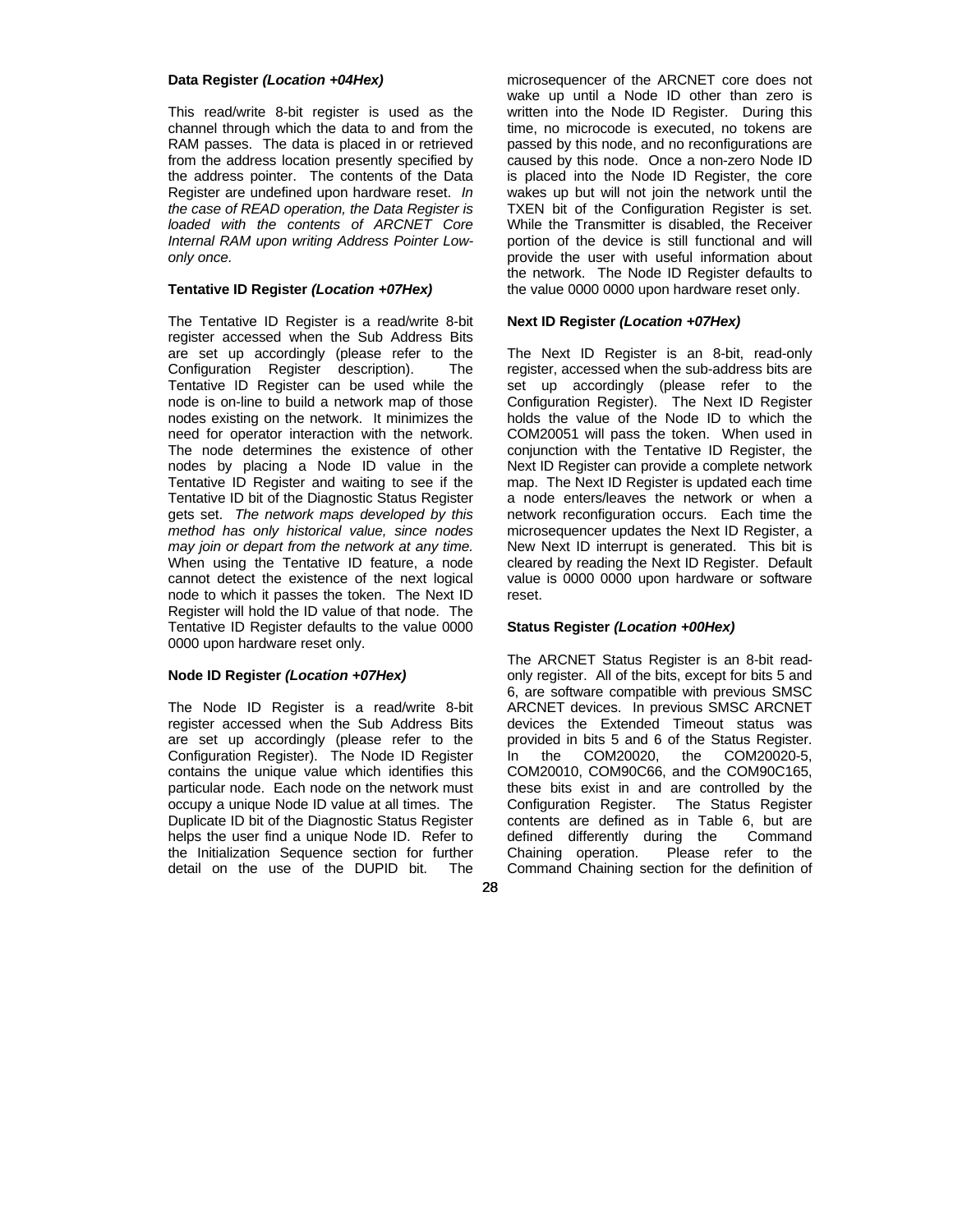the Status Register during Command Chaining operation. The Status Register defaults to the value 1XX1 0001 upon either hardware or software reset.

## **Diagnostic Status Register** *(Location +01Hex)*

The Diagnostic Status Register contains seven read-only bits which help the user troubleshoot the network or node operation. Various combinations of these bits and the TXEN bit of the Configuration Register represent different situations. All of these bits, except the Excessive NAK bit and the New Next ID bit, are reset to logic "0" upon reading the Diagnostic Status Register or upon software or hardware reset. The EXCNAK bit is reset by the "POR Clear Flags" command upon software or hardware reset. The Diagnostic Status Register defaults to the value 0000 000X upon either hardware or software reset.

## **Command Register** *(Location +01Hex)*

Execution of commands are initiated by performing *write operations* to this register. Any combinations of written data other than those listed in Table 8 are not permitted and may result in incorrect chip and/or network operation.

## **Address Pointer Registers** *(Location +02Hex, +03Hex)*

These read/write registers are each 8-bits wide and are used for addressing the internal ARCNET RAM. New pointer addresses should be written by first writing to the High Register and then writing to the Low Register because writing to the Low Register loads the address. The contents of the Address Pointer High and Low Registers are undefined upon hardware reset.

## **Configuration Register** *(Location +06Hex)*

The Configuration Register is a read/write register which is used to configure the different modes of the ARCNET core. The Configuration Register defaults to the value 0001 1000 upon hardware reset only.

## **Setup Register** *(Location +07Hex)*

The Setup Register is a read/write 8-bit register accessed when the Sub Address Bits are set up accordingly (see the bit definitions of the Configuration Register). The Setup Register allows the user to change the network speed (data rate) or the arbitration speed independently, invoke the Receive All feature, change the nPULSE1 driver type, and reduce protocol timeouts by a factor of 3. The data rate may be slowed to 156.25 Kbps and/or the arbitration speed may be slowed by a factor of two. *The SLOWARB must be set to a 1 for the 5 Mbps operation.* The Setup Register defaults to the value 0000 0000 upon hardware reset only.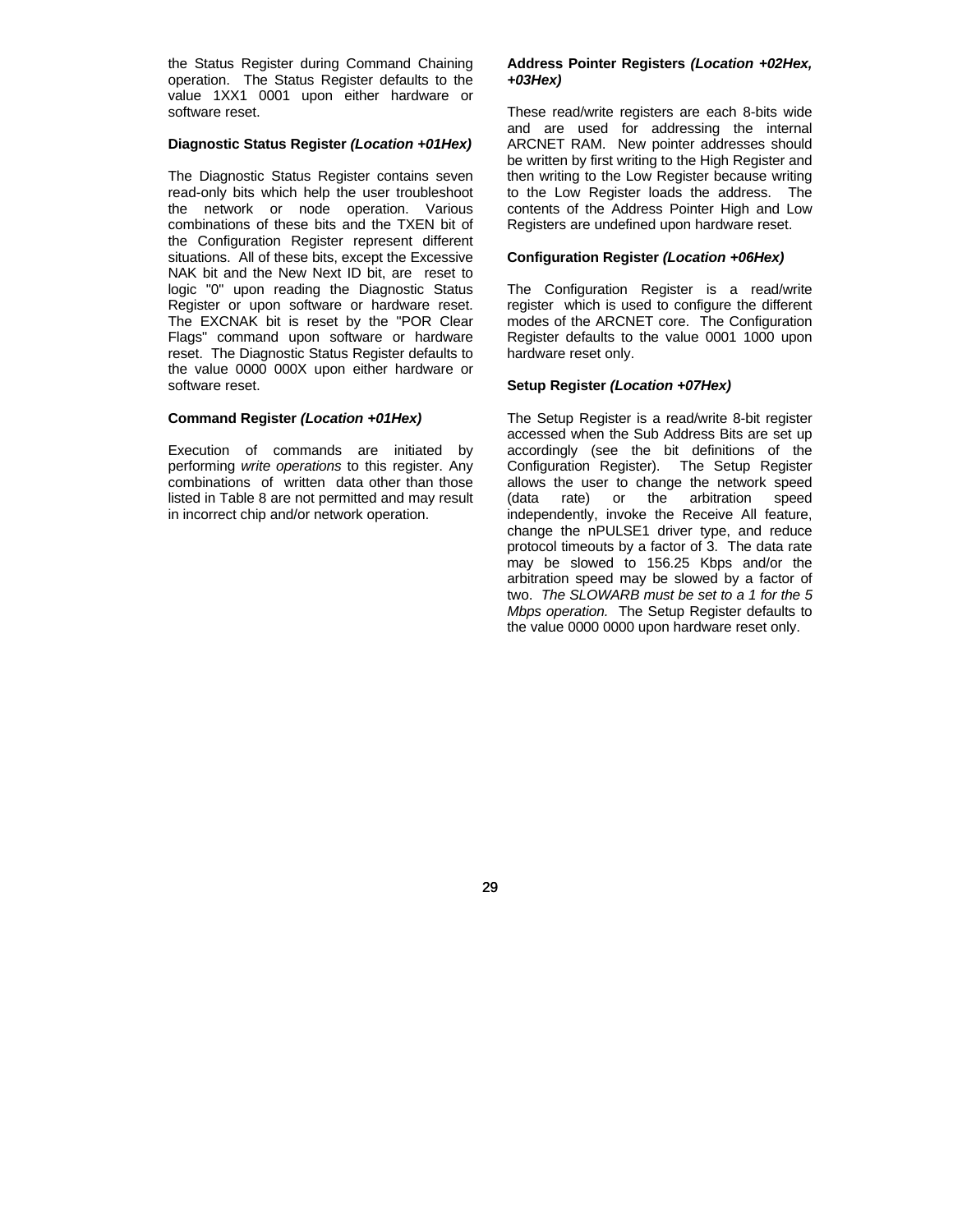| BIT            | <b>BIT NAME</b>                        | <b>SYMBOL</b> | <b>DESCRIPTION</b>                                                                                                                                                                                                                                                                                                                                                                                                                                                                                                                                                                                                                                                                                                                                                           |
|----------------|----------------------------------------|---------------|------------------------------------------------------------------------------------------------------------------------------------------------------------------------------------------------------------------------------------------------------------------------------------------------------------------------------------------------------------------------------------------------------------------------------------------------------------------------------------------------------------------------------------------------------------------------------------------------------------------------------------------------------------------------------------------------------------------------------------------------------------------------------|
| $\overline{7}$ | Receiver<br>Inhibited                  | RI            | This bit, if high, indicates that the receiver is not enabled<br>because either an "Enable Receive to Page fnn" command<br>was never issued, or a packet has been deposited into the<br>RAM buffer page fnn as specified by the last "Enable Receive<br>to Page fnn" command. No messages will be received until<br>this command is issued, and once the message has been<br>received, the RI bit is set, thereby inhibiting the receiver. The<br>RI bit is cleared by issuing an "Enable Receive to Page fnn"<br>command. This bit, when set, will cause an interrupt if the<br>corresponding bit of the Interrupt Mask Register (IMR) is also<br>set. When this bit is set and another station attempts to send<br>a packet to this station, this station will send a NAK. |
| 6,5            | (Reserved)                             |               | These bits are undefined.                                                                                                                                                                                                                                                                                                                                                                                                                                                                                                                                                                                                                                                                                                                                                    |
| 4              | Power On Reset                         | <b>POR</b>    | This bit, if high, indicates that the ARCNET core has been<br>reset by either a software reset, a hardware reset, or writing<br>00H to the Node ID Register. The POR bit is cleared by the<br>"Clear Flags" command.                                                                                                                                                                                                                                                                                                                                                                                                                                                                                                                                                         |
| 3              | Test                                   | <b>TEST</b>   | This bit is intended for test and diagnostic purposes. It is a<br>logic "0" under normal operating conditions.                                                                                                                                                                                                                                                                                                                                                                                                                                                                                                                                                                                                                                                               |
| $\overline{2}$ | Reconfiguration                        | <b>RECON</b>  | This bit, if high, indicates that the Line Idle Timer has timed<br>out because the RXIN pin was idle for 82 S. The RECON bit<br>is cleared during a "Clear Flags" command. This bit, when<br>set, will cause an interrupt if the corresponding bit in the IMR<br>is also set. The interrupt service routine should consist of<br>examing the MYRECON bit of the Diagnostic Status Register<br>to determine whether there are consecutive reconfigurations<br>caused by this node.                                                                                                                                                                                                                                                                                            |
| 1              | Transmitter<br>Message<br>Acknowledged | <b>TMA</b>    | This bit, if high, indicates that the packet transmitted as a<br>result of an "Enable Transmit from Page fnn" command has<br>been acknowledged. This bit should only be considered valid<br>after the TA bit (bit 0) is set. Broadcast messages are never<br>acknowledged. The TMA bit is cleared by issuing the "Enable<br>Transmit from Page fnn" command.                                                                                                                                                                                                                                                                                                                                                                                                                 |
| $\Omega$       | Transmitter<br>Available               | <b>TA</b>     | This bit, if high, indicates that the transmitter is available for<br>transmitting. This bit is set when the last byte of scheduled<br>packet has been transmitted out, or upon execution of a<br>'Disable Transmitter" command. The TA bit is cleared by<br>issuing the "Enable Transmit from Page fnn" command after<br>the node next receives the token. This bit, when set, will<br>cause an interrupt if the corresponding bit in the IMR is also<br>set.                                                                                                                                                                                                                                                                                                               |

**Table 7 - Status Register**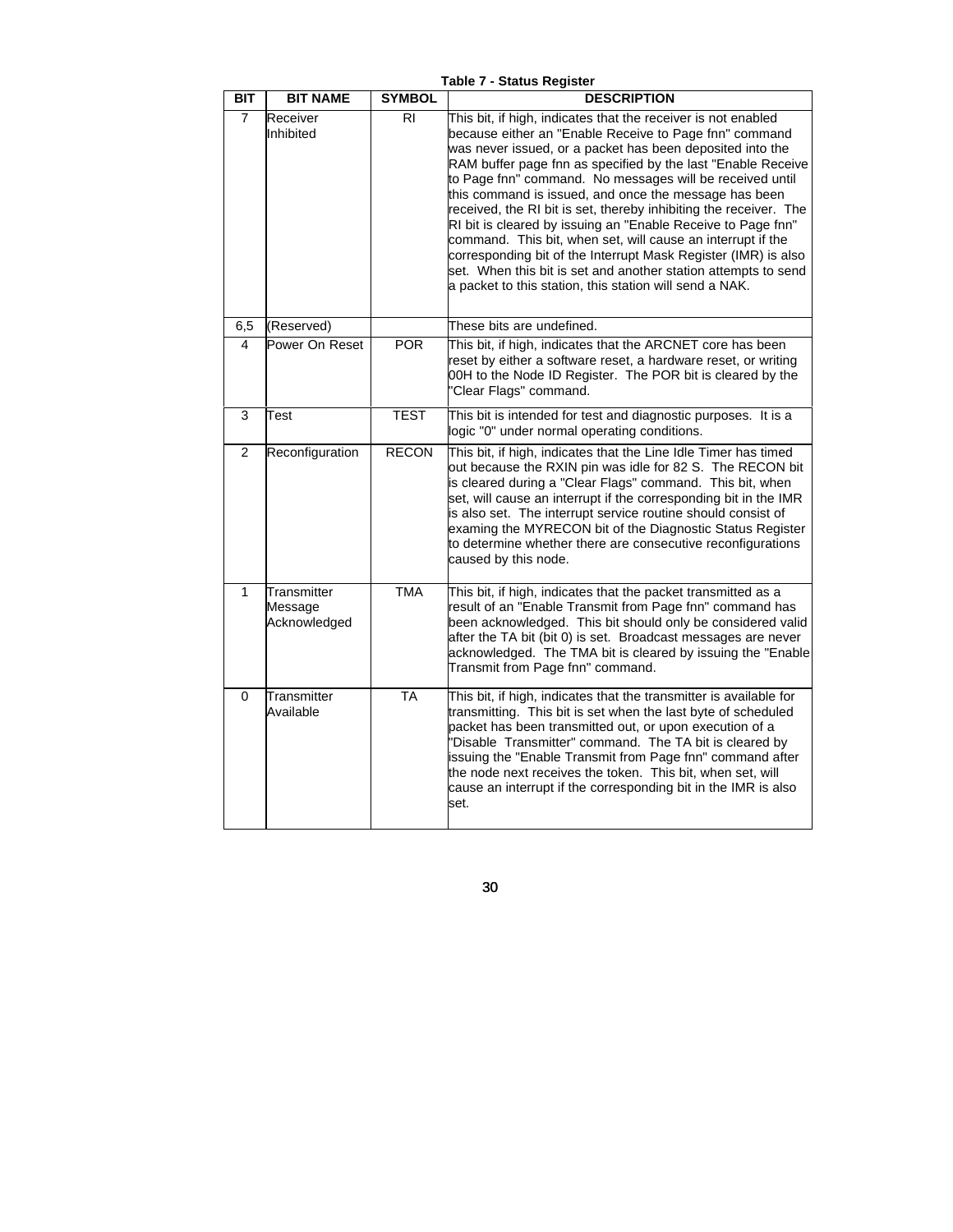|  | Table 8 - Diagnostic Status Register |  |  |
|--|--------------------------------------|--|--|
|--|--------------------------------------|--|--|

| <b>BIT</b>     | <b>BIT NAME</b>       | <b>SYMBOL</b>              | <b>DESCRIPTION</b>                                                                                                                                                                                                                                                                                                                                                                                                                                                                                                                                                                                                                                                                                                                         |
|----------------|-----------------------|----------------------------|--------------------------------------------------------------------------------------------------------------------------------------------------------------------------------------------------------------------------------------------------------------------------------------------------------------------------------------------------------------------------------------------------------------------------------------------------------------------------------------------------------------------------------------------------------------------------------------------------------------------------------------------------------------------------------------------------------------------------------------------|
| $\overline{7}$ | My<br>Reconfiguration | MY-<br><b>RECON</b>        | This bit, if high, indicates that a past reconfiguration was<br>caused by this node. It is set when the Lost Token Timer<br>times out, and is typically read following an interrupt caused by<br>RECON. Refer to the Improved Diagnostics section for further<br>detail.                                                                                                                                                                                                                                                                                                                                                                                                                                                                   |
| 6              | Duplicate ID          | <b>DUPID</b>               | This bit, if high, indicates that the value in the Node ID<br>Register matches both Destination ID characters of the token<br>and a response to this token has occurred. The EOT<br>character and the trailing zero's are also verified. A logic "1"<br>on this bit indicates a duplicate Node ID, thus the user should<br>write a new value into the Node ID Register. This bit is only<br>useful for duplicate ID detection when the device is off<br>line, that is, when the transmitter is off. When the device is<br>on line it will be set every time the device gets the token. This<br>bit is reset automatically upon reading the Diagnostic Status<br>Register. Refer to the Improved Diagnostics section for further<br>detail. |
| 5              | Receive<br>Activity   | <b>RCVACT</b>              | This bit, if high, indicates that data activity (logic "1") was<br>detected on the RXIN pin of the device. Refer to the Improved<br>Diagnostics section for further detail.                                                                                                                                                                                                                                                                                                                                                                                                                                                                                                                                                                |
| 4              | <b>Token Seen</b>     | <b>TOKEN</b>               | This bit, if high, indicates that a token has been seen on the<br>network, sent by a node other than this one. Refer to the<br>Improved Diagnostic section for further detail.                                                                                                                                                                                                                                                                                                                                                                                                                                                                                                                                                             |
| 3              | <b>Excessive NAK</b>  | <b>EXCNAK</b>              | This bit, if high, indicates that either 128 or 4 Negative<br>Acknowledgements have occurred in response to the Free<br>Buffer Enquiry. This bit is cleared upon the "POR Clear Flags"<br>command. Reading the Diagnostic Status Register does not<br>clear this bit. This bit, when set, will cause an interrupt if the<br>corresponding bit in the IMR is also set. Refer to the Improved<br>Diagnostics section for further detail.                                                                                                                                                                                                                                                                                                     |
| $\overline{2}$ | Tentative ID          | <b>TENTID</b>              | This bit, if high, indicates that a response to a token whose<br>DID matches the value in the Tentative ID Register has<br>occurred. In addition, the EOT character is checked. The<br>second DID and the trailing zero's are not checked. Since<br>each node sees every token passed around the network, this<br>feature can be used with the device on-line in order to build<br>and update a network map. Refer to the Improved<br>Diagnostics section for further detail.                                                                                                                                                                                                                                                              |
| $\mathbf{1}$   | New Next ID           | <b>NEW</b><br><b>NXTID</b> | This bit, if high, indicates that the Next ID Register has been<br>updated and that a node has either joined or left the network.<br>Reading the Diagnostic Status Register does not clear this bit.<br>This bit, when set, will cause an interrupt if the corresponding<br>bit in the IMR is also set. The bit is cleared by reading the<br>Next ID Register.                                                                                                                                                                                                                                                                                                                                                                             |
| 1,0            | (Reserved)            |                            | These bits are undefined.                                                                                                                                                                                                                                                                                                                                                                                                                                                                                                                                                                                                                                                                                                                  |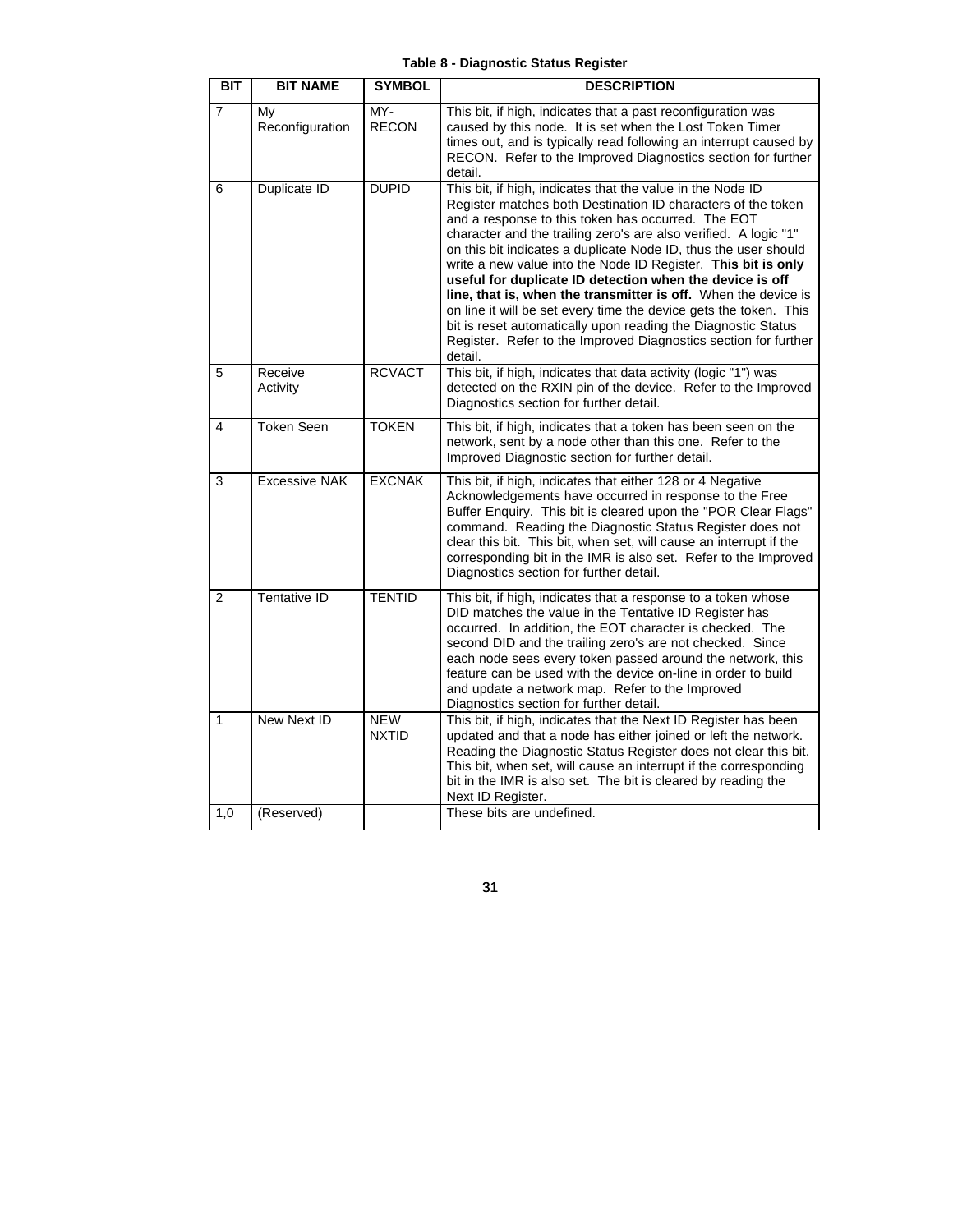|             |                                            | Table 9 - Command Register                                                                                                                                                                                                                                                                                                                                                                                                                                                                                                                                                                                                                                                                                                                                                                                                                                                                                                                       |
|-------------|--------------------------------------------|--------------------------------------------------------------------------------------------------------------------------------------------------------------------------------------------------------------------------------------------------------------------------------------------------------------------------------------------------------------------------------------------------------------------------------------------------------------------------------------------------------------------------------------------------------------------------------------------------------------------------------------------------------------------------------------------------------------------------------------------------------------------------------------------------------------------------------------------------------------------------------------------------------------------------------------------------|
| <b>DATA</b> | <b>COMMAND</b>                             | <b>DESCRIPTION</b>                                                                                                                                                                                                                                                                                                                                                                                                                                                                                                                                                                                                                                                                                                                                                                                                                                                                                                                               |
| 0000 0000   | Clear<br>Transmit<br>Interrupt             | This command is used only in the Command Chaining operation.<br>Please refer to the Command Chaining section for definition of this<br>command.                                                                                                                                                                                                                                                                                                                                                                                                                                                                                                                                                                                                                                                                                                                                                                                                  |
| 0000 0001   | <b>Disable</b><br>Transmitter              | This command will cancel any pending transmit command (transmission<br>that has not yet started) and will set the TA (Transmitter Available)<br>status bit to logic "1" when the ARCNET core next receives the token.                                                                                                                                                                                                                                                                                                                                                                                                                                                                                                                                                                                                                                                                                                                            |
| 0000 0010   | <b>Disable</b><br>Receiver                 | This command will cancel any pending receive command. If the<br>COM20051 is not yet receiving a packet, the RI (Receiver Inhibited) bit<br>will be set to logic "1" the next time the token is received. If packet<br>reception is already underway, reception will run to its normal<br>conclusion.                                                                                                                                                                                                                                                                                                                                                                                                                                                                                                                                                                                                                                             |
| b0fn n100   | Enable<br>Receive to<br>Page fnn           | This command allows the ARCNET core to receive data packets into<br>RAM buffer page finn and resets the RI status bit to logic "0". The<br>values placed in the "nn" bits indicate the page that the data will be<br>received into (page 00 or 01). If the value of "f" is a logic "1", an offset<br>of 256 bytes will be added to that page specified in "nn", allowing a finer<br>resolution of the buffer. Refer to the Selecting RAM Page Size section<br>for further detail. If the value of "b" is logic "1", the device will also<br>receive broadcasts (transmissions to ID zero). The RI status bit is set to<br>logic "1" upon successful reception of a message.                                                                                                                                                                                                                                                                      |
| 00fn n011   | Enable<br><b>Transmit from</b><br>Page fnn | This command prepares the ARCNET core to begin a transmit<br>sequence from RAM buffer page fin the next time it receives the token.<br>The values of the "nn" bits indicate which page to transmit from (0 or 1).<br>If "f" is logic "1", an offset of 256 bytes is added to that page specified in<br>"nn", allowing a finer resolution of the buffer. Refer to the Selecting<br>RAM Page Size section for further detail. When this command is<br>loaded, the TA and TMA bits are reset to logic "0". The TA bit is set to<br>logic "1" upon completion of the transmit sequence. The TMA bit will<br>have been set by this time if the device has received an ACK from the<br>destination node. The ACK is strictly hardware level, sent by the<br>receiving node before its microcontroller is even aware of message<br>reception. Refer to Figure 3 for details of the transmit sequence and its<br>relation to the TA and TMA status bits. |
| 0000 c101   | Define<br>Configuration                    | This command defines the maximum length of packets that may be<br>handled by the device. If "c" is a logic "1", the device handles both long<br>and short packets. If "c" is a logic "0", the device handles only short<br>packets.                                                                                                                                                                                                                                                                                                                                                                                                                                                                                                                                                                                                                                                                                                              |
| 000r p110   | <b>Clear Flags</b>                         | This command resets certain status bits of the COM20051. A logic "1"<br>on "p" resets the POR status bit and the EXCNAK Diagnostic status bit.<br>A logic "1" on "r" resets the RECON status bit.                                                                                                                                                                                                                                                                                                                                                                                                                                                                                                                                                                                                                                                                                                                                                |
| 0000 1000   | Clear<br>Receive<br>Interrupt              | This command is used only in the Command Chaining operation.<br>Please refer to the Command Chaining section for definition of this<br>command.                                                                                                                                                                                                                                                                                                                                                                                                                                                                                                                                                                                                                                                                                                                                                                                                  |

**Table 9 - Command Register**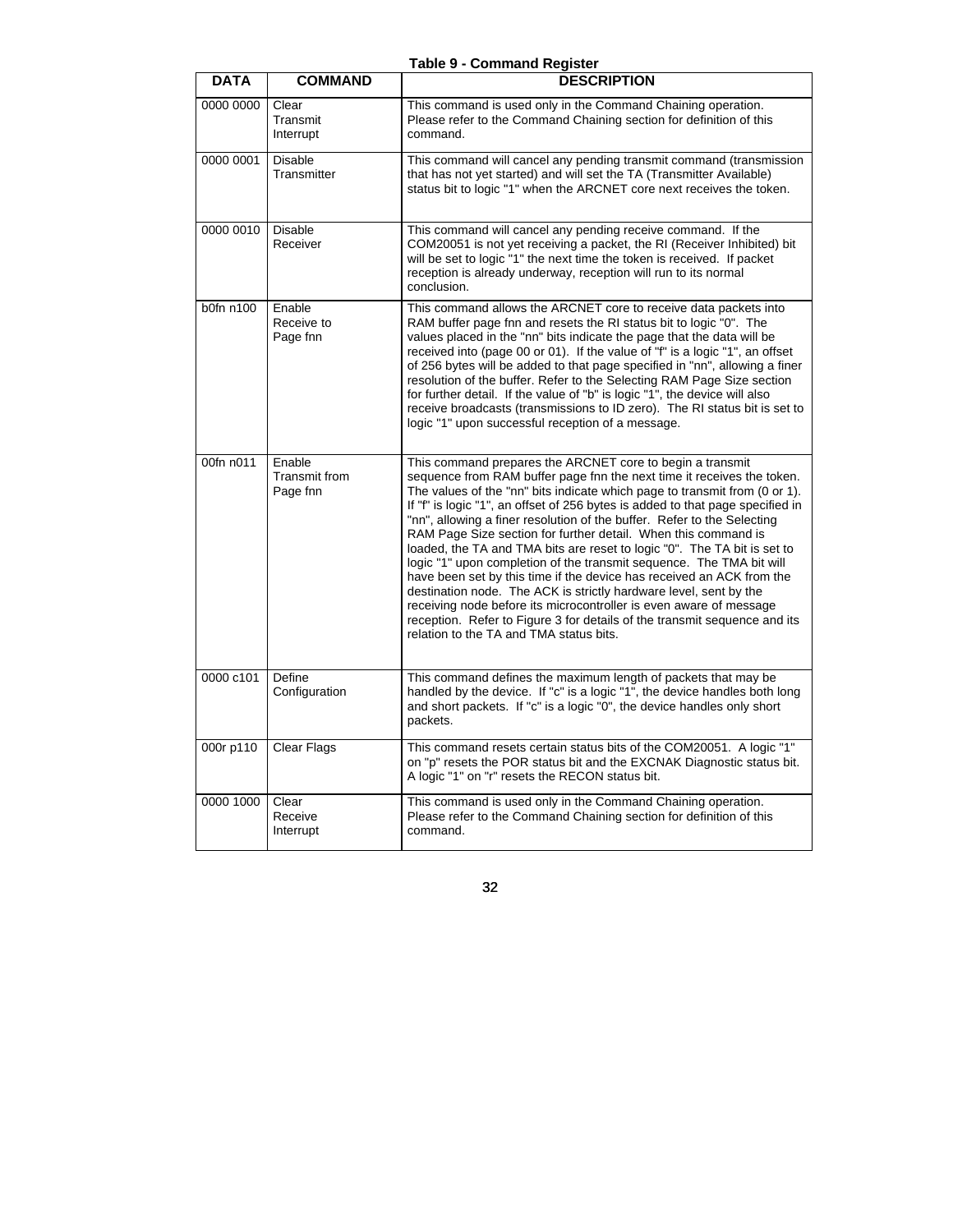# **Table 10 - Address Pointer High Register**

| BIT     | <b>BIT NAME</b> | <b>SYMBOL</b>  | <b>DESCRIPTION</b>                                                                                                                                                                                                                                                                              |
|---------|-----------------|----------------|-------------------------------------------------------------------------------------------------------------------------------------------------------------------------------------------------------------------------------------------------------------------------------------------------|
| 7       | Read Data       | <b>RDDATA</b>  | This bit tells the ARCNET core whether the following<br>access will be a read or write. A logic "1" prepares the<br>device for a read, a logic "0" prepares it for a write.                                                                                                                     |
| 6       | Auto Increment  | <b>AUTOINC</b> | This bit controls whether the address pointer will<br>increment automatically. A logic "1" on this bit allows<br>automatic increment of the pointer after each access,<br>while a logic "0" disables this function. Please refer to<br>the Sequential Access Memory section for further detail. |
| $5 - 2$ | (reserved)      |                | These bits are undefined.                                                                                                                                                                                                                                                                       |
| $1 - 0$ | Address 9-8     | $A9-AB$        | These bits hold the upper two address bits which provide<br>addresses to RAM.                                                                                                                                                                                                                   |

# **Table 11 - Address Pointer Low Register**

| <b>BIT</b> | <b>BIT NAME</b>     | <b>SYMBOL</b> | <b>DESCRIPTION</b>                                                              |
|------------|---------------------|---------------|---------------------------------------------------------------------------------|
| $7-0$      | Address 7-0   A7-A0 |               | These bits hold the lower 8 address bits which provide<br>the addresses to RAM. |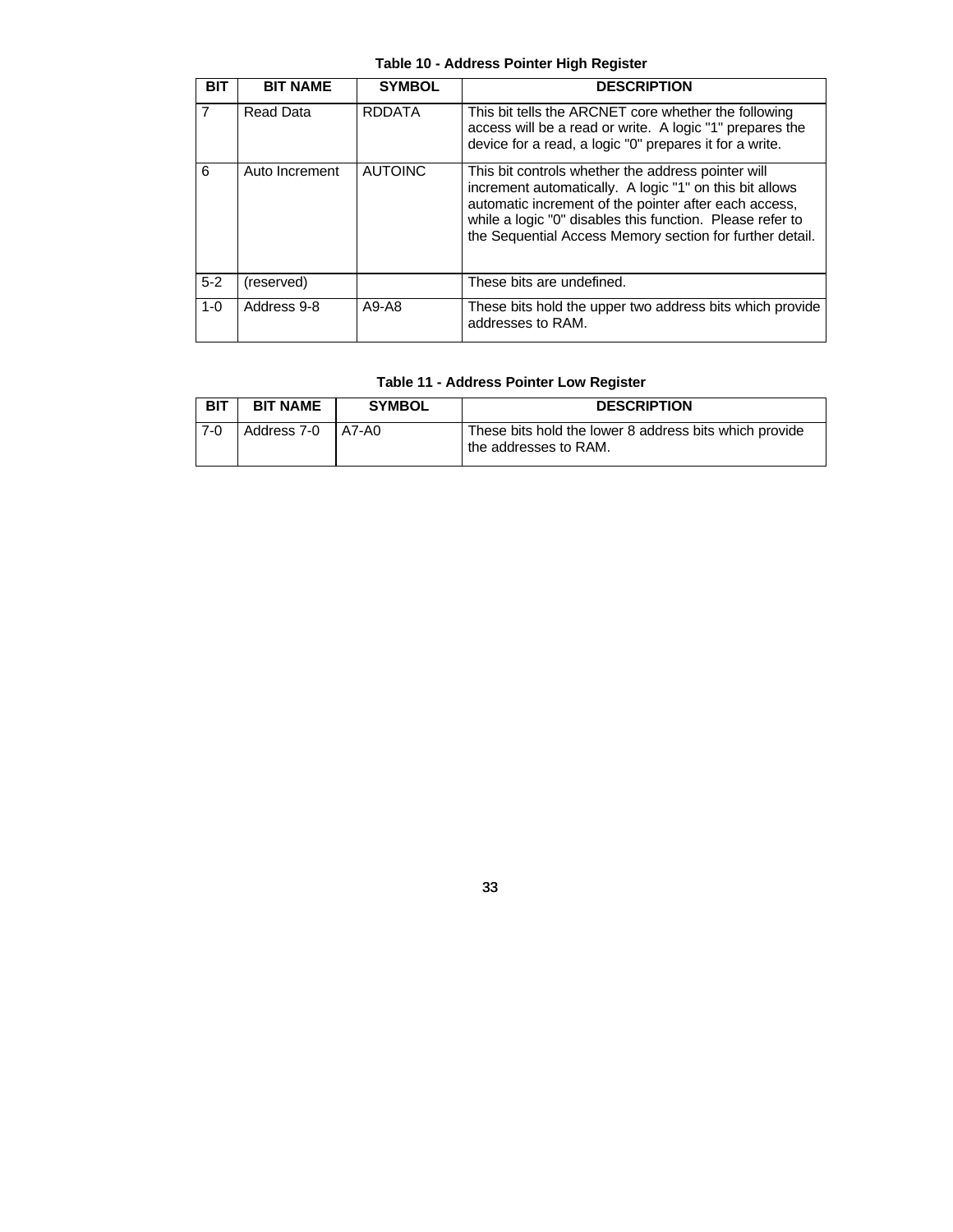| <b>BIT</b>     | <b>BIT NAME</b>               | <b>SYMBOL</b> | <b>DESCRIPTION</b>                                                                                                                                                                                                                                                                                                                                                                                                                                                                                                                                         |
|----------------|-------------------------------|---------------|------------------------------------------------------------------------------------------------------------------------------------------------------------------------------------------------------------------------------------------------------------------------------------------------------------------------------------------------------------------------------------------------------------------------------------------------------------------------------------------------------------------------------------------------------------|
| $\overline{7}$ | Reset                         | <b>RESET</b>  | A software reset of the ARCNET core is executed by<br>writing a logic "1" to this bit. A software reset does not<br>reset the microcontroller interface mode, nor does it<br>affect the Configuration Register. The only registers that<br>the software reset affect are the Status Register, the<br>Next ID Register, and the Diagnostic Status Register.<br>This bit must be brought back to logic "0" to release the<br>reset. The Software Reset applies only to the ARCNET<br>core. It does not apply to the 8051 microcontroller of the<br>COM20051. |
| 6              | Command<br>Chaining<br>Enable | <b>CCHEN</b>  | This bit, if high, enables the Command Chaining<br>operation of the device. Please refer to the Command<br>Chaining section for further details. A low level on this<br>bit ensures software compatibility with previous SMSC<br>ARCNET devices.                                                                                                                                                                                                                                                                                                           |
| 5              | Transmit<br>Enable            | <b>TXEN</b>   | When low, this bit disables transmissions by keeping<br>nPULSE1, nPULSE2 if in non-Backplane Mode, and<br>nTXENABLE inactive. When high, it enables the above<br>signals to be activated during transmissions. This bit<br>defaults low upon reset. This bit is typically enabled<br>once the Node ID is determined, and never disabled<br>during normal operation. Please refer to the Improved<br>Diagnostics section for details on evaluating network<br>activity.                                                                                     |

**Table 12 - Configuration Register**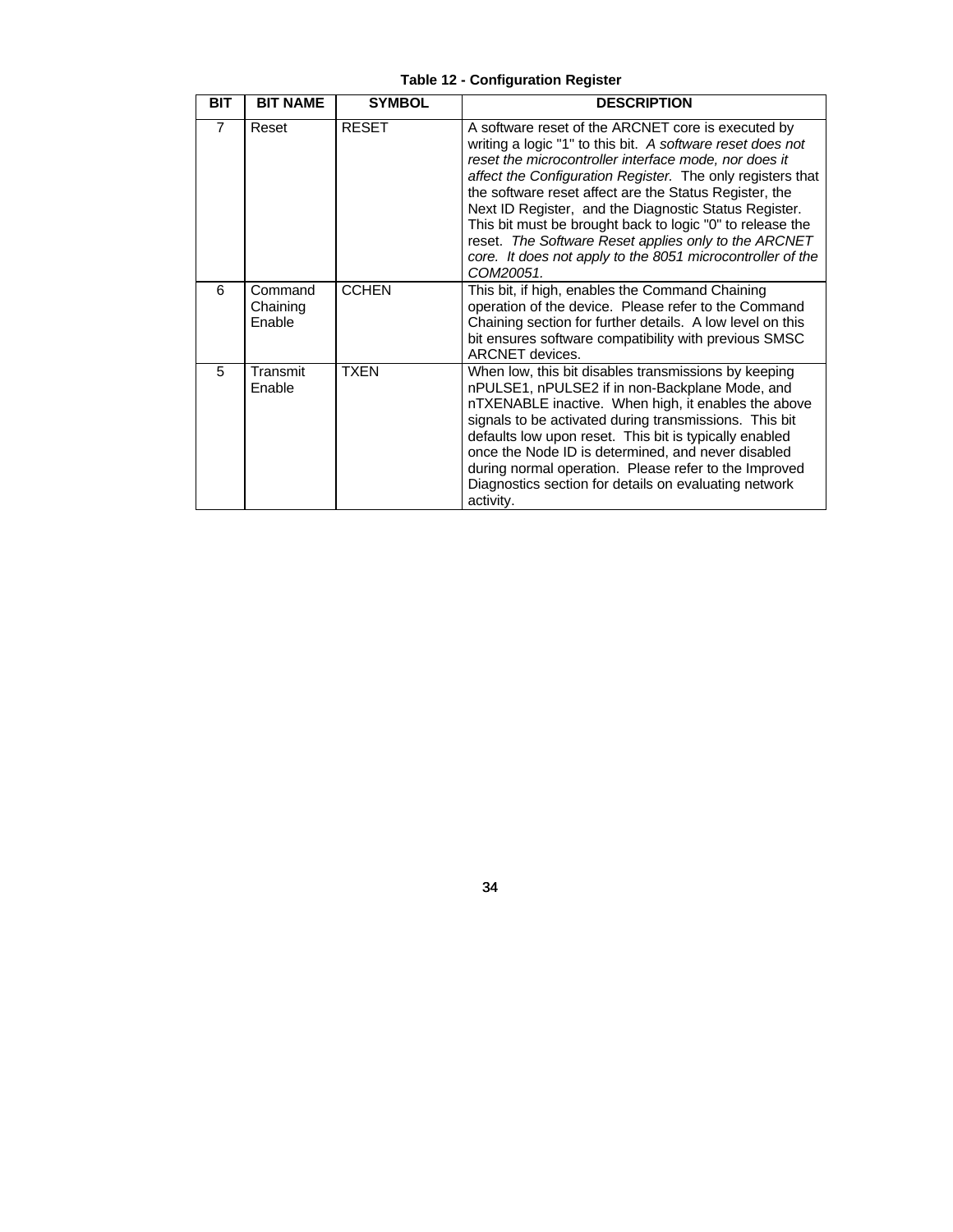| <b>BIT</b>     | <b>BIT NAME</b>         | <b>SYMBOL</b>         | <b>DESCRIPTION</b>                                                                                                                                                                                                                                                                                                          |
|----------------|-------------------------|-----------------------|-----------------------------------------------------------------------------------------------------------------------------------------------------------------------------------------------------------------------------------------------------------------------------------------------------------------------------|
| 4,3            | Extended<br>Timeout 1,2 | ET1, ET2              | These bits allow the network to operate over longer<br>distances than the default maximum 4 miles by<br>controlling the Response, Idle, and Reconfiguration<br>Times. All nodes should be configured with the same<br>timeout values for proper network operation. The bit<br>combinations follow.<br>2.5 Mbps<br>operation |
|                |                         |                       | <b>Idle Time</b><br>Reconfig<br>Response                                                                                                                                                                                                                                                                                    |
|                |                         |                       | Time $(\mu S)$<br>$(\mu S)$<br>Time (mS)<br><u>ET2</u><br>ET <sub>1</sub>                                                                                                                                                                                                                                                   |
|                |                         |                       | 1193.6<br>1312<br>1680<br>$\Omega$<br>0                                                                                                                                                                                                                                                                                     |
|                |                         |                       | 596.8<br>1680<br>$\mathbf{1}$<br>656<br>0                                                                                                                                                                                                                                                                                   |
|                |                         |                       | 328<br>1680<br>1<br>298.4<br>0                                                                                                                                                                                                                                                                                              |
|                |                         |                       | 1<br>1<br>74.7<br>82<br>840                                                                                                                                                                                                                                                                                                 |
|                |                         |                       | 5 Mbps<br>operation                                                                                                                                                                                                                                                                                                         |
|                |                         |                       | <b>Idle Time</b><br>Reconfig<br>Response                                                                                                                                                                                                                                                                                    |
|                |                         |                       | ET1<br>Time (µS)<br>$(\mu S)$<br>Time (mS)<br>ET <sub>2</sub>                                                                                                                                                                                                                                                               |
|                |                         |                       | 596.8<br>656<br>840<br>0<br>0                                                                                                                                                                                                                                                                                               |
|                |                         |                       | 298.4<br>328<br>840<br>0<br>$\mathbf{1}$                                                                                                                                                                                                                                                                                    |
|                |                         |                       | 1<br>$\mathbf 0$<br>74.7<br>82<br>840                                                                                                                                                                                                                                                                                       |
|                |                         |                       | 37.35<br>41<br>420<br>1<br>1                                                                                                                                                                                                                                                                                                |
| $\overline{2}$ | Backplane               | BACK-<br><b>PLANE</b> | A logic "1" on this bit puts the device into Backplane<br>Mode signalling which is used for Open Drain and<br>Differential Driver interfaces.                                                                                                                                                                               |
| 1,0            | Sub<br>Address 1,0      | SUBAD 1,0             | These bits determine which register at address 07 may<br>be accessed. The combinations are as follows:                                                                                                                                                                                                                      |
|                |                         |                       | SUBAD1<br>SUBAD0<br>Register                                                                                                                                                                                                                                                                                                |
|                |                         |                       | Tentative ID<br>0<br>0<br>Node ID<br>$\mathbf 0$<br>1<br>1<br>Setup<br>0<br>Next ID<br>1<br>1                                                                                                                                                                                                                               |

**Table 12 - Configuration Register**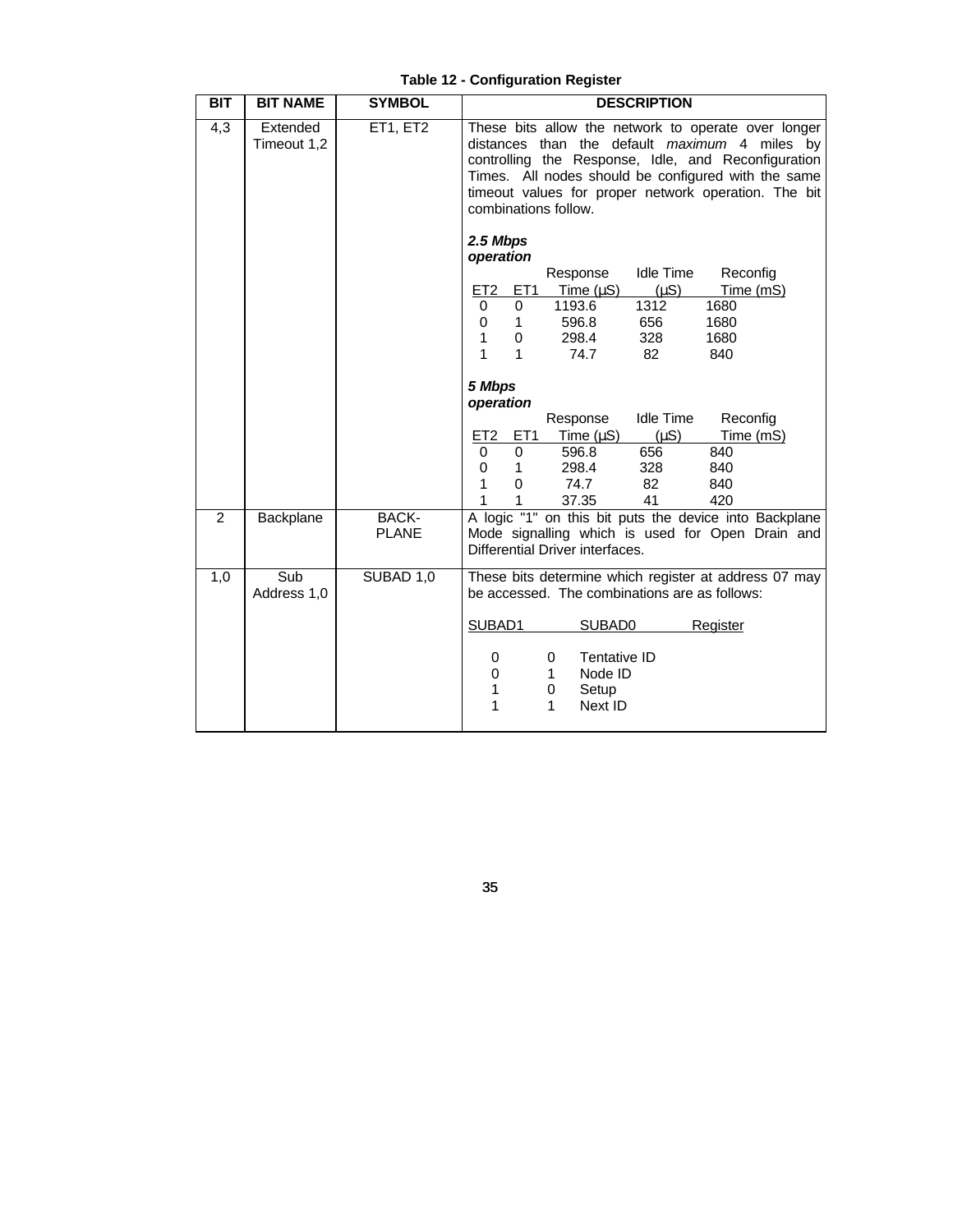| <b>BIT</b>     | <b>BIT NAME</b>                           | <b>SYMBOL</b>     | <b>DESCRIPTION</b>                                                                                                                                                                                                                                                                                                                                                                                                                                                                                                                                                                                                                                                 |
|----------------|-------------------------------------------|-------------------|--------------------------------------------------------------------------------------------------------------------------------------------------------------------------------------------------------------------------------------------------------------------------------------------------------------------------------------------------------------------------------------------------------------------------------------------------------------------------------------------------------------------------------------------------------------------------------------------------------------------------------------------------------------------|
| $\overline{7}$ | Pulse1 Mode                               | P1MODE            | This bit determines the type of PULSE1 output driver used in<br>Backplane Mode. When high, a push/pull output is used.<br>When low, an open drain output is used. The default is open<br>drain.                                                                                                                                                                                                                                                                                                                                                                                                                                                                    |
| 6              | Four NACKS                                | <b>FOUR NACKS</b> | This bit, when set, will cause the EXNACK bit in the Diagnostic<br>Status Register to set after four NACKs to Free Buffer Enquiry<br>are detected by the ARCNET core. This bit, when reset, will set<br>the EXNACK bit after 128 NACKs to Free Buffer Enquiry. The<br>default is 128.                                                                                                                                                                                                                                                                                                                                                                              |
| 5              | ET <sub>3</sub>                           | ET <sub>3</sub>   | This bit, when set, scales down protocol timeout values of<br>Response Time and Idle Time but not Reconfiguration Time to<br>optimize network performance in short topologies. Provides a<br>scaling factor of $\div$ 3. Defaults to a zero. Must be reset to be<br>ARCNET compliant.                                                                                                                                                                                                                                                                                                                                                                              |
| 4              | Receive All                               | <b>RCVALL</b>     | This bit, when set, allows the COM20051 to receive all valid<br>data packets on the network, regardless of their destination ID.<br>This mode can be used to implement a network monitor with the<br>transmitter on- or off-line. Note that ACKs are only sent for<br>packets received with a destination ID equal to the<br>COM20051's programmed node ID. This feature can be used<br>to put the COM20051 in a 'listen-only' mode, where the<br>transmitter is disabled and the COM20051 is not passing<br>tokens. Defaults low.                                                                                                                                 |
| 3, 2, 1        | Clock<br><b>Prescaler Bits</b><br>3, 2, 1 | CKP2,1,0          | These bits are used to determine the data rate of the<br>COM20051. The following table is for a 40MHz crystal:<br>Response<br>CKP3 CKP2 CKP1<br><b>DIVISOR</b><br><b>CLOCK</b><br>8<br>$\Omega$<br>2.5 Mbps<br>0<br>0<br>1.25 Mbps<br>0<br>0<br>16<br>1<br>0<br>0<br>32<br>625 Kbps<br>1<br>0<br>312.5 Kbps<br>1<br>1<br>64<br>1<br>128<br>156.25 Kbps<br>0<br>0<br>1<br>$\Omega$<br>$\mathbf{1}$<br>256<br>Reserved<br>1<br>Reserved<br>1<br>0<br>1<br>1<br>1<br>Reserved<br>NOTE: The lowest data rate achievable by the COM20051 is<br>156.25 Kbps. A divide by 256 is provided for those systems<br>that use faster clock speeds. Defaults to 000 or 2.5 Mbps. |
| $\Omega$       | Slow<br>Arbitration<br>Select             | <b>SLW-ARB</b>    | This bit, when set, will divide the arbitration clock by 2. Memory<br>cycle times will increase when slow arbitration is selected.<br>NOTE: For 5 Mbps operation, SLOWARB must be set.<br>Defaults to low.                                                                                                                                                                                                                                                                                                                                                                                                                                                         |

**Table 13 - Setup Register**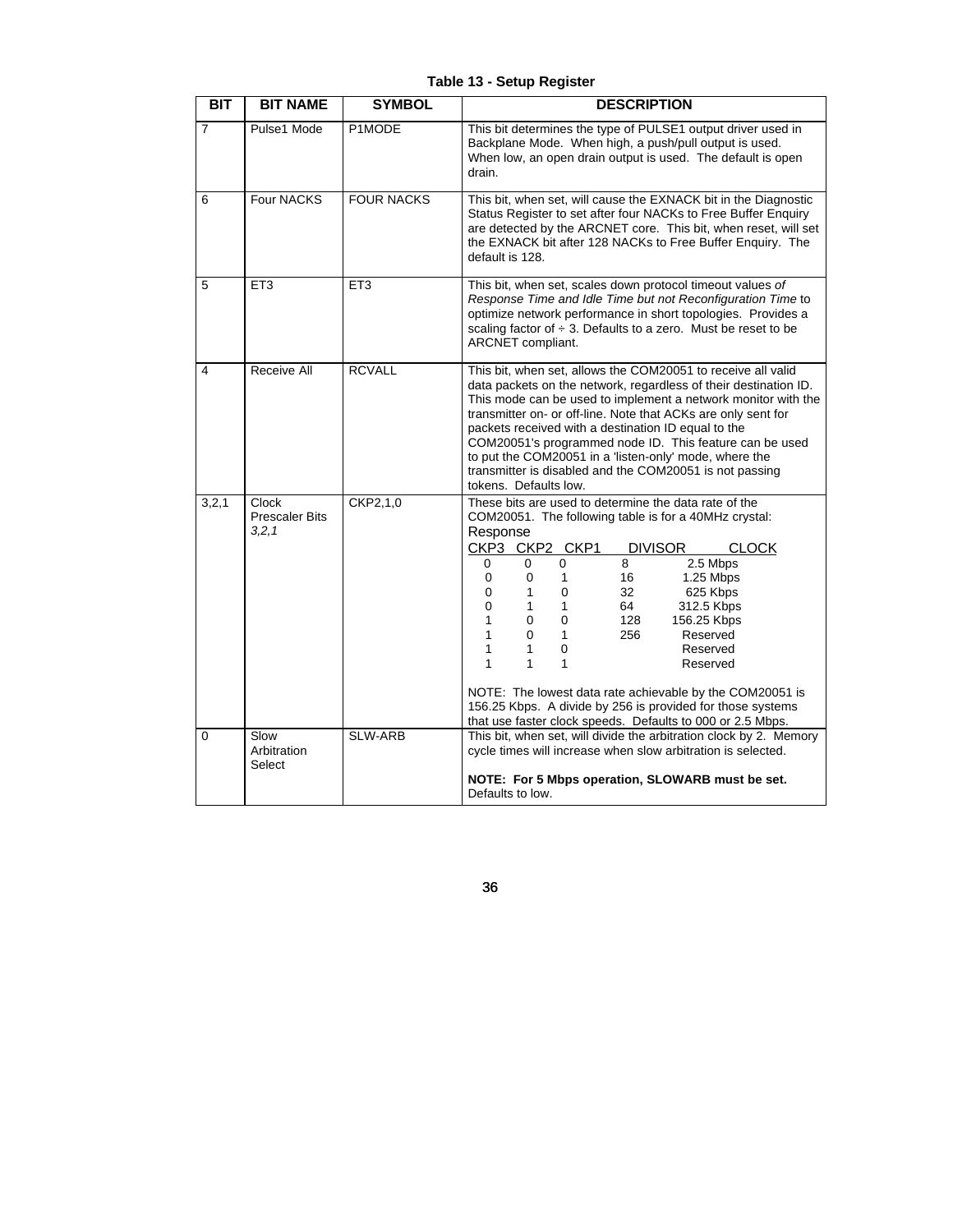

**FIGURE 10 – SEQUENTIAL ACCESS OPERATION**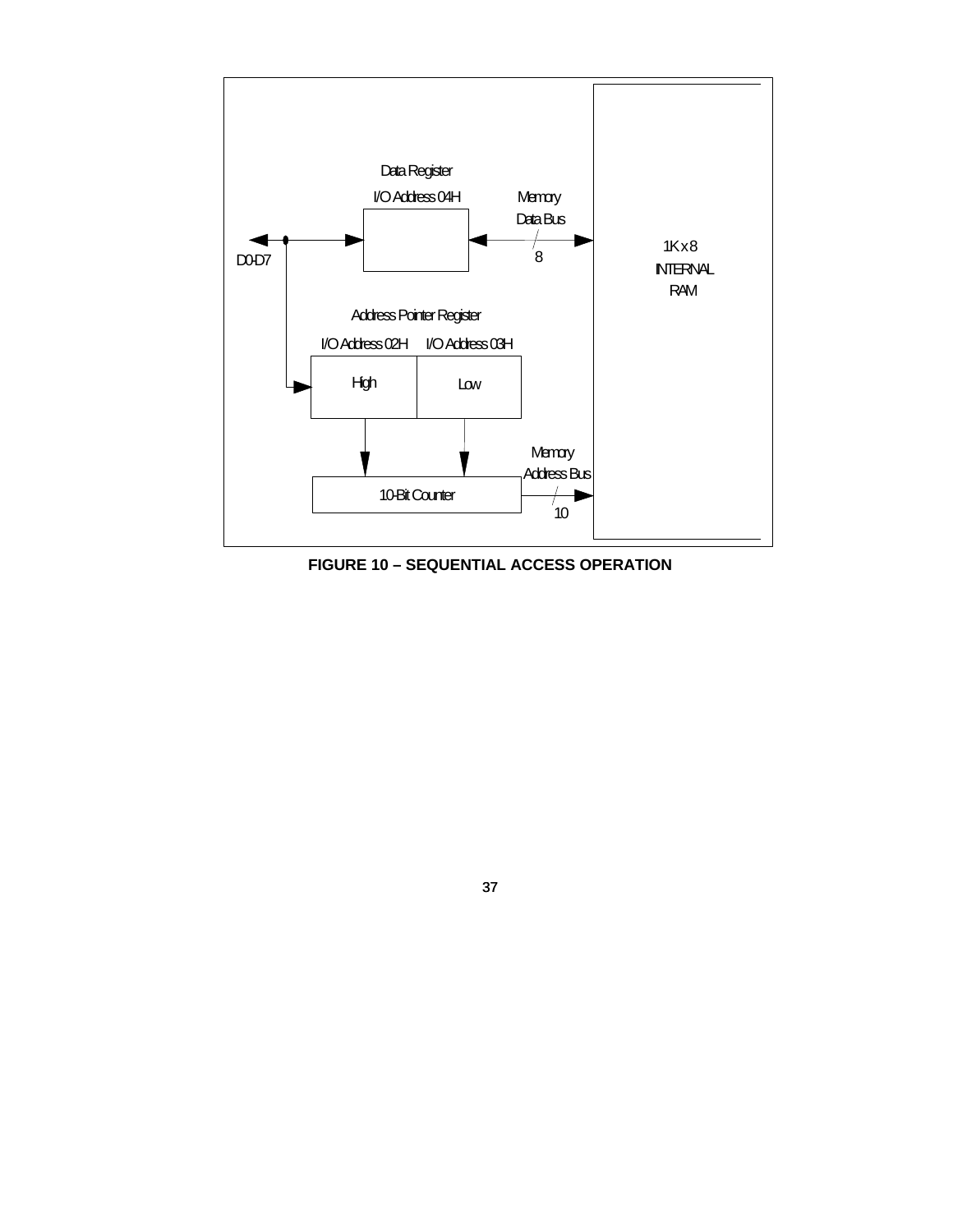## **INTERNAL RAM**

The integration of the  $1K \times 8$  RAM in the ARCNET core represents significant real estate savings. The PC board is now free of the cumbersome external RAM, external latch, and multiplexed address/data bus and control functions which were necessary to interface to the RAM.

The integration of RAM represents significant cost savings because it isolates the system designer from the changing costs of external RAM and it minimizes reliability problems, assembly time and costs, and layout complexity.

## **Sequential Access Memory**

The internal RAM is accessed via a pointerbased scheme. Rather than interfering with system memory, the internal RAM is indirectly accessed through the Address High and Low Pointer Registers. The data is channeled to and from the microcontroller via the 8-bit Data Register. For example: a packet in the internal RAM buffer is read by the microcontroller by writing the corresponding address into the Address Pointer High and Low Registers (offsets 02H and 03H). Note that the High Register should be written first, followed by the Low Register, because writing to the Low Register loads the address. At this point the device accesses that location and places the corresponding data into the Data Register. The microcontroller then reads the Data Register (offset 04H) to obtain the data at the specified location. If the Auto Increment bit is set to logic "1", the device will automatically increment the address and place the next byte of data into the Data Register, again to be read by the microcontroller. This process is continued until the entire packet is read out of RAM. Refer to Figure 10 for an illustration of the Sequential Access operation.

When switching between reads and writes, the pointer must first be written with the starting address. At least one cycle time should separate the pointer being loaded and the first read (see timing parameters).

#### **Access Speed**

The ARCNET core is able to accommodate very fast access cycles to its registers and buffers. Arbitration to the buffer does not slow down the cycle because the pointer based access method allows data to be prefetched from memory and stored in a temporary register. Likewise, data to be written is stored in the temporary register and then written to memory.

A Slow Arbitration Bit is provided in the Setup Register to slow down the arbitration clock for buffer accesses at 5 Mbps. The SLOWARB bit must be set to a "1" for 5 Mbps operation.

## **SOFTWARE INTERFACE**

The 80C32 core interfaces to the ARCNET core via software by accessing the various registers. These actions are described in the Internal Registers section. The software flow for accessing the data buffer is based on the Sequential Access scheme. The basic sequence is as follows:

- Disable Interrupts
- Write to Pointer Register High (specifying Auto-Increment mode.)
- Write to Pointer Register Low (this loads the address.)
- Enable Interrupts
- Read or write the Data Register (repeat as many times as necessary to empty or fill the buffer.)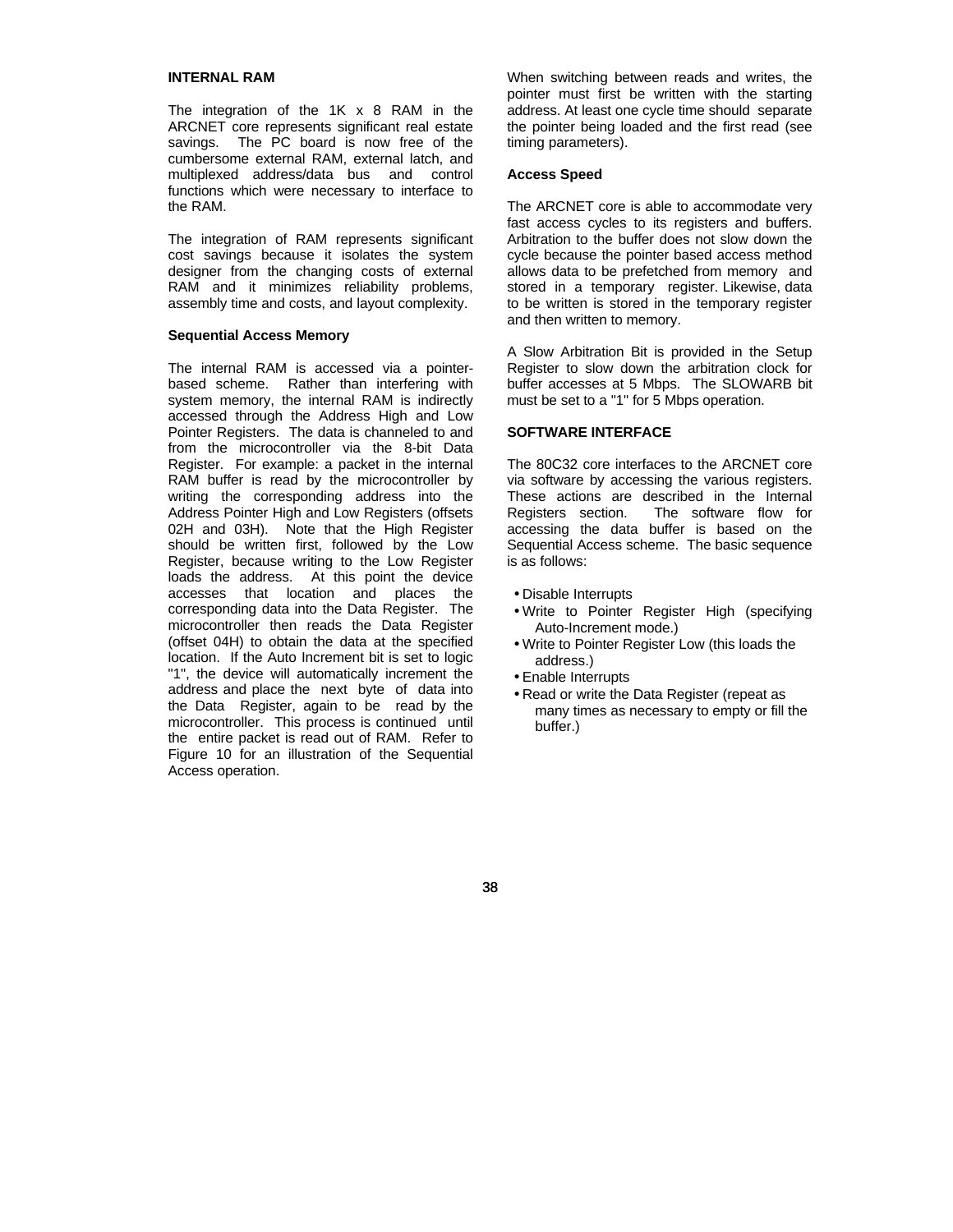• The pointer may now be read to determine how many transfers were completed.

The software flow for controlling the Configuration, Node ID, Tentative ID, and Next ID registers is generally limited to the initialization sequence and the maintenance of the network map.

Additionally, it is necessary to understand the details of how the other Internal Registers are used in the transmit and receive sequences and to know how the internal RAM buffer is properly set up. The sequence of events that tie these actions together is discussed as follows.

## **Selecting RAM Page Size**

During normal operation, the 1K x 8 of RAM is divided into two pages of 512 bytes each. The page to be used is specified in the "Enable Transmit (Receive) from (to) Page fnn" command, where "nn" specifies page 0 or 1. This allows the user to have constant control over the allocation of RAM.

When the Offset bit "f" (bit 5 of the "Enable Transmit (Receive) from (to) Page fnn" command word) is set to logic "1", an offset of 256 bytes is added to the page specified. For example: to transmit from the second half of page 0, the command "Enable Transmit from Page fnn" (fnn=100 in this case) is issued by writing 0010 0011 to the Command Register. This allows a finer resolution of the buffer pages without affecting software compatibility. This scheme is useful for applications which frequently use packet sizes of 256 bytes or less, especially for microcontroller systems with limited memory capacity. The remaining portions of the buffer pages which are not allocated for current transmit or receive packets may be used as temporary storage for previous network data, packets to be sent later, or as extra memory for the system, which may be indirectly accessed.

If the device is configured to handle both long and short packets (see "Define Configuration" command), then the receive page should always be 512 bytes long because the user never knows what the length of the receive packet will be. In this case, the transmit page may be made 256 bytes long, leaving at least 256 bytes free at any given time. Please note that it is the responsibility of software to reserve 512 bytes for the receive page if the device is configured to handle long packets. The ARCNET core does not check page boundaries during reception.

If the device is configured to handle only short packets, then both transmit and receive pages may be allocated as 256 bytes long, allowing two receive and two transmit packets.

The general rule which may be applied to determine where in RAM a page begins is as follows:

Address =  $(nn \times 512) + (f \times 256)$ .

## **Transmit Sequence**

During a transmit sequence, the microcontroller selects a 256 or 512 byte segment of the RAM buffer and writes into it. The appropriate buffer size is specified in the "Define Configuration" command. When long packets are enabled, the ARCNET core interprets the packet as either a long or short packet, depending on whether the buffer address 2 contains a zero or non-zero value. The format of the buffer is shown in Figure 11. Address 0 contains the Source Identifier (SID); Address 1 contains the Destination Identifier (DID); Address 2 (COUNT) contains, for short packets, the value 256-N, where *N represents the number of information bytes in the message,* or for long packets, the value 0, indicating that it is indeed a long packet. In the latter case, Address 3 (COUNT) would contain the value 512-N, where *N represents the number of information bytes in the message.* The SID in Address 0 is used by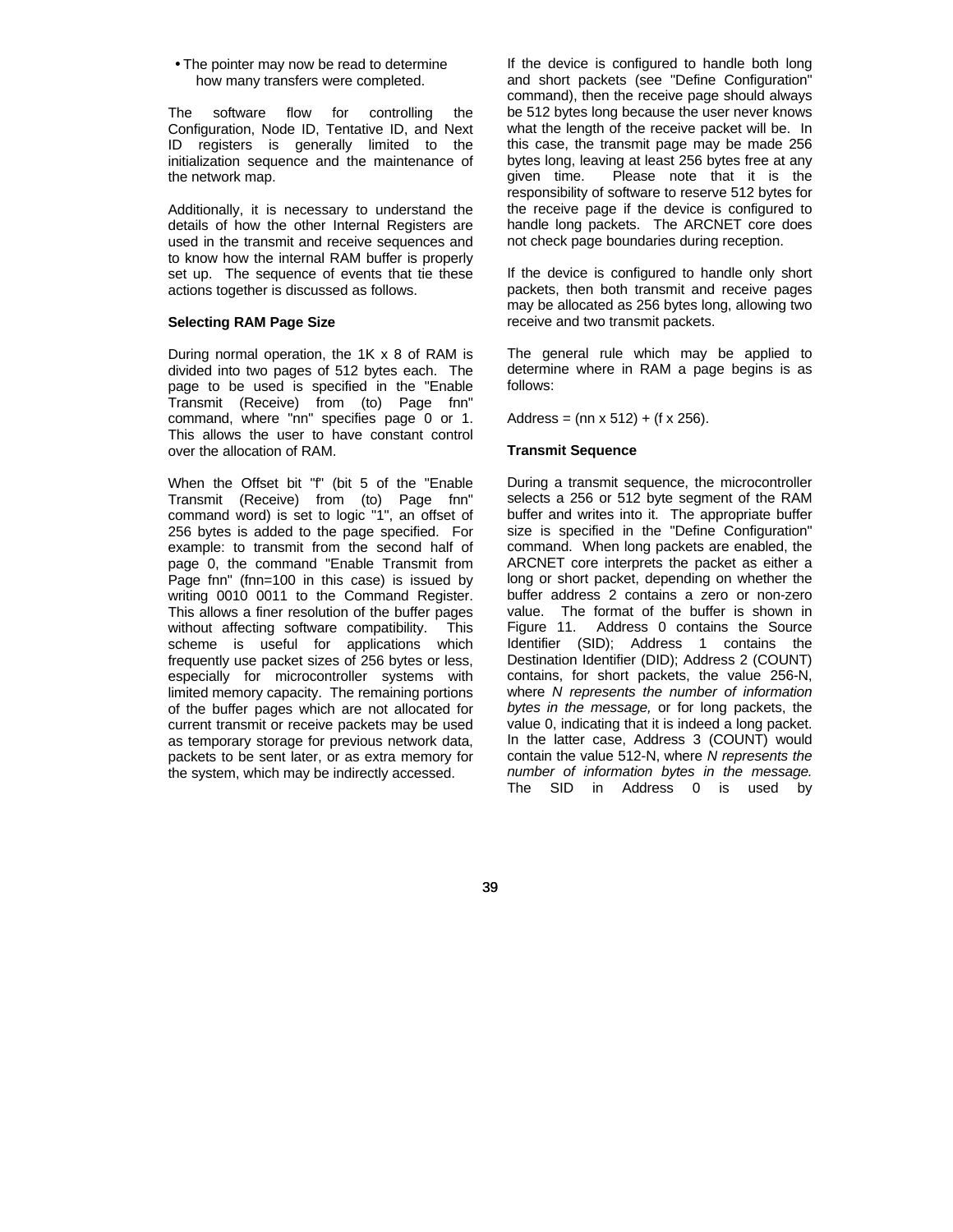

**FIGURE 11 – RAM BUFFER PACKET CONFIGURATION**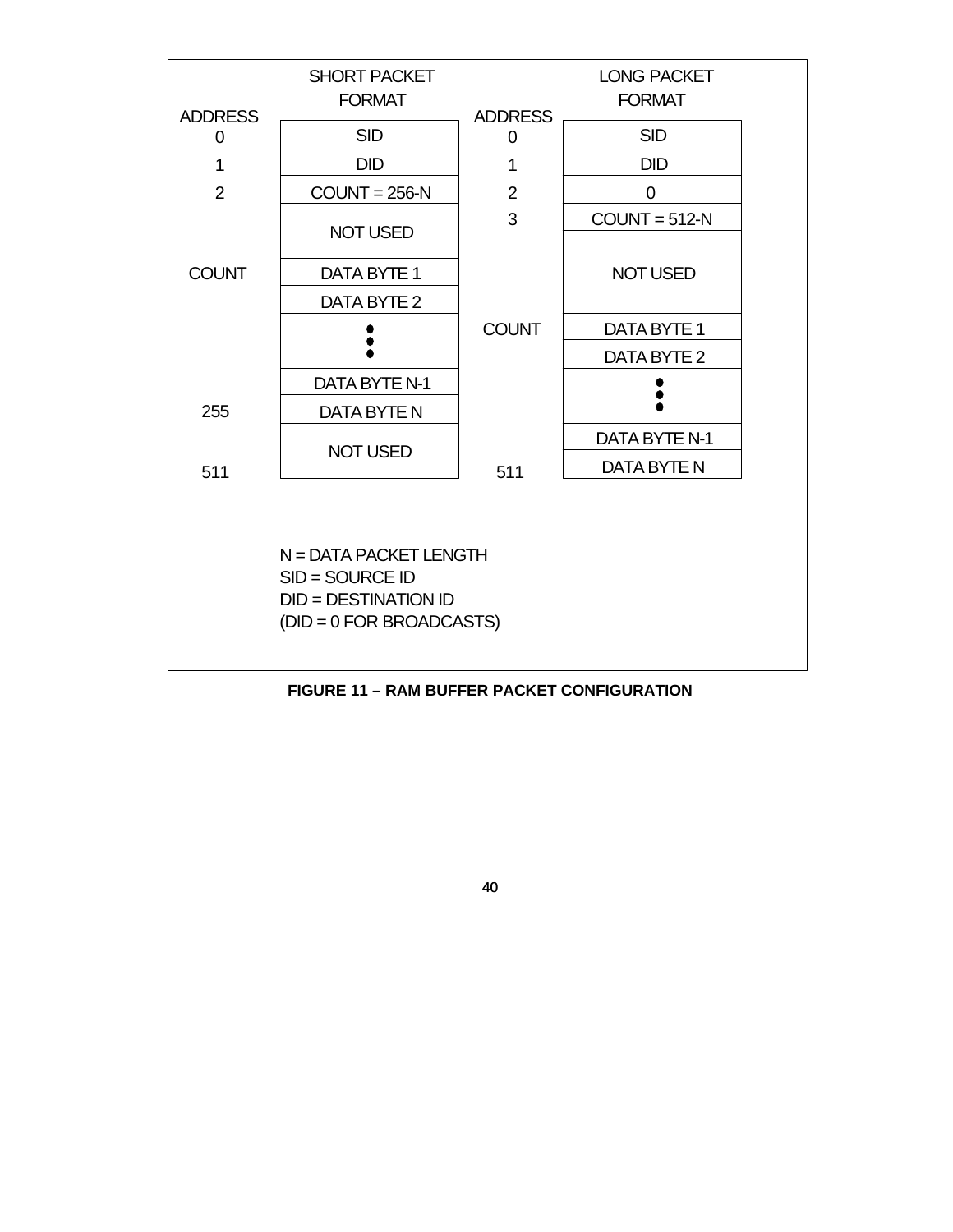the receiving node to reply to the transmitting node. The ARCNET core puts the local ID in this location, therefore it is not necessary to write into this location.

Please note that a short packet may contain between 1 and 253 data bytes, while a long packet may contain between 257 and 508 data bytes. A minimum value of 257 exists on a long packet so that the COUNT is expressable in eight bits. This leaves three exception packet lengths which do not fit into either a short or long packet; packet lengths of 254, 255, or 256 bytes. If packets of these lengths must be sent, the user must add dummy bytes to the packet in order to make the packet fit into a long packet. Note that only the number of bytes specified in the byte count plus the three-byte header are transmitted. For example, if the byte count is equal to 253, only three bytes of data will be transmitted plus the header (SID, DID, Byte Count) for a total of six bytes.

Once the *packet is written into the buffer,* the microcontroller awaits a logic "1" on the TA bit, indicating that a previous transmit command has concluded and another may be issued. Each time the message is loaded and a transmit command issued, it will take a variable amount of time before the message is transmitted, depending on the traffic on the network and the location of the token at the time the transmit command was issued. *The conclusion of the Transmit command will generate an interrupt if the Interrupt Mask allows it.* If the device is configured for the Command Chaining operation, please see the Command Chaining section for further detail on the transmit sequence. Once the TA bit becomes a logic "1", the microcontroller *may issue* the "Enable Transmit from Page fnn" command, which resets the TA and TMA bits to logic "0". If the message is not a BROADCAST, the ARCNET core automatically *sends* a FREE BUFFER ENQUIRY to the destination node in order to send the message. At this point, one of four possibilities may occur.

The first possibility is if a free buffer is available at the destination node, in which case it responds with an ACKnowledgement. At this point, the ARCNET core fetches the data from the Transmit Buffer and performs the transmit sequence. If a successful transmit sequence is completed, the TMA bit and the TA bit are set to logic "1". If the packet was not transmitted successfully, TMA will not be set. A successful transmission occurs when the receiving node responds to the packet with an ACK. An unsuccessful transmission occurs when the receiving node does not respond to the packet.

The second possibility is if the destination node responds to the Free Buffer Enquiry with a Negative AcKnowledgement. A NAK occurs when the RI bit of the destination node is a logic "1". In this case, the token is passed on from the transmitting node to the next node. The next time the transmitter receives the token, it will again transmit a FREE BUFFER ENQUIRY. If a NAK is again received, the token is again passed onto the next node. The Excessive NAK bit of the Diagnostic Status Register is used to prevent an endless *sending* of FBE's and NAK's. If no *limit of FBE-NAK sequences existed,* the transmitting node would continue issuing a Free Buffer Enquiry, even though it would continuously receive a NAK as a response. The EXCNAK bit generates an interrupt (if enabled) in order to tell the microcontroller to disable the transmitter via the "Disable Transmitter" command. This causes the transmission to be abandoned and the TA bit to be set to a logic "1" when the node next receives the token, while the TMA bit remains at a logic "0". Please refer to the Improved Diagnostics section for further detail on the EXCNAK bit.

The third possibility which may occur after a FREE BUFFER ENQUIRY is issued is if the destination node does not respond at all. In this case, the TA bit is set to a logic "1", while the TMA bit remains at a logic "0". The user should determine whether the node should try to reissue the transmit command.

The fourth possibility is if a non-traditional response is received (some pattern other than ACK or NAK, such as noise). In this case, the token is not passed onto the next node, which causes the Lost Token Timer of the next node to time out, thus generating a network reconfiguration.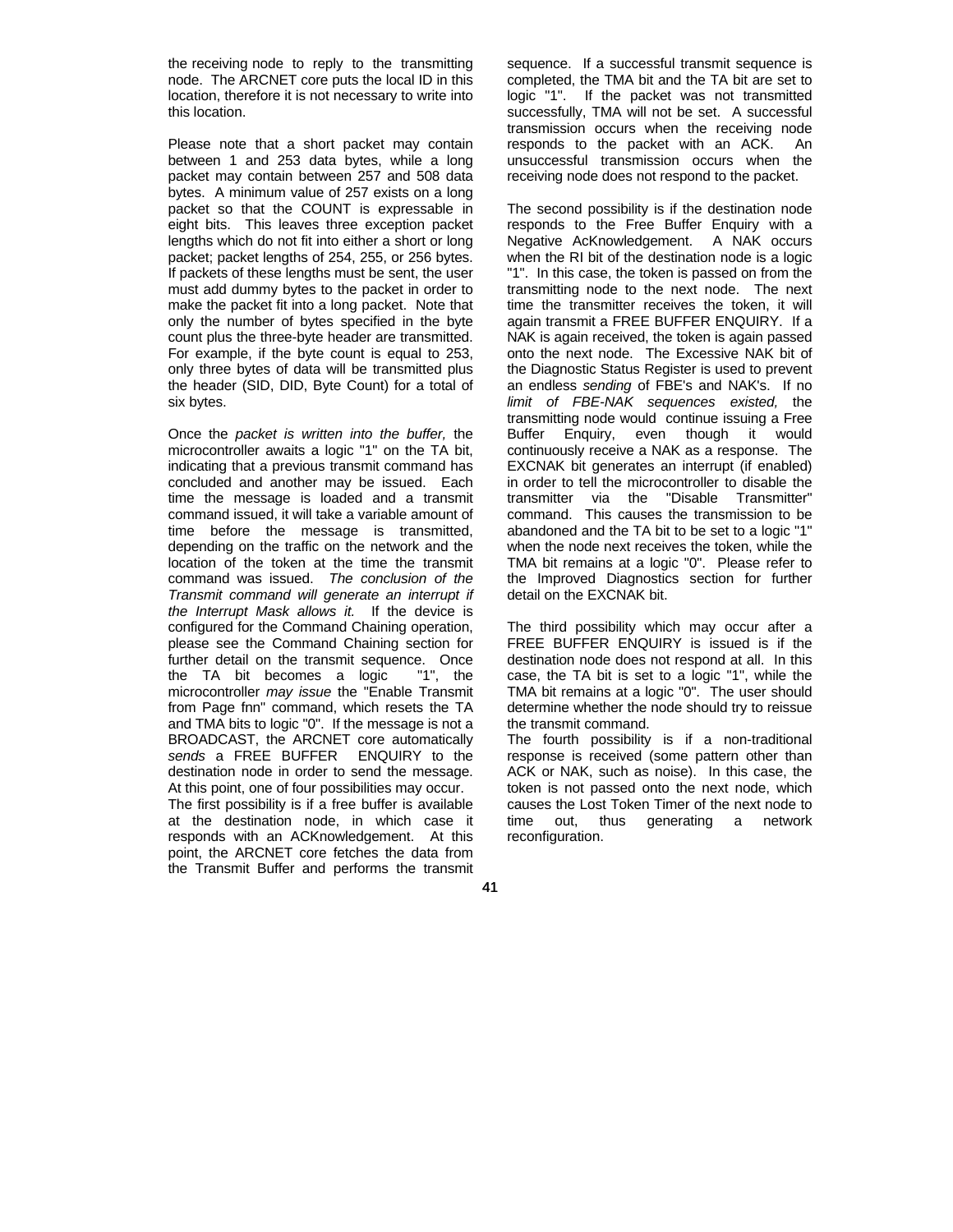The "Disable Transmitter" command may be used to cancel any pending transmit command when the ARCNET core next receives the token. Normally, in an active network, this command will set the TA status bit to a logic "1" when the token is received. If the "Disable Transmitter" command does not cause the TA bit to be set in the time it takes the token to make a round trip through the network, one of three situations exists. Either the node is disconnected from the network, or there are no other nodes on the network, or the external receive circuitry has failed. These situations can be determined by either using the improved diagnostic features of the ARCNET core or using another software timeout which is greater than the worst case time for a round trip token pass, which occurs when all nodes transmit a maximum length message.

## **Receive Sequence**

A receive sequence begins with the RI status bit becoming a logic "1", which indicates that a previous reception has concluded. The microcontroller will be interrupted if the corresponding bit in the Interrupt Mask Register is set to logic "1". Otherwise, the microcontroller must periodically check the Status Register. Once the microcontroller is alerted to the fact that the previous reception has concluded, it may issue the "Enable Receive to Page fnn" command, which resets the RI bit to logic "0" and selects a new page in the RAM buffer. Again, the appropriate buffer size is specified in the "Define Configuration" command. Typically, the page which just received the data packet will be read by the microcontroller at this point.

Once the "Enable Receive to Page fnn" command is issued, the microcontroller attends to other duties. There is no way of knowing how long the new reception will take, since another node may transmit a packet at any time. When another node does transmit a packet to this node, and if the "Define Configuration" command has enabled the reception of long packets, the ARCNET core interprets the packet as either a long or short packet, depending on whether the content of the buffer location 2 is zero or nonzero. The format of the buffer is shown in Figure 12. Address 0 contains the Source Identifier

(SID), Address 1 contains the Destination Identifier (DID), and Address 2 contains, for short packets, the value 256-N, where N represents the message length, or for long packets, the value 0, indicating that it is indeed a long packet. In the latter case, Address 3 contains the value 512-N, where N represents the message length. Note that on reception, the ARCNET core deposits packets into the RAM buffer in the same format that the transmitting node arranges them, which allows for a message to be received and then retransmitted without rearranging any bytes in the RAM buffer other than the SID and DID. Once the packet is received and stored correctly in the selected buffer, the ARCNET core sets the RI bit to logic "1" to signal the microcontroller that the reception is complete.

## **COMMAND CHAINING**

The Command Chaining operation allows consecutive transmissions and receptions to occur without *on-chip 80C32* intervention. Through the use of a dual two-level FIFO, commands to be transmitted and received, as well as the status bits, are pipelined.

In order for the COM20051 to be compatible with previous SMSC ARCNET device *drivers,* the device defaults to the non-chaining mode. In order to take advantage of the Command Chaining operation, the Command Chaining Mode must be enabled via a logic "1" on bit 6 of the Configuration Register.

In Command Chaining, the Status Register appears as in Figure 12.

The following is a list of Command Chaining guidelines for the software programmer. Further detail can be found in the Transmit Command Chaining and Receive Command Chaining sections.

- The device is designed such that the interrupt service routine latency does not affect performance.
- Up to two outstanding transmissions and two outstanding receptions can be pending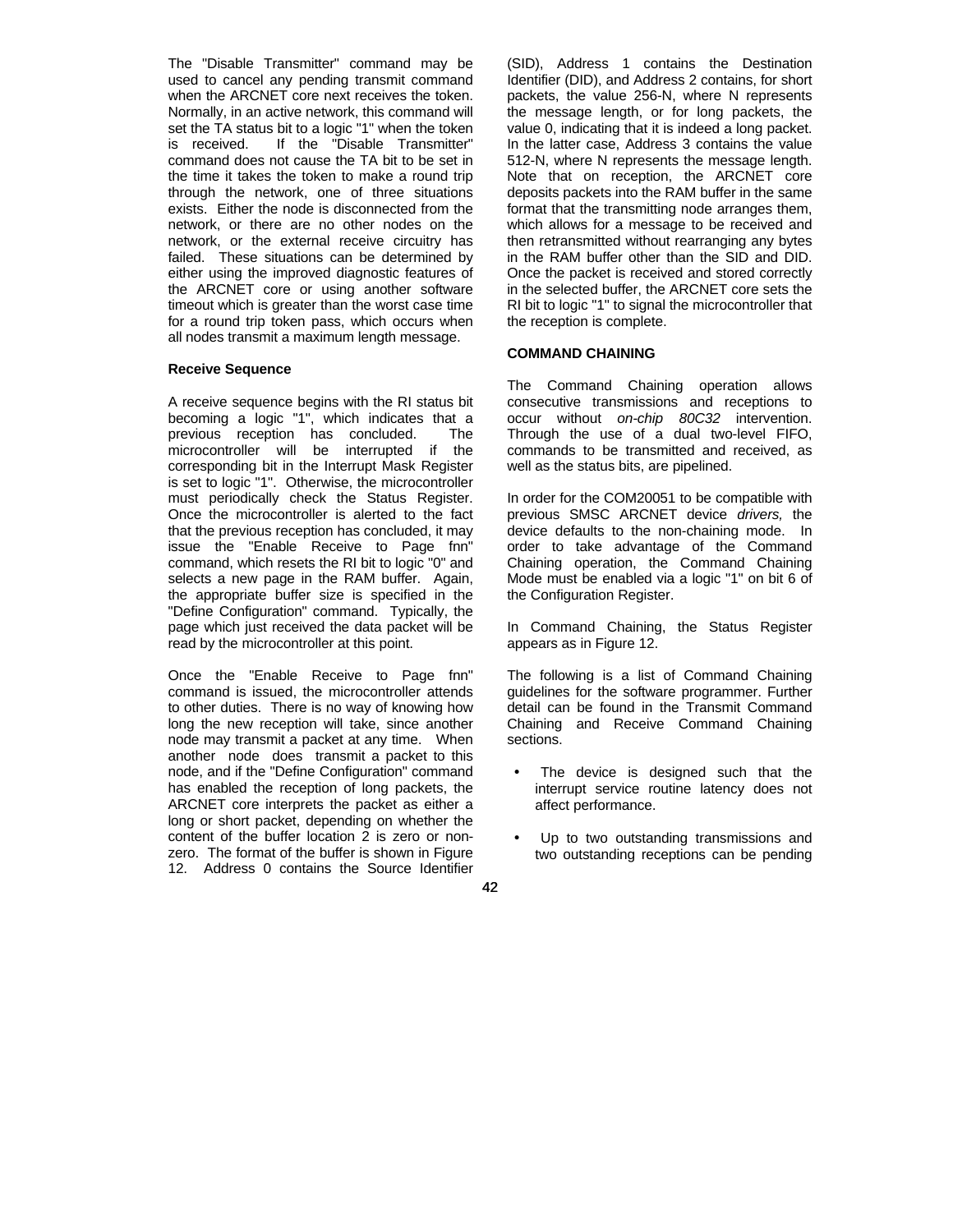at any given time. The commands may be given in any order.

- Up to two outstanding transmit interrupts and two outstanding receive interrupts are stored by the device, along with their respective status bits.
- The Interrupt Mask bits act on TTA (Rising Transition on Transmitter Available) for transmit operations and TRI (Rising Transition of Receiver Inhibited) for receive operations. TTA is set upon completion of a packet transmission only. TRI is set upon completion of a packet reception only. Typically there is no need to mask the TTA and TRI bits after clearing the interrupt.
- The traditional TA and RI bits are still available to reflect the present status of the device.

## **Transmit Command Chaining**

When the microcontroller issues the first "Enable Transmit to Page fnn" command, the ARCNET core responds in the usual manner by resetting the TA and TMA bits to prepare for the transmission from the specified page. The TA bit can be used to see if there is currently a transmission pending, but the TA bit is really meant to be used in the non-chaining mode only. The TTA bits provide the relevant information for the device in the Command Chaining mode.

In the Command Chaining Mode, at any time after the first command is issued, the processor can issue a second "Enable Transmit from Page fnn" command. The ARCNET core stores the fact that the second transmit command was issued, along with the page number.

After the first transmission is completed, the ARCNET core updates the Status Register by setting the TTA bit, which generates an interrupt. The interrupt service routine should read the Status Register. At this point, the TTA bit will be found to be a logic "1" and the TMA (Transmit Message Acknowledge) bit will tell the processor whether the transmission was successful. After reading the Status Register, the "Clear Transmit Interrupt"



**FIGURE 12 – COMMAND CHAINING STATUS REGISTER QUEUE**

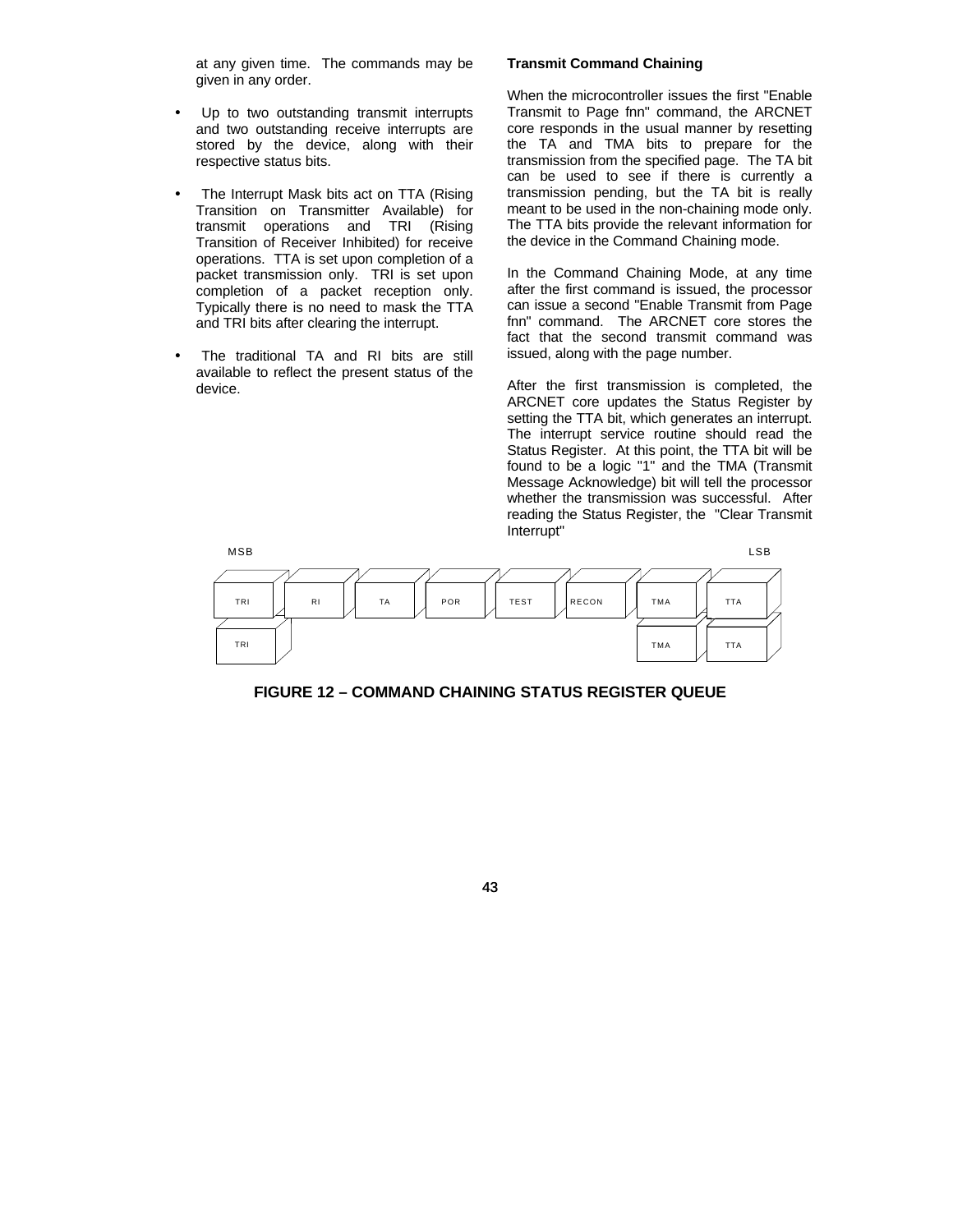command is issued, thus resetting the TTA bit<br>and clearing the interrupt. Note that only and clearing the interrupt. the "Clear Transmit Interrupt" command will clear the TTA bit and the interrupt. It is not necessary, however, to clear the bit or the interrupt right away because the status of the transmit operation is double buffered in order to retain the results of the first transmission for analysis by the processor. This information will remain in the Status Register until the "Clear Transmit Interrupt" command is issued. Note that the interrupt will remain active until the command is issued, and the second interrupt will not occur until the first interrupt is acknowledged. The ARCNET core guarantees a minimum of 200nS interrupt inactive time interval between interrupts. The TMA bit is also double buffered to reflect whether the appropriate transmission was a success. The TMA bit should only be considered valid after the corresponding TTA bit has been set to a logic "1". The TMA bit never causes an interrupt.

When the token is received again, the second transmission will be automatically initiated after the first is completed by using the stored "Enable Transmit from Page fnn" command. The operation is as if a new "Enable Transmit from Page fnn" command has just been issued. After the first Transmit status bits are cleared, the Status Register will again be updated with the results of the second transmission and a second interrupt resulting from the second transmission will occur. The ARCNET core guarantees a minimum of 200ns interrupt inactive time interval before the following edge.

The Transmitter Available (TA) bit of the Interrupt Mask Register now masks only the TTA bit of the Status Register, not the TA bit as in the nonchaining mode. Since the TTA bit is only set upon transmission of a packet (not by RESET), and since the TTA bit may easily be reset by issuing a "Clear Transmit Interrupt" command, there is no need to use the TA bit of the Interrupt Mask Register to mask interrupts generated by the TTA bit of the Status Register. In Command Chaining mode, the "Disable Transmitter" command will cancel the oldest transmission. This permits canceling a packet destined for a node not ready to receive. If both packets should be canceled, two "Disable Transmitter" commands should be issued.

## **Receive Command Chaining**

Like the Transmit Command Chaining operation, the processor can issue two consecutive "Enable Receive from Page fnn" commands.

After the first packet is received into the first specified page, the TRI bit of the Status Register will be set to logic "1", causing an interrupt. Again, the interrupt need not be serviced immediately. Typically, the interrupt service routine will read the Status Register. At this point, the RI bit will be found to be a logic "1". After reading the Status Register, the "Clear Receive Interrupt" command should be issued, thus resetting the TRI bit and clearing the interrupt. Note that only the "Clear Receive Interrupt" command will clear the TRI bit and the interrupt. It is not necessary, however, to clear the bit or the interrupt right away because the status of the receive operation is double buffered in order to retain the results of the first reception for analysis by the processor, therefore the information will remain in the Status Register until the "Clear Receive Interrupt" command is issued. Note that the interrupt will remain active until the "Clear Receive Interrupt" command is issued, and the second interrupt will be stored until the first interrupt is acknowledged. A minimum of 200nS interrupt inactive time interval between interrupts is guaranteed.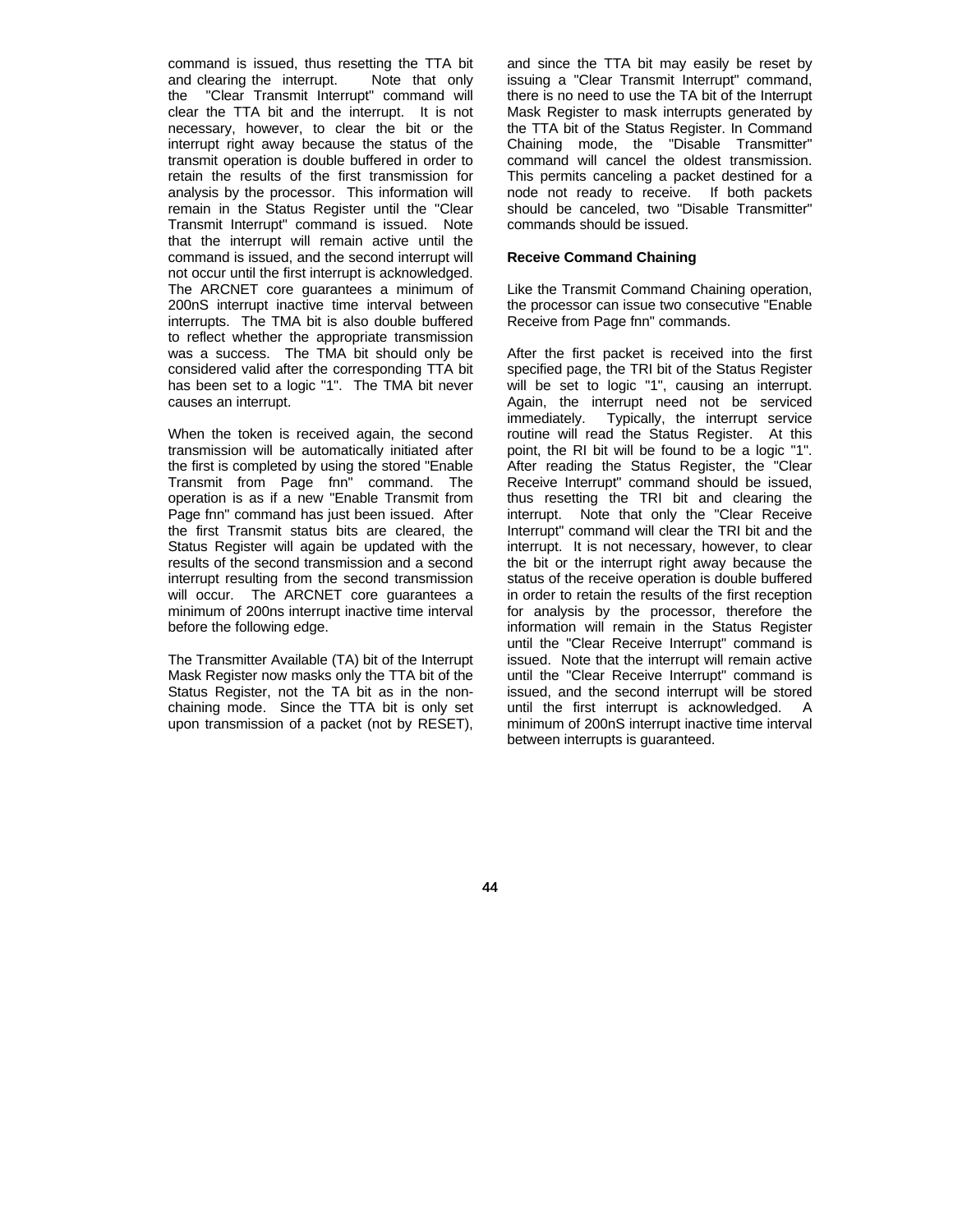The second reception will occur as soon as a second packet is sent to the node, as long as the second "Enable Receive to Page fnn" command was issued. The operation is as if a new "Enable Receive to Page fnn" command has just been issued. After the first Receive status bits are cleared, the Status Register will again be updated with the results of the second reception and a second interrupt resulting from the second reception will occur.

In the ARCNET core, the Receive Inhibit (RI) bit of the Interrupt Mask Register now masks only the TRI bit of the Status Register, not the RI bit as in the non-chaining mode. Since the TRI bit is only set upon reception of a packet (not by RESET), and since the TRI bit may easily be reset by issuing a "Clear Receive Interrupt" command, there is no need to use the RI bit of the Interrupt Mask Register to mask interrupts generated by the TRI bit of the Status Register.

In Command Chaining mode, the "Disable Receiver" command will cancel the oldest reception, unless the reception has already begun. If both receptions should be canceled, two "Disable Receiver" commands should be issued.

# **RESET DETAILS**

## **Internal Reset Logic**

The ARCNET core supports two reset options; software and hardware reset. A software reset is generated when a logic "1" is written to bit 7 of the Configuration Register. The device remains in reset as long as this bit is set. The software reset does not affect the contents of the Address Pointer Registers, the Configuration Register, the IMR, or the Setup Register. A hardware reset occurs when a high signal is asserted on the nRESET input. The minimum reset pulse width is 3.2 s *(for 20 MHz core clock, 1.6 s for 40 MHz core clock)* . This pulse width is used by the internal digital filter, which filters short glitches to allow only valid resets to occur.

Upon reset, the transmitter portion of the device is disabled and the internal registers assume those states outlined in the Internal Registers section.

After the nRESET signal is removed the user may write to the internal registers. Since writing a non-zero value to the Node ID Register wakes up the ARCNET core, the Setup Register should be written before the Node ID Register. Once the Node ID Register is written to, the ARCNET core reads the value and executes two write cycles to the RAM buffer. Address 0 is written with the data D1H and address 1 is written with the Node ID. The data pattern D1H was chosen arbitrarily, and is meant to provide assurance of proper microsequencer operation.

## **INITIALIZATION SEQUENCE**

When the ARCNET core is powered on the internal registers may be written to. Since writing a non-zero value to the Node ID Register wakes up the core, the Setup Register should be written to before the Node ID Register. Until a non-zero value is placed into the NID Register, no microcode is executed, no tokens are passed by this node, and no reconfigurations are generated by this node. Once a non-zero value is placed in the register, the core wakes up, but the node will not attempt to join the network until the TX Enable bit of the Configuration Register is set.

Before setting the TX Enable bit, the software may make some determinations. The software may first observe the Receive Activity and the Token Seen bits of the Diagnostic Status Register to verify the health of the receiver and the network.

Next, the uniqueness of the Node ID value placed in the Node ID Register is determined. The TX Enable bit should still be a logic "0" until it is ensured that the Node ID is unique. If this node ID already exists, the Duplicate ID bit of the Diagnostic Status Register is set after a maximum of 840mS (or 1680mS if the ET1 and ET2 bits are other than 1,1). To determine if another node on the network already has this ID, the ARCNET core compares the value in the Node ID Register with the DID's of the token, and determines whether there is a response to it. Once the Diagnostic Status Register is read, the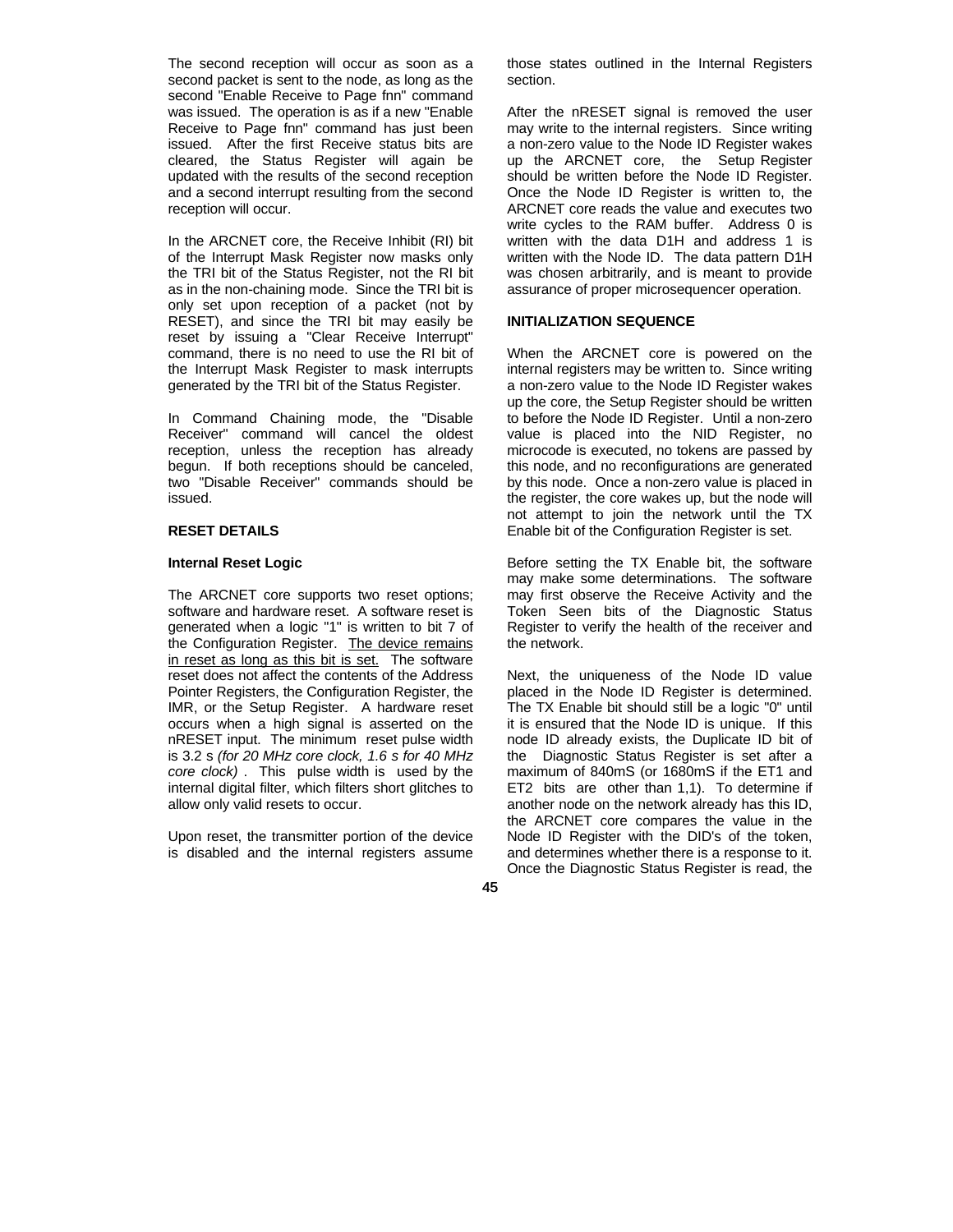DUPID bit is cleared. The user may then attempt a new ID value, wait 840mS before checking the Duplicate ID bit, and repeat the process until a unique Node ID is found. At this point, the TX Enable bit may be set to allow the node to join the network. Once the node joins the network, a reconfiguration occurs, as usual, thus setting the MYRECON bit of the Diagnostic Status Register.

The Tentative ID Register may be used to build a network map of all the nodes on the network, even once the COM20051 has joined the network. Once a value is placed in the Tentative ID Register, the ARCNET core looks for a response to a token whose DID matches the Tentative ID Register. The software can record this information and continue placing Tentative ID values into the register to continue building the network map. A complete network map is only valid until nodes are added to or deleted from the network. Note that a node cannot detect the existence of the next logical node on the network when using the Tentative ID. To determine the next logical node, the software should read the Next ID Register.

## **IMPROVED DIAGNOSTICS**

The COM20051 allows the user to better manage the operation of the network through the use of the internal Diagnostic Status Register.

A high level on the My Reconfiguration (MYRECON) bit indicates that the Token Reception Timer of this node expired, causing a reconfiguration by this node. After the Reconfiguration (RECON) bit of the Status Register interrupts the microcontroller, the interrupt service routine will typically read the MYRECON bit of the Diagnostic Status Register. Reading the Diagnostic Status Register resets the MYRECON bit. Successive occurrences of a logic "1" on the MYRECON bit indicates that a

problem exists with this node. At that point, the transmitter should be disabled so that the entire network is not held down while the node is being evaluated.

The Duplicate ID (DUPID) bit is used before the node joins the network to ensure that another node with the same ID does not exist on the network. Once it is determined that the ID in the Node ID Register is unique, the software should write a logic "1" to bit 5 of the Configuration Register to enable the basic transmit function. This allows the node to join the network.

The Receive Activity (RCVACT) bit of the Diagnostic Status Register will be set to a logic "1" whenever activity (logic "1") is detected on the RXIN pin.

The Token Seen (TOKEN) bit is set to a logic "1" whenever any token has been seen on the network (except those tokens transmitted by this node).

The RCVACT and TOKEN bits may help the user to troubleshoot the network or the node. If unusual events are occurring on the network, the user may find it valuable to use the TXEN bit of the Configuration Register to qualify events. Different combinations of the RCVACT, TOKEN, and TXEN bits, as shown indicate different situations:

#### **Normal Results:**

RCVACT=1, TOKEN=1, TXEN=0: The node is not part of the network. The network is operating properly without this node.

RCVACT=1, TOKEN=1, TXEN=1: The node sees receive activity and sees the token. The basic transmit function is enabled. Network and node are operating properly.

MYRECON=0, DUPID=0, RCVACT=1, TXEN=0, TOKEN=1: Single node network.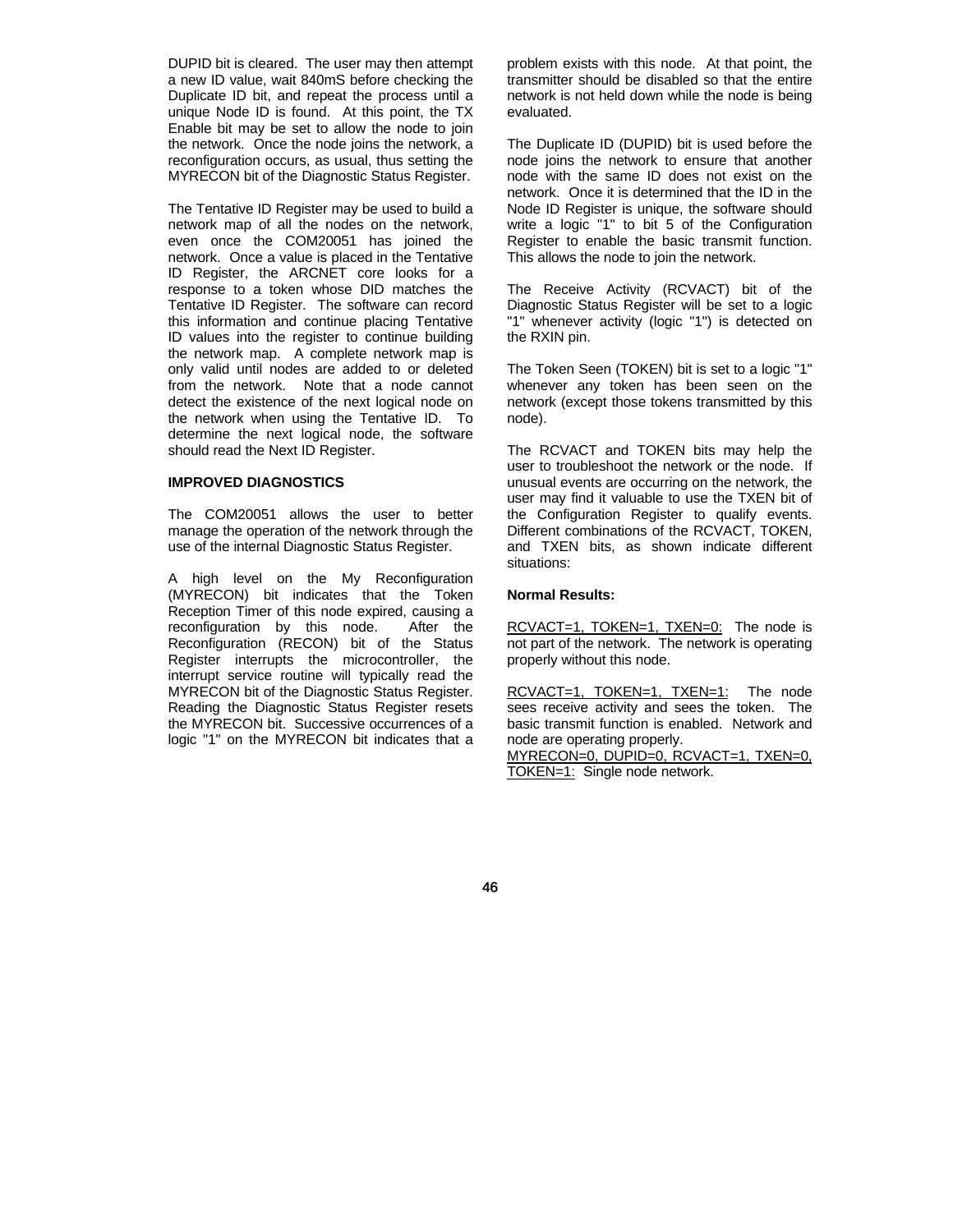#### **Abnormal Results:**

RCVACT=1, TOKEN=0, TXEN=X: The node sees receive activity, but does not see the token. Either no other nodes exist on the network, some type of data corruption exists, the media driver is malfunctioning, the topology is set up incorrectly, there is noise on the network, or a reconfiguration is occurring.

RCVACT=0, TOKEN=0, TXEN=1: No receive activity is seen and the basic transmit function is enabled. The transmitter and/or receiver are not functioning properly.

RCVACT=0, TOKEN=0, TXEN=0: No receive activity and basic transmit function disabled. This node is not connected to the network.

The Excessive NAK (EXCNAK) bit is used to replace a timeout function traditionally<br>implemented in software. This function is implemented in software. necessary to limit the number of times a sender issues a FBE to a node with no available buffer. When the destination node replies to 128 FBEs with 128 NAKs or 4 FBEs with 4 NAKs, the EXCNAK bit of the sender is set, generating an interrupt. At this point the software may abandon the transmission via the "Disable Transmitter" command. This sets the TA bit to logic "1" when the node next receives the token, to allow a different transmission to occur. The timeout value for the EXNACK bit (128 or 4) is determined by the FOUR-NAKS bit on the Setup Register.

The user may choose to wait for more NAK's before disabling the transmitter by taking advantage of the wraparound counter of the EXCNAK bit. When the EXCNAK bit goes high, indicating 128 or 4 NAKs, the "POR Clear Flags" command may be issued to reset the bit so that it will go high again after another count of 128 or 4. The software may count the number of times the EXCNAK bit goes high, and once the final count is reached, the "Disable Transmitter" command may be issued.

The New Next ID bit permits the software to detect the withdrawal or addition of nodes to the network.

The Tentative ID bit allows the user to build a network map of those nodes existing on the network. This feature is useful because it minimizes the need for human intervention. When a value placed in the Tentative ID Register matches the Node ID of another node on the network, the TENTID bit is set, telling the software that this NODE ID *already exists on the network.* The software should periodically place values in the Tentative ID Register and monitor the New Next ID bit to maintain an updated network map.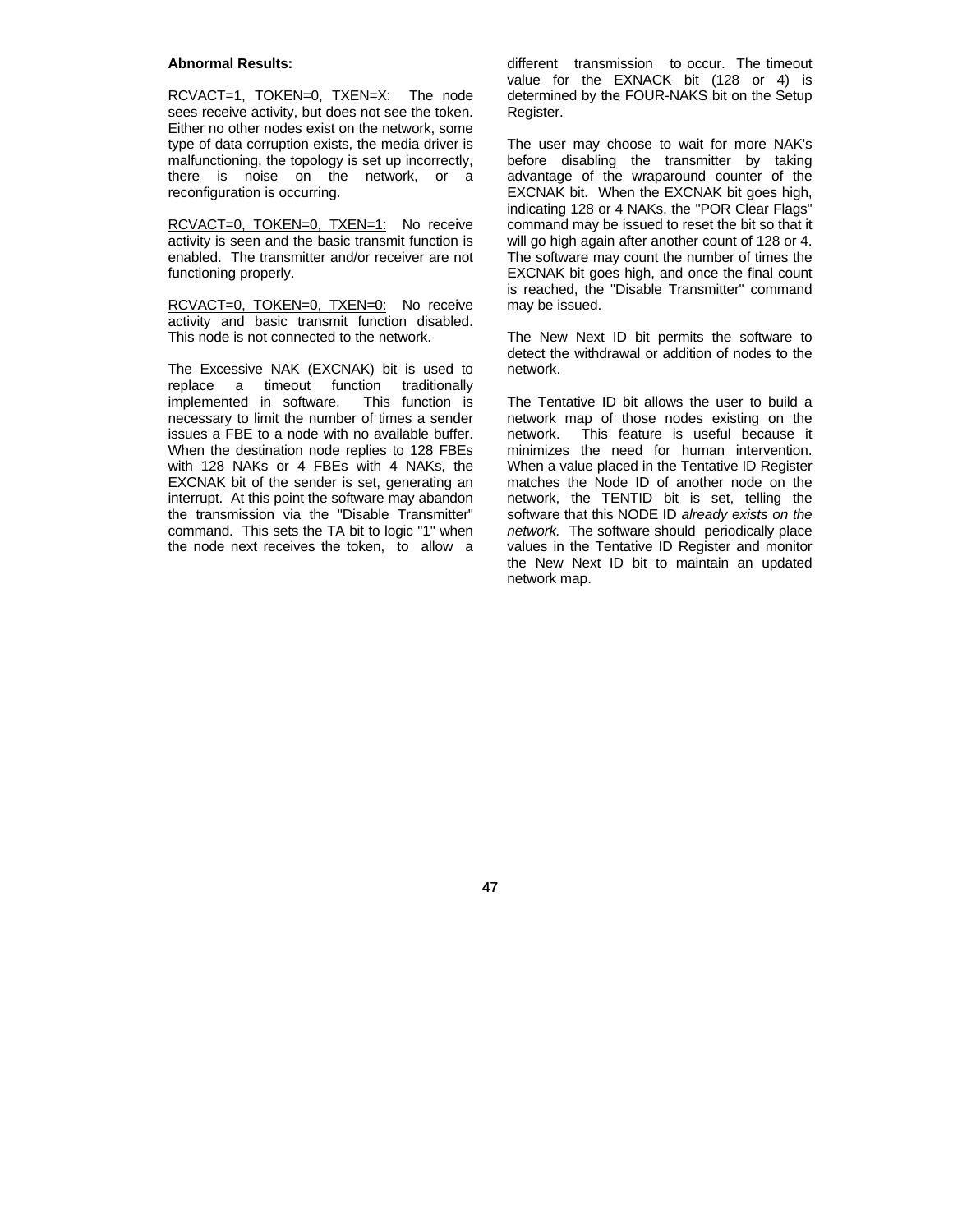## **PROGRAMMING THE COM20051 NETWORK CORE**

The COM20051 ARCNET core is relatively simple to program. The ARCNET core was designed to allow the processor to remain in control of the node and to perform network flow control with a minimum of processor intervention. There are two methods of operating the ARCNET core: in Command Chaining and Non-Command Chaining mode. Command chaining mode permits the processor to pipeline up to two transmit and two receive commands. In normal Non-Command Chaining mode, the microcontroller must access the ARCNET core for each individual transmission and reception since the ARCNET core can only handle one transmit and one receive command at any given time. The Command Chaining mode permits the ARCNET core to handle up to two transmit and two receive commands at any given time. Receive and Transmit status bits are buffered for each command in Command Chaining mode.

The basic software approach can be divided into three parts: ARCNET initialization, Transmit Interrupt servicing, and Receive Interrupt servicing. Both Command and Non-Command Chaining examples will be illustrated. It is strongly suggested that an interrupt driven approach be used since polling methods can result in lost transmit opportunities and in lost receptions.

#### **ARCNET Initialization**

Basic COM20051 ARCNET core initialization consists of the following:

1) Programming of the Address Decode Register

- 2) Configuring the Operating Mode (Command or Non-Command Chaining, Backplane or Dipulse operation)
- 3) Programming the Interrupt Routing Register (IRR)
- 4) Programming the Data Rate (optional)
- 5) Enabling the Receive All mode (optional)
- 6) Obtaining a Node ID and programming in its value
- 7) Entering the Network
- 8) Issuing initial Receive commands

Figure 14 is a flowchart of a typical initialization<br>procedure. Steps 1 through 5 are Steps 1 through 5 are straightforward and do not require much explanation. Step 6, Selection of a Node ID can be somewhat more involved depending on the application. There are many methods of obtaining a unique node id for a particular node ranging from simply reading a switch to sophisticated software algorithms. Several methods will be discussed but the best method depends on the particular application.

## **Node ID Selection**

The ARCNET Protocol is a token passing protocol that relies on each station to have a unique Node ID in order to permit proper network operation. Many methods will be discussed but it is up to the user to choose the right method for his application.

Method 1 - Hardware Switch Read

This is the simplest and the most common form of obtaining a Node ID for an individual node. It consists of adding an eight bit DIP switch and address decoder as shown in Figure 15. A simple read from the microcontroller will obtain the ID value.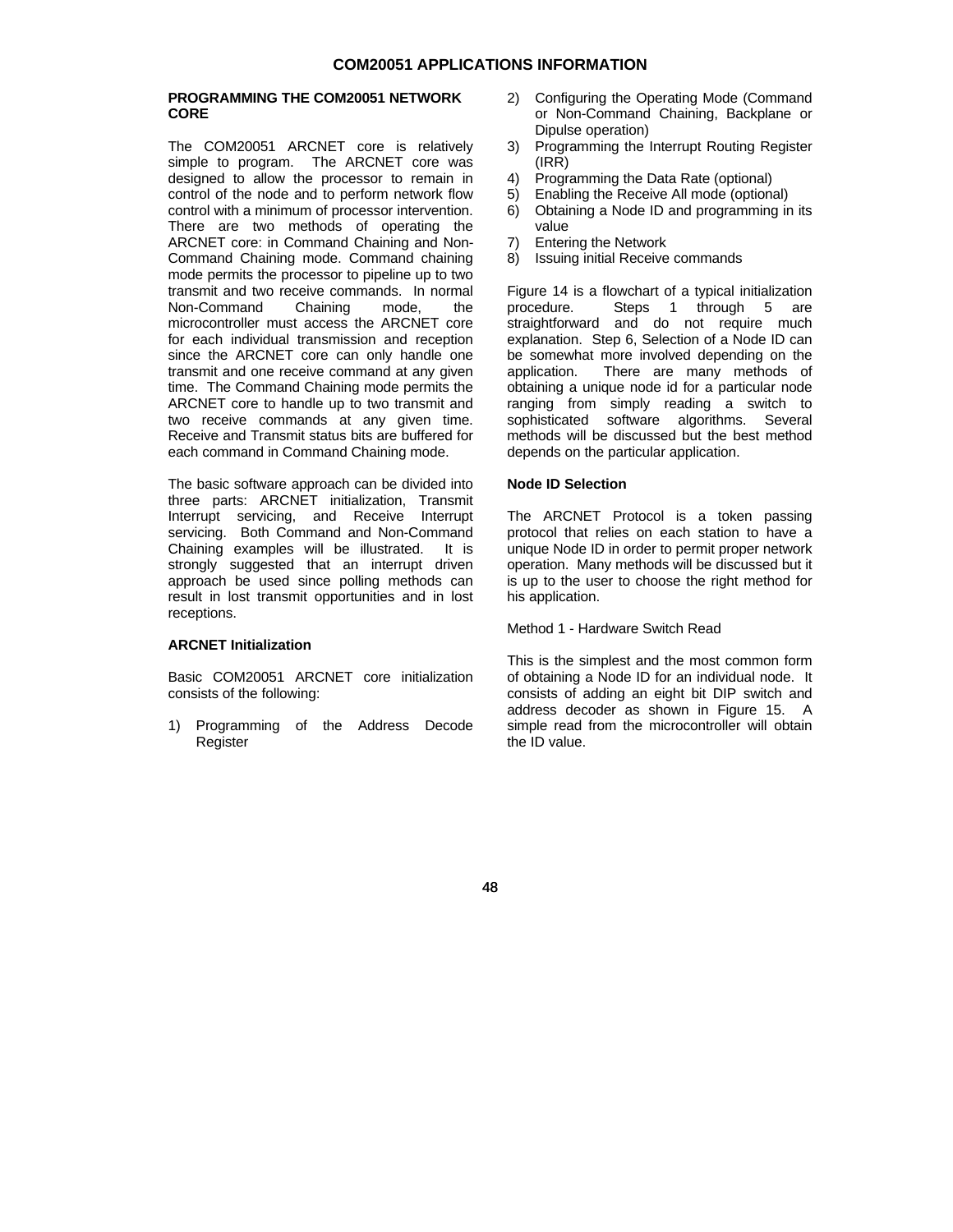

**FIGURE 13 – TYPICAL INITIALIZATION PROCEDURE**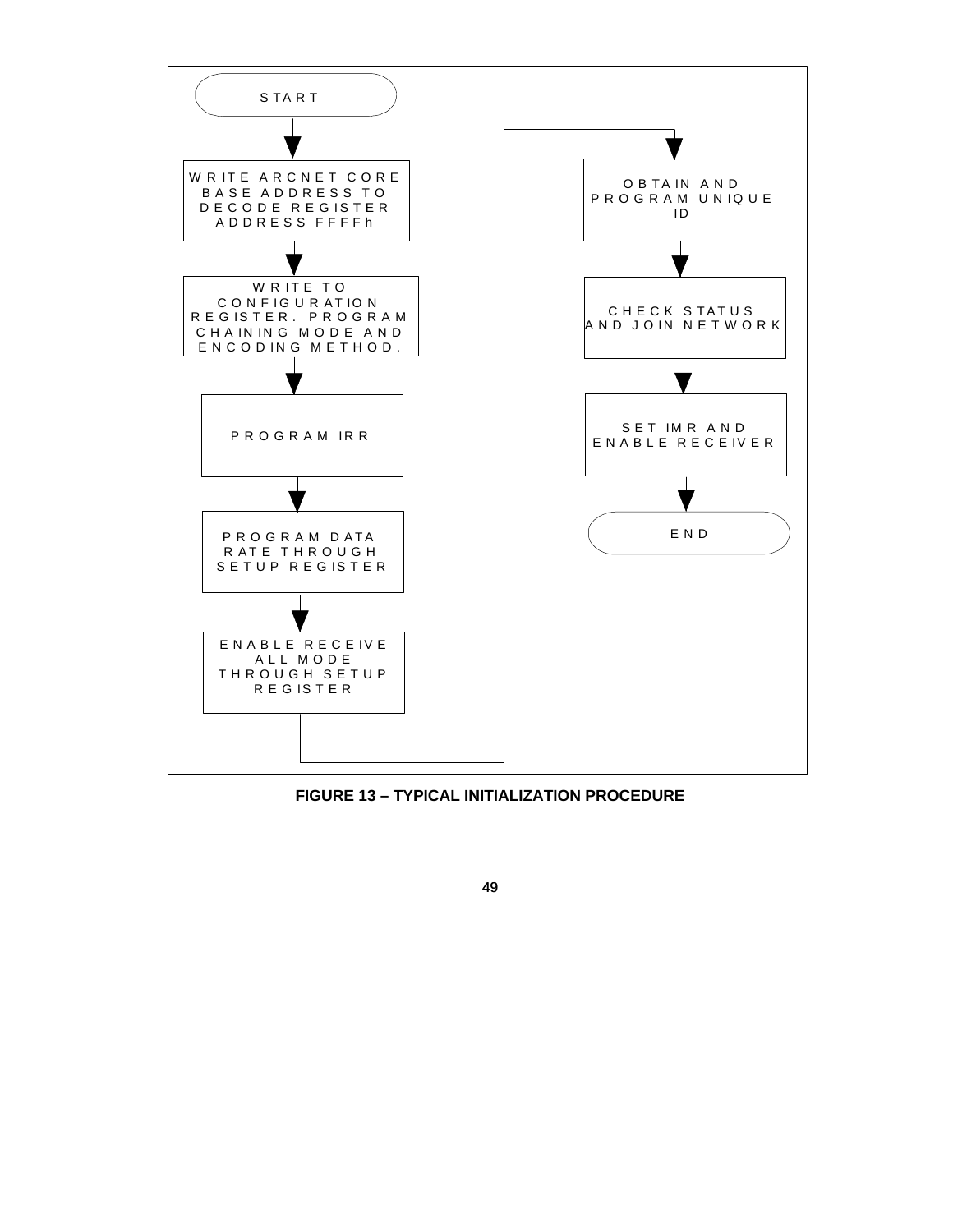



Method 2 - Non-Volatile Memory Storage

This method involves the storage of the Node ID in either a PROM, EPROM, or EEPROM. The microcontroller simply reads the proper location and programs the ID value. This method is well suited for closed networks that are not expected to expand or are maintained solely by the OEM. Such examples might include machine control and automobiles.

Method 3 - Hardwire Daisy Chain

The Daisy Chain method uses an additional wire running from node to node in a daisy chained fashion. This type of setup relies on a master node that uses a fixed ID value that is stored in the master node's non-volatile memory or by reading a switch. Once the master programs its ID value it brings the additional line low. The next node that is in line physically detects the low level on the line and uses a duplicate ID search algorithm to detect the first available ID on the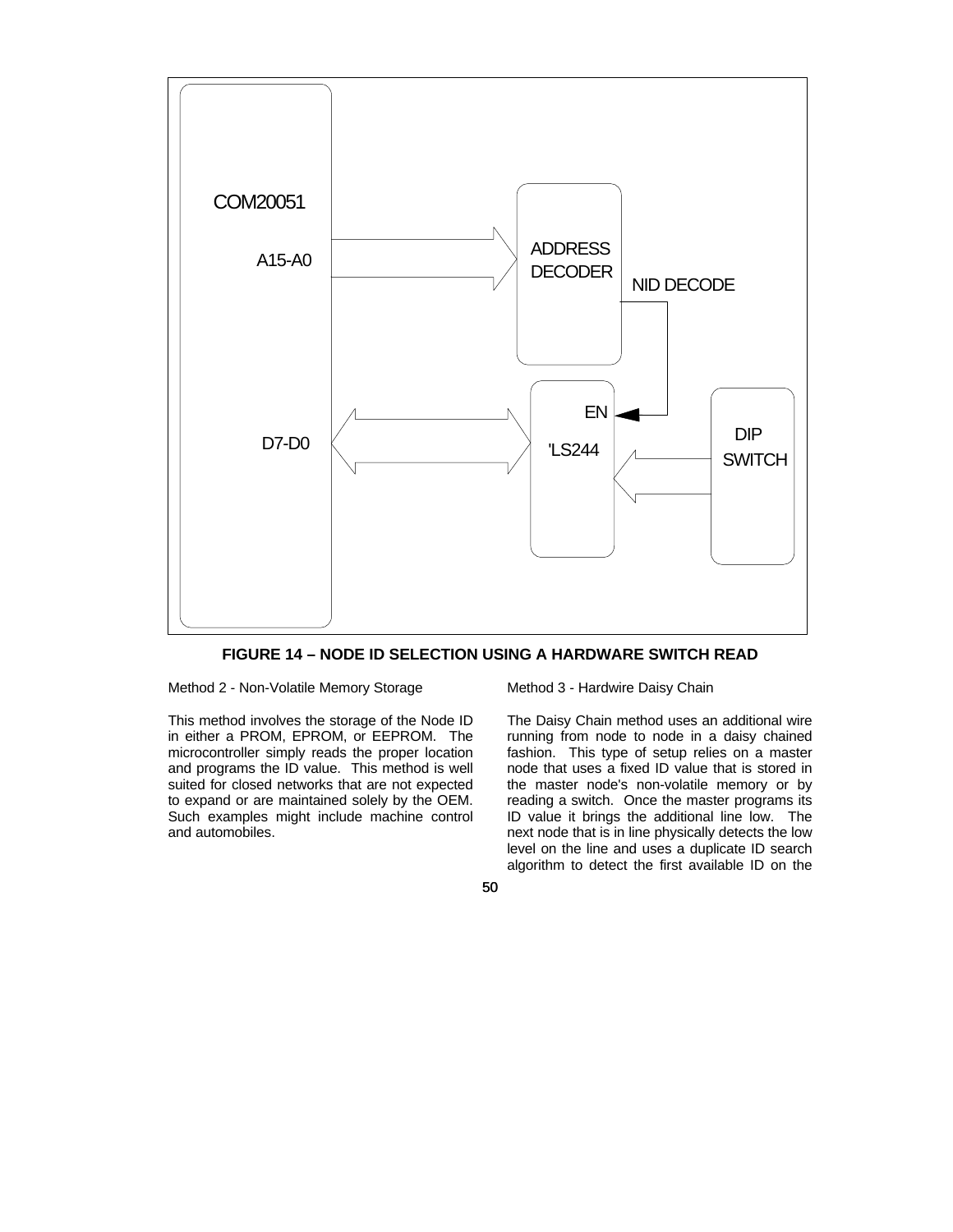network. Once this node finds an ID and joins the network, it brings its ID line low to allow the next node to join. This process continues until all nodes have joined the network. Figure 16 shows an example of how this is accomplished.

Method 4 - Duplicate ID Software Search

The Duplicate ID software search is a software only method of locating available node ID values on a given network. The basic algorithm involves a sequential search of ID values and checking their availability by using a combination of diagnostic bits located within the ARCNET core of the COM20051. This method is not well suited for the initial power-up sequence of a network since there are instances in which the algorithm will assign the same ID to two nodes when they power-up simultaneously. This occurs due to basic constraints imposed by the ARCNET protocol itself. The Duplicate ID algorthim is very useful for adding nodes to already existing networks that use a mix of node ID selection methods. Please refer to the section on Duplicate ID Detection for details regarding the algorithm.

#### **Entering the Network**

After establishing a unique Node ID, the COM20051 can join the network. Prior to actually joining the network, several diagnostic bits should be checked to ensure that the node is properly functioning and that the network is functioning properly. The DUPID, RCVACT, and

TOKEN bits should all be checked to ensure that the network is operating properly. A read of the Diagnostic Status register should be done to clear previous data prior to checking the status bits. This will ensure that the Diagnostic Status bits are reflecting the latest status of the network. A period of time lasting 840ms should elapse prior to checking the status bits. The 840ms period is a worst case situation based on a full 255 node network with every node transmitting a 512 byte packet. The actual wait time will be less for most systems and should be calculated based on the number of nodes and maximum packet size. Once the wait period is over, the Diagnostic Status bits should read as follows:  $DUPID = 0$ ,  $RCVACT = 1$ , and  $TOKEN = 1$ . Any other combination indicates that a problem exists on the network. Once a valid status condition is established, the TXEN bit of the Configuration Regsiter should be programmed to a '1' to allow the transmitter output to drive the network. The node is now a member of the network.

#### **Initializing Receptions and Interrupt Masking**

Normally the receiver is enabled immediately after joining the network. Since a node never will know when a packet will be transmitted to it, it is advisable to have the receiver enabled at the earliest time possible. Generally, Enable to Receive commands are given at the end of the initialization. For systems using the Command Chaining feature, two receive commands should be given. For Non-Command Chaining systems,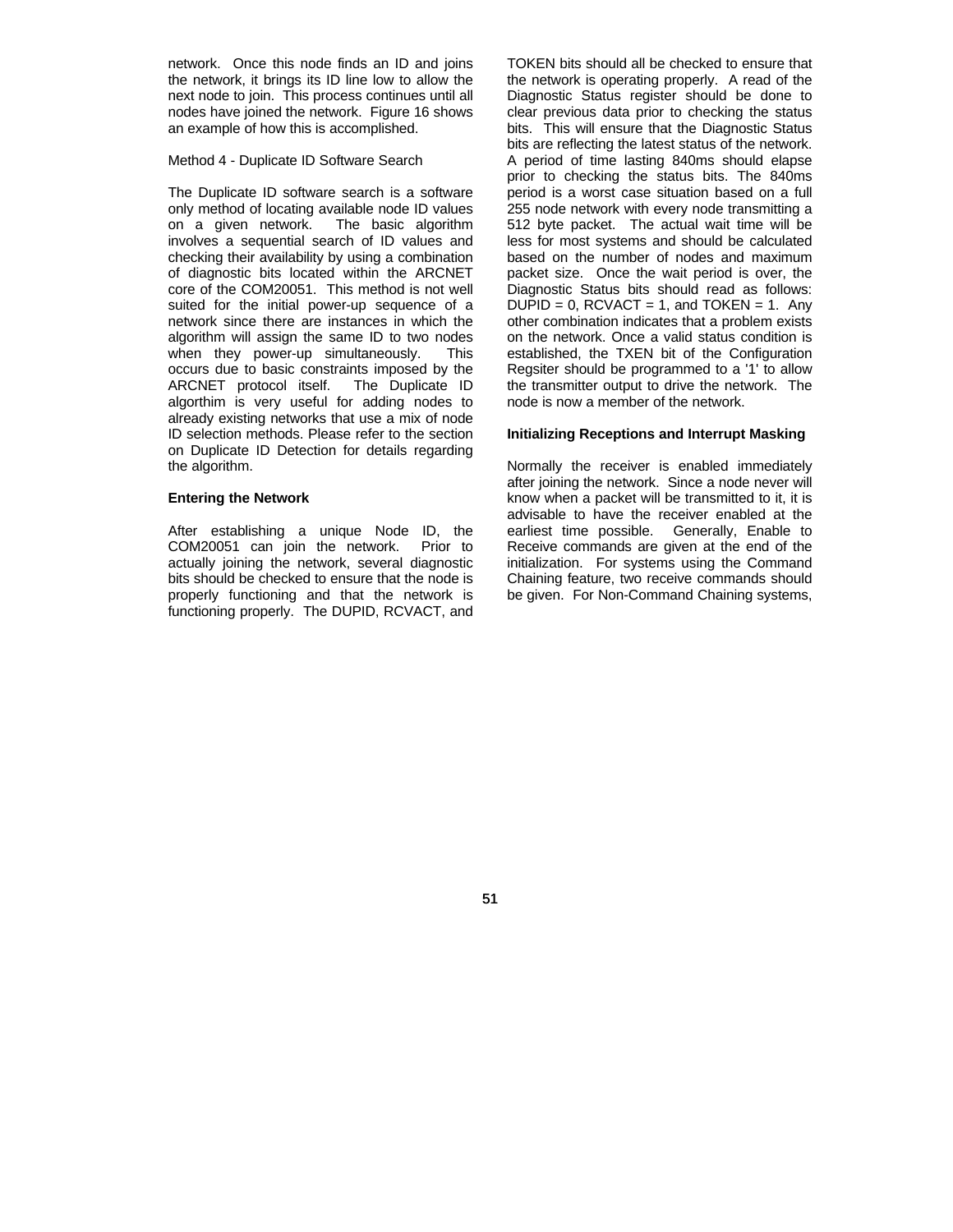

**FIGURE 15 – DAISY CHAIN METHOD OF NODE ID SELECTION**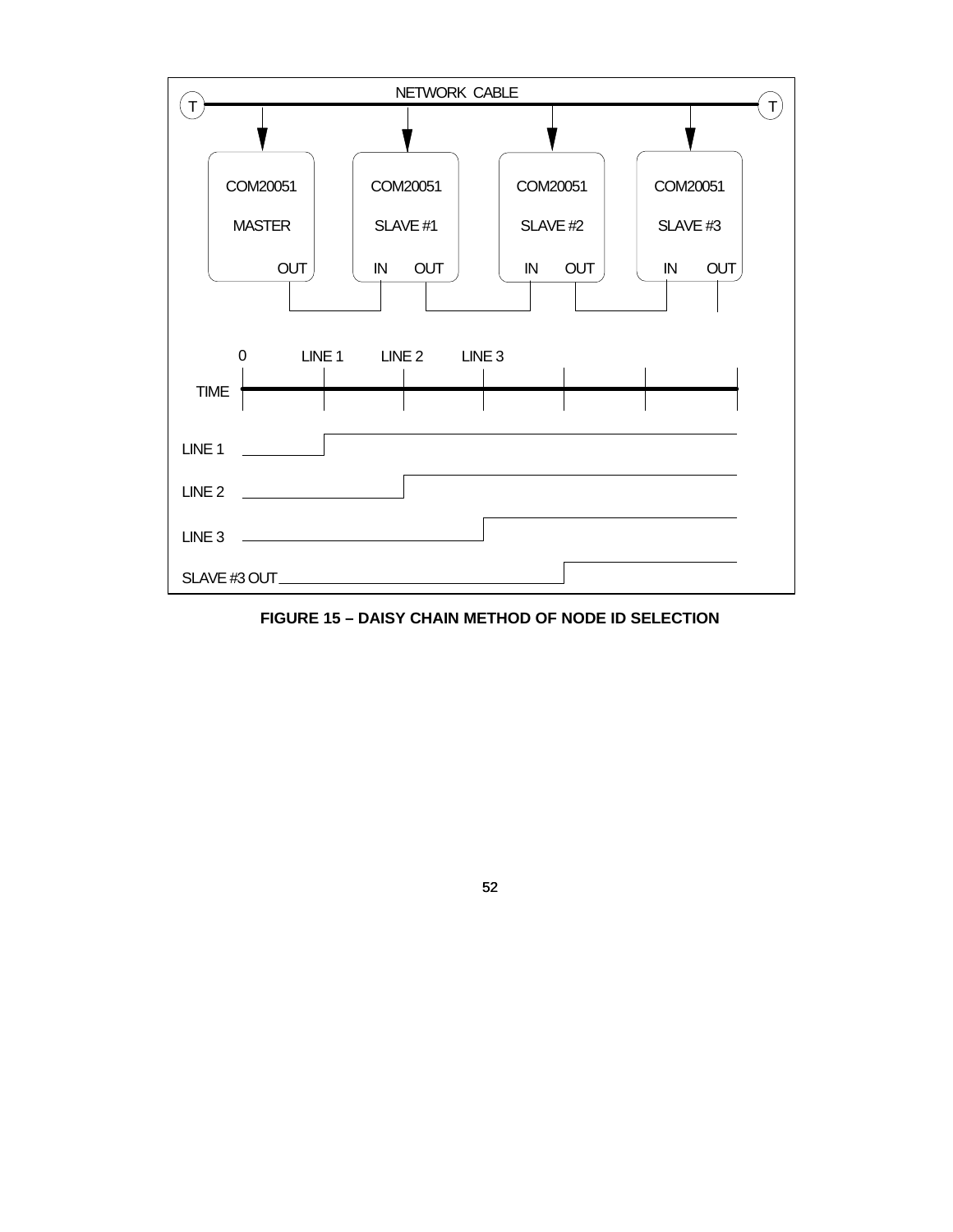a single Enable to Receive command should be issued.

Interrupt Masking is a critical function in Non-Command Chaining systems. The interrupt mask is critical because it provides the only method of releasing interrupts in Non-Command Chaining systems. For Non-Command Chaining systems, the RI interrupt should be unmasked right after the Enable to Receive commands to ensure that an interrupt will be generated. Note that the interrupt must be masked to release the interrupt once the packet has been received. For Command Chaining systems, the Receive Interrupt mask should be enabled and left enabled prior to the first Enable to Receive Commands. The Command Chaining mode utilizes a software Clear Receive Interrupt command to release the interrupt thus the interrupt can be left unmasked.

## **DUPLICATE ID DETECTION (AUTO NODE ID SELECTION)**

The Duplicate ID algorithm was introduced previously as a software only method of obtaining unique ID values to join the network. The algorithm uses many of the diagnostic features found in the COM20051 including the RECON, RCVACT, TOKEN, DUPID, and MYRECON diagnostic bits to locate a unique ID value. Caution should be used when using this algorithm in that it cannot isolate a unique value when two nodes power-on simulatneously or within close proximity of each other. Two nodes using the same ID value will cause the network to fail.

The basic algorithm operates as follows: The COM20051's Node ID is temporaily initialized to FEh. A 52us waiting period is then entered to allow the core to read the new node ID value. This is necessary to allow time for the ARCNET microsequencer to read the value from the ARCNET Node register. A one second timing loop is then entered in which

several diagnostic bits are sampled in order to determine if the selected node ID is being used or not. The first determination made is if the RCVACT (RECEIVER ACTIVITY) and the TOKEN bits are set. If both are reset, this node is most likely to be the first node to join the network. If one of these bits is reset, then a timing loop is entered and the bits are sampled again. Once both bits are found to be set then the DUPID bit is sampled. If this bit is set then the current node ID is decremented and the timing loop is restarted. If the DUPID bit is reset then the program continues in the timing loop and the RECON bit tested after the loop is exited to determine if a RECON had occurred during the sampling of the diagnostic status bits. If the RECON bit is reset then another loop is entered to synchronize the COM20051 with its Token Rotation timer in order to prevent multiple nodes from using the same Node ID. This loop samples the MYRECON bit which only gets set when the node has not seen a token to itself for 840ms. While the program is sampling the MYRECON bit, the DUPID bit is checked to prevent two nodes which have reconfigured close together from using the same ID. If the DUPID bit is set before the MYRECON bit is set then another node ID must be found. Once the MYRECON bit is found to be set then the TOKEN bit is checked again to make sure that another node has not RECONed just prior to this node. If all these conditions are satisfied then the TXEN bit of the Configuration Register is set and a transmission is sent out to the same Node ID. The TA and TMA bits are polled for 840ms. If the TMA bit is sampled as set within 840ms then the node ID is not valid and the selection process starts again. In the event that the MYRECON bit is not found to be set, an 840ms timer has been incorporated into the polling loop to account for this. The only time the MYRECON bit will not get set is when there is a single node network. Once a valid node ID has been located then the transmitter is enabled and the initialization process is completed.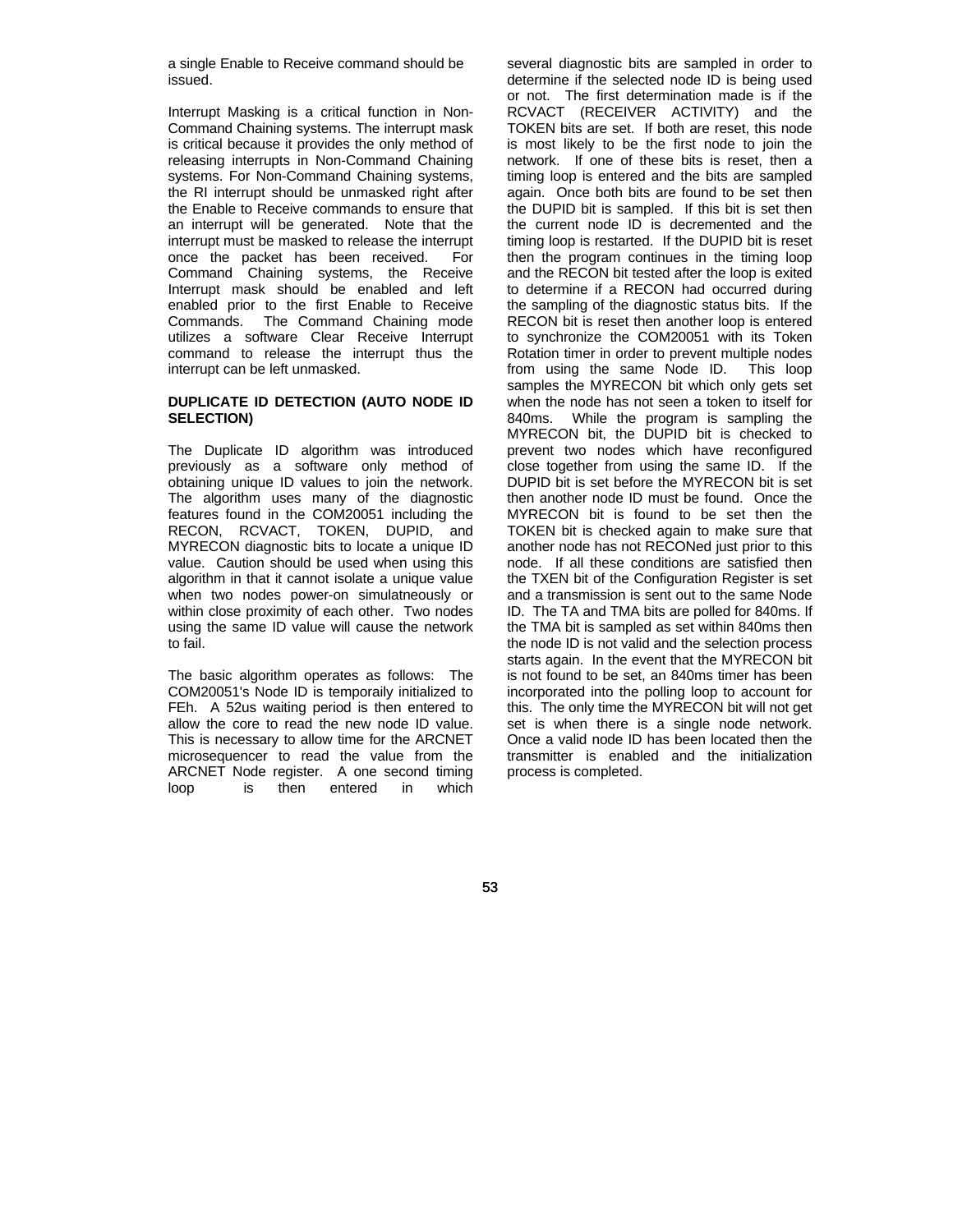

**FIGURE 16 – DUPLICATE ID DETECTION ALGORITHM**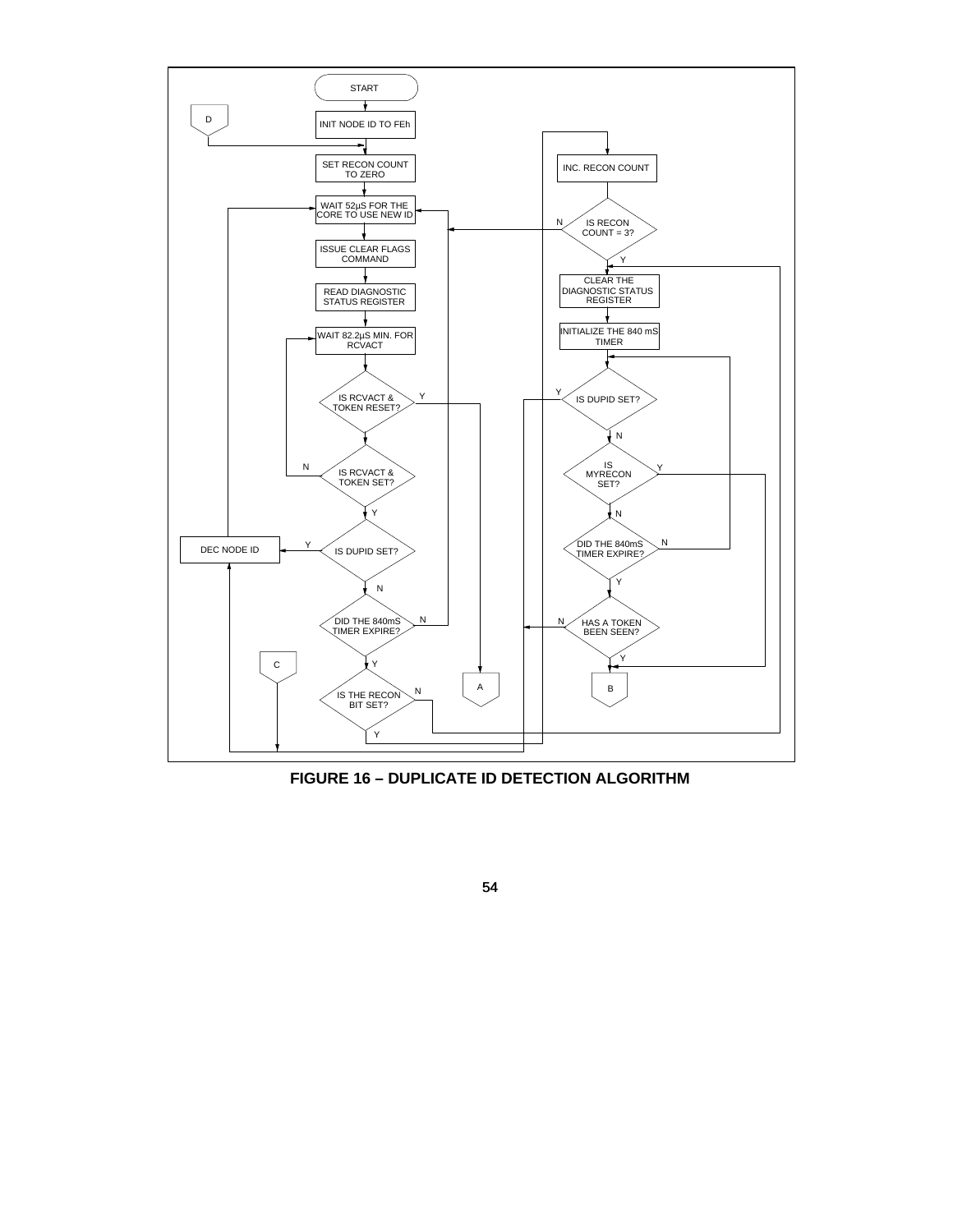

**FIGURE 16 - DUPLICATE ID DETECTION ALGORITHM (continued)**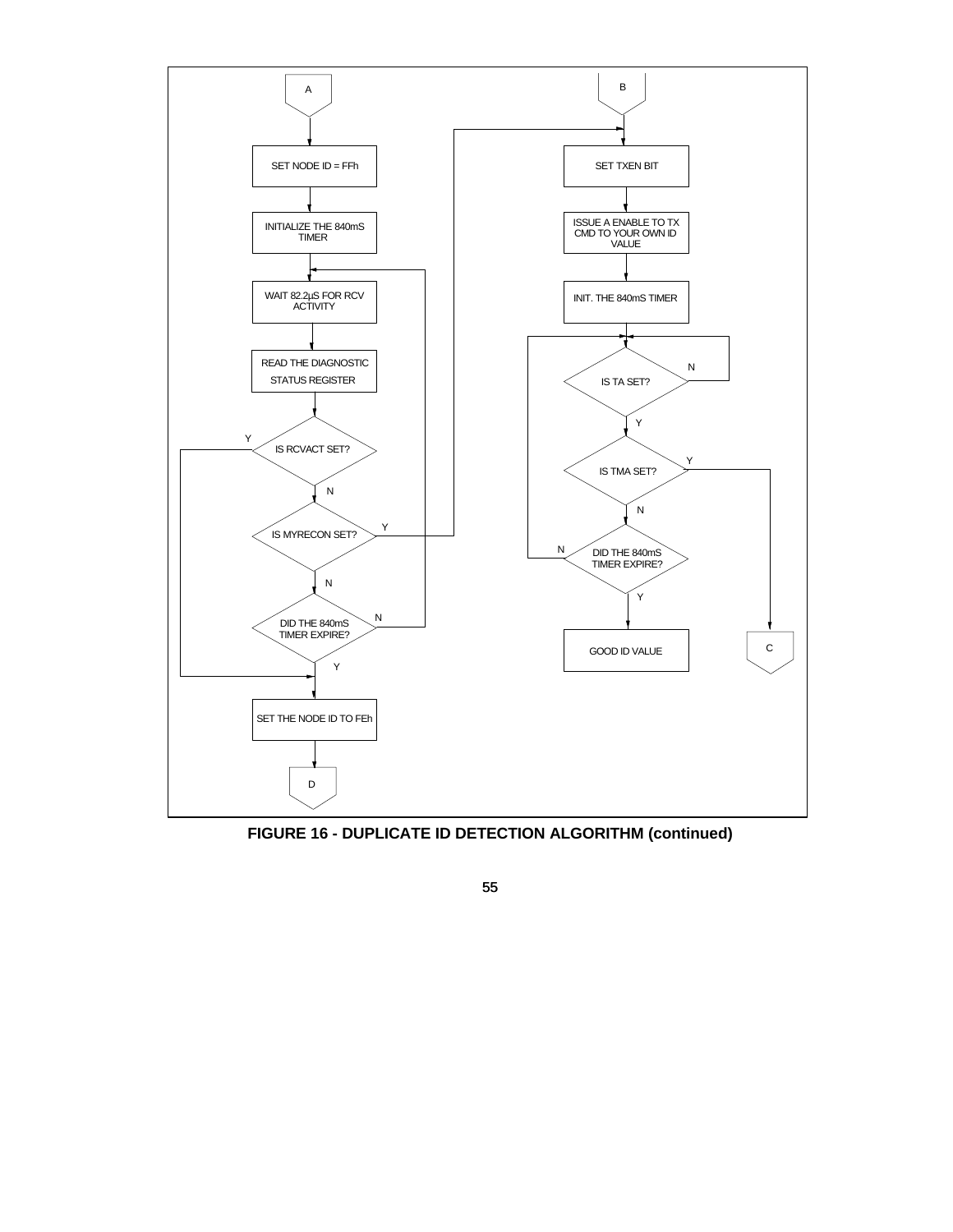#### DUPID Algorithm Exception Handling

There are two cases that require special processing that the normal Duplicate ID algorithm does not handle. The first case is when the node is the first node to join the network. The second case is when the node is the second node to join the network.

When a node is the first to join a network it will detect no receive activity and detect no tokens  $(i.e. RCVACT = 0$  and TOKEN = 0). If this is the case, a special routine is entered that monitors the MYRECON bits and constantly polls the RCVACT, TOKEN, and DUPID bits. If any of the RCVACT, TOKEN, or DUPID bits gets set prior to the MYRECON bit, then another node has entered the network just prior to this one. If the MYRECON bit sets and the RCVACT, TOKEN, and DUPID bits remain reset then the node takes the ID value of FFh. Node ID FFh is reserved for the first node to join the network.

The second case involves a node that is the second node to join the network. In this case the node will detect the presence of tokens and receive activity (RCVACT & TOKEN = 1), and no duplicate IDs (DUPID =  $0$ ). The algorithm will detect that RECON bit has set. This is because the only existing node on the network is undergoing constant reconfigurations because it cannot pass tokens to another node. In order to prevent an endless loop from occurring due to the RECON test failure, a count of RECON bit tests is kept. If three consecutive polls of the RECON bit are positive it can be safely assumed that this node is the second node to join the network and takes the ID value of FEh.

## **Basic Transmit and Receive Service Routines**

Transmit and Receive Service routines are often found together as part of an single interrupt service routine used to service the ARCNET interrupt. The COM20051 provides a 1Kx8 RAM for buffering of both transmit and receive packets and accommodates two types of packet formats:

A short format which takes a maximum of 253 bytes of data and a long format which takes a maximum of 508 bytes of data. Most industrial/embedded applications use the short (256 byte) format, thus allowing the RAM to buffer four packets. The following examples will use a two packet buffer for receptions and a two packet buffer for transmissions. Examples are shown for both Command and Non-Command Chaining systems. Figure 18 shows how a typical program will run.

Upon entry into the service routine all relevant 8051 registers are pushed onto the stack including the PSW and DPTR. The state of the COM20051 address registers is also saved so that any procedures that were interrupted in the process of accessing the COM20051 RAM are not corrupted. The COM20051 status register is then read and stored in a variable. A series of case statements then check the bit settings and branch to the appropriate service routine.

#### Service Priority

The ARCNET core of the COM20051 can generate a single interrupt from multiple sources including reception of packets, transmission of packets, EXcessive NACK counts, RECONfigurations, and New Next ID generation. When testing status bits to determine the source of the interrupt it is best to use the following priority:

- 1) RI Receiver Inhibited (packet received)
- 2) TA Transmitter Available (packet transmitted)
- 3) EXNACK Excessive Number of NACK's to FBE's
- 4) RECON either a full or mini RECON was detected
- 5) New Next ID the node to which this node is passing the token to has not responded to the token pass and this node has found a new id to pass the token to.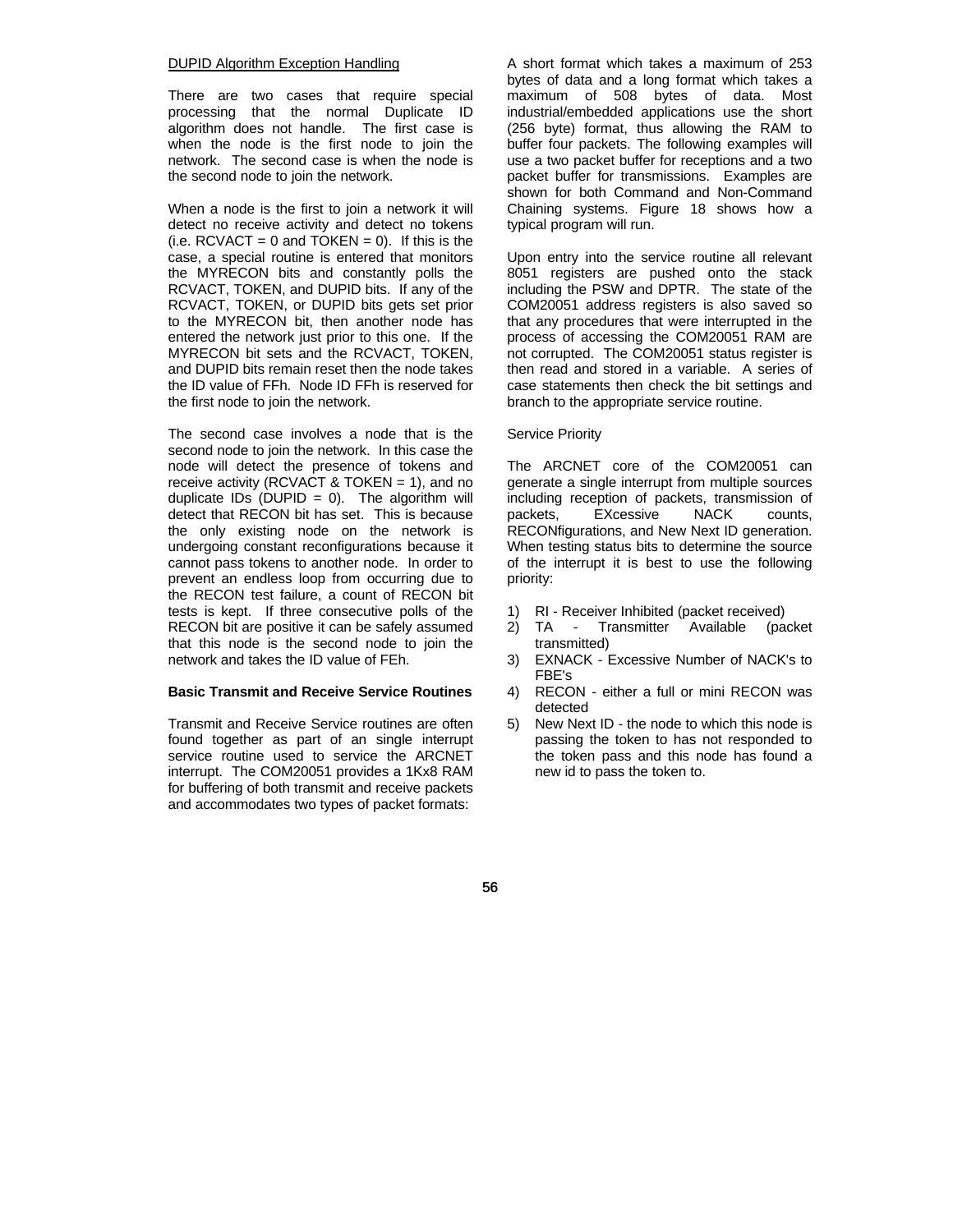

**FIGURE 17 – TYPICAL PROGRAM EXECUTION**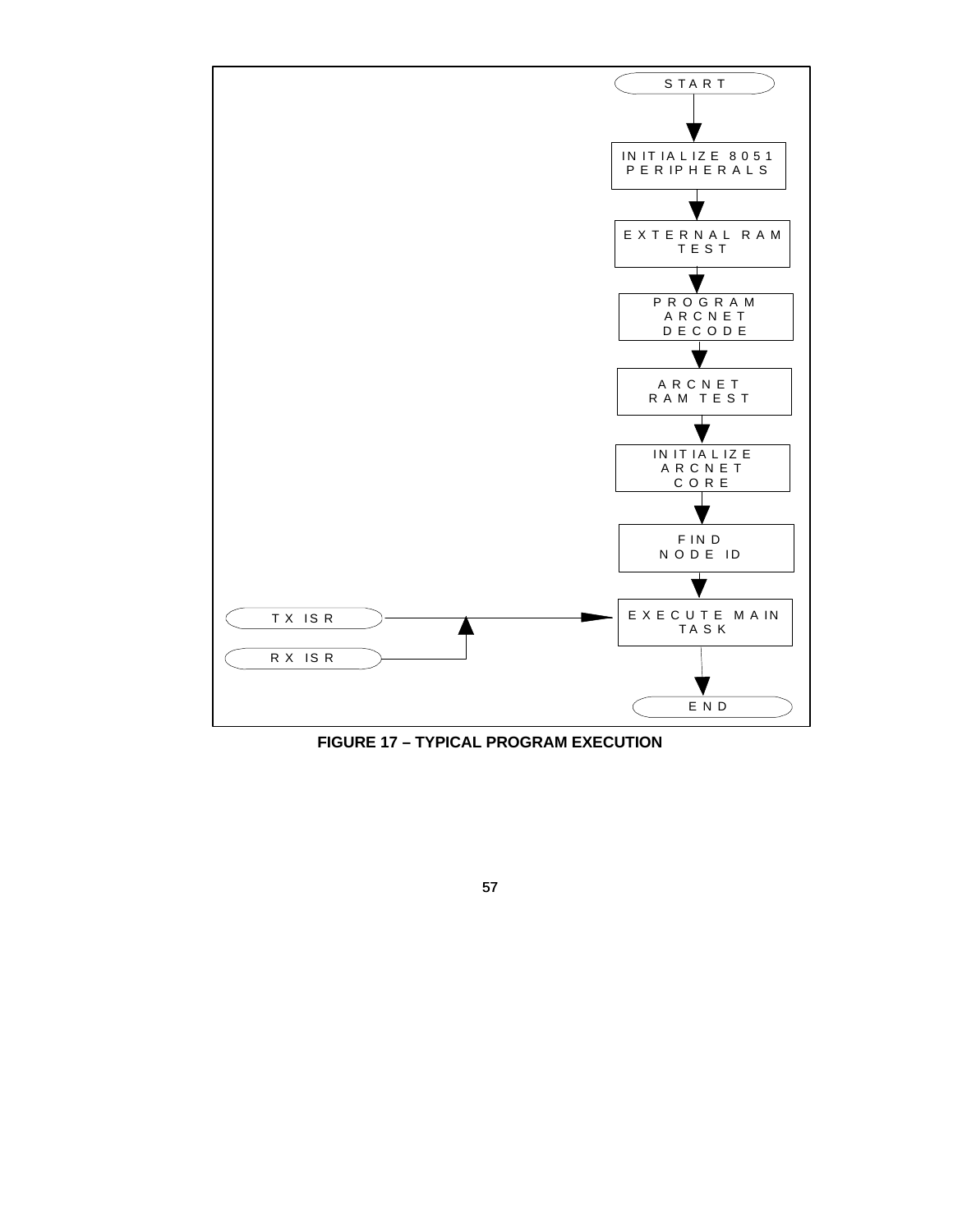#### Receive Interrupt

A basic Receive service routine is shown in the flowchart of Figure 19. The basic concept of the service routine is not to process the packet data but to remove the packet from the ARCNET buffer and free the buffer for another reception. This method will minimize the number of missed packets due to unavailable buffers.

The Receiver Interrupt Service Routine (RX\_ISR) will handle one reception at a time and enable another receive command upon exiting the service routine. Received data is stored in one of four buffers in external RAM. Several variables are kept in order to facilitate processing. RAM\_BUF\_REG is a byte wide, bit mapped software register which shows which external buffers are empty so that new data can be copied. RX\_PAGE\_REG is a byte wide register in which the lower nibble contains the ARCNET buffer RAM page address in which the latest reception can be found. The upper nibble contains the page address in which the next received is to be stored. This register allows the service routine to track from which page the most current data can be found when back to back Enable to Receive commands are issued. MI-N\_RX\_PAGE and MAX\_RX\_PAGE are two constants that contain the page address boundaries for the ARCNET memory. If it is desired to allow more RAM for receptions and less RAM for transmissions then these constants must be changed accordingly.

Upon entering the RX\_ISR the RX\_PAGE\_REG is read. The lower three bits are masked off and stored as the page address. RAM\_BUF\_REG is then read and the first free buffer found is used to store the packet. Once the data has been copied, the RAM\_BUF\_REG is checked to make sure that at least one buffer is empty before issuing another receive command. If no buffers are available, the interrupt is cleared and a new command is issued, thus discarding the received

packet. This is done so that all receptions are handled. If it is found that receptions are being missed then more buffering on the CPU side is necessary. If a free buffer exists, the second receive command page is then checked to see if the maximum page address has been reached. If the page address is at its maximum value, then the page address is set to the minimum page address, otherwise the page address is incremented to next page. The Enable to Receive command string is then generated from the page address. RX\_PAGE\_REG is updated to make the second receive command the first command and the new command will be the second command. The actual command is then issued. The Clear Receive Interrupt command is then issued and the routine is exited.

## Transmit Interrupt Servicing

The Transmit ISR (TX\_ISR) services interrupts caused by the TA bit being set. The routine will first check the TMA bit to see if the last transmission has been received error free. If TMA is good then another transmission occurs. If TMA is bad then the last transmission is sent again and the ISR is exited. Limits can be imposed on the number of re-tries before aborting.

Several variables are kept in order to simplify<br>servicing of the Transmit interrupt. servicing of the Transmit interrupt. TX PEND REG is a byte wide, bit mapped register that conveys information about whether a packet needs to be transmitted and where it is located in the ARCNET RAM. The lower nibble of the register tells the ISR from which external RAM page the transmit data is to come. Bits 5 and 6 are status bits telling the ISR how many transmit commands are in the Command Chaining pipeline. To identify from which ARCNET buffer page the last transmission originated, a variable called LAST\_TX is used that contains the page number used in the last Enable to Transmit command. LAST\_TX is used to re-transmit data when a bad TMA bit is found.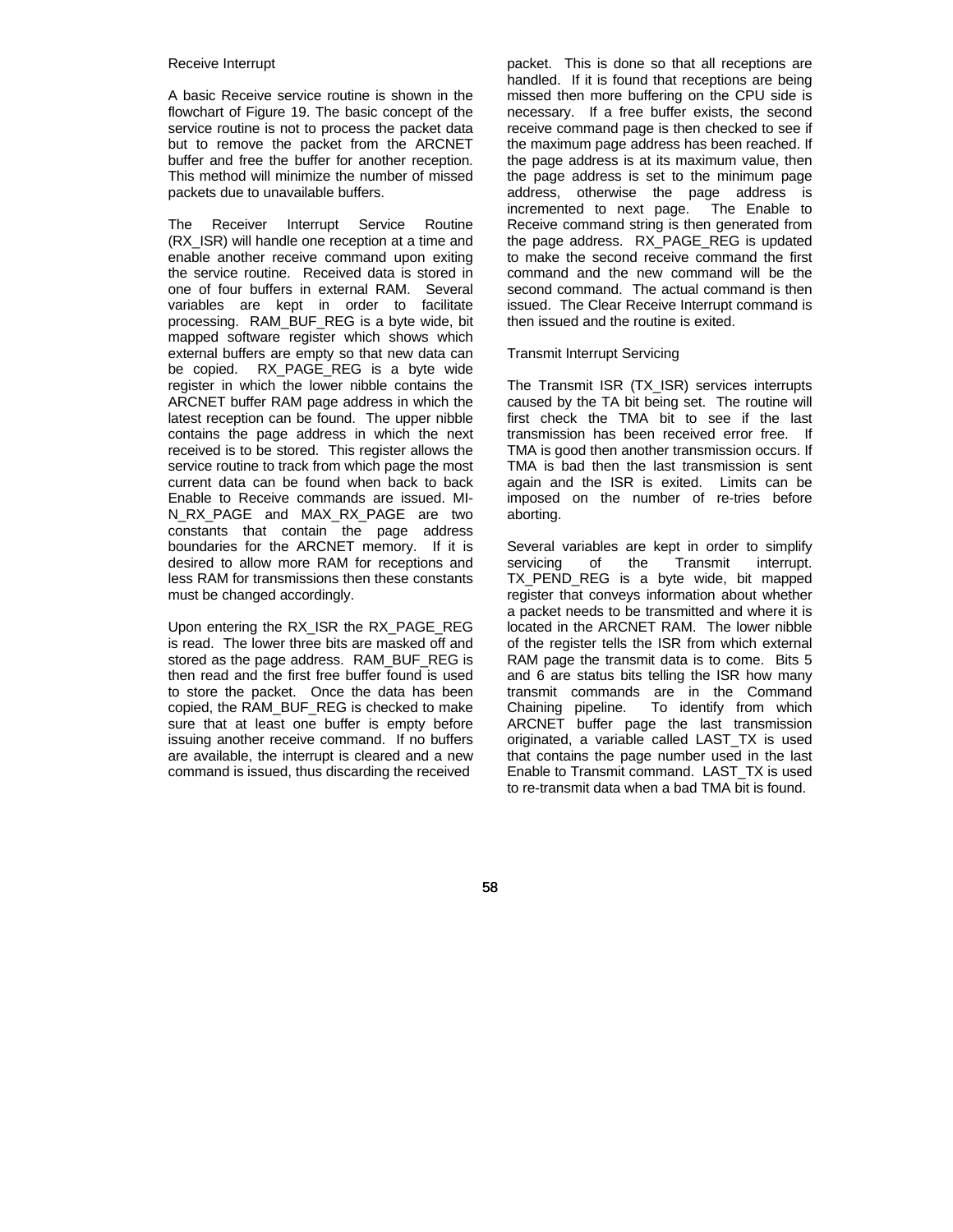Upon entering the ISR, the status register is read and the TMA bit is checked. If the TMA bit is not set, then the action as described above is taken. If TMA is good then the interrupt is cleared and either bit 6 or bit 5 of the TX\_PEND\_REG is cleared depending on the number of transmissions pending. The configuration register is then read and the Command Chaining enable bit is checked. If Command Chaining is enabled, then bit 4 of TX\_PEND is set, otherwise it is cleared. A series of case statements are then executed which read the TX\_PEND\_REG and look for a set bit. If a bit is set in the lower nibble, it signifies that the ARCNET RAM has been loaded with data and that page is ready to be transmitted. Software should be written so that an external routine will copy transmit data into the ARCNET RAM. This will speed up the ISR. Bits 5 and 6 are checked to see that the pipeline is not completely filled. If they are both set, then the routine is exited. If either one of the bits is reset. then the pending bit in TX\_PEND\_REG is reset, bit 5 or 6 is set, and an Enable to Transmit command is given to the page corresponding to the bit position in TX\_PEND\_REG.

Up to two transmit commands can be given within the ISR at any given time. If no transmissions are pending, then the routine is exited without any new transmissions.

### Initiating Transmissions

The Transmit Service routine can only execute after a transmission occurs. Therefore, initial transmit commands must originate from routines external to the Transmit Interrupt service routine. The Transmit ISR can only transmit packets if and only if packets are pending transmission upon entry into the routine. Normally this is not the case, thus the programmer must take care to monitor and update the TX\_PEND\_REG for each transmission.

| BIT 7                     | BIT 6                     | BIT <sub>5</sub>           | BIT 4                     | BIT <sub>3</sub><br>BIT <sub>2</sub> |                                   | BIT <sub>1</sub>                  | BIT 0                             |
|---------------------------|---------------------------|----------------------------|---------------------------|--------------------------------------|-----------------------------------|-----------------------------------|-----------------------------------|
| <b>NOT</b><br><b>USED</b> | TX CMD#2<br><b>ISSUED</b> | TX CMD #1<br><b>ISSUED</b> | <b>NOT</b><br><b>USED</b> | TX PEND.<br>IN<br><b>BUFFER 4</b>    | TX PEND.<br>IN<br><b>BUFFER 3</b> | TX PEND.<br>IN<br><b>BUFFER 2</b> | TX PEND.<br>IN<br><b>BUFFER 1</b> |
| RAM BUF REG               |                           |                            |                           |                                      |                                   |                                   |                                   |
| BIT 7                     | BIT 6                     | BIT <sub>5</sub>           | BIT 4                     | BIT <sub>3</sub>                     | BIT 2                             | BIT <sub>1</sub>                  | BIT 0                             |
| <b>NOT</b><br><b>USED</b> | <b>NOT</b><br>USED        | <b>NOT</b><br><b>USED</b>  | <b>NOT</b><br><b>USED</b> | <b>NOT</b><br><b>USED</b>            | <b>NOT</b><br><b>USED</b>         |                                   | RX BUF<br>1                       |
| RX PAGE REG               |                           |                            |                           |                                      |                                   |                                   |                                   |
| BIT 7                     | BIT 6                     | BIT <sub>5</sub>           | BIT <sub>4</sub>          | BIT <sub>3</sub>                     | BIT <sub>2</sub>                  | BIT <sub>1</sub>                  | BIT 0                             |
| RECEIVE COMMAND PAGE #2   |                           |                            | RECEIVE COMMAND PAGE #1   |                                      |                                   |                                   |                                   |

TX\_PEND\_REG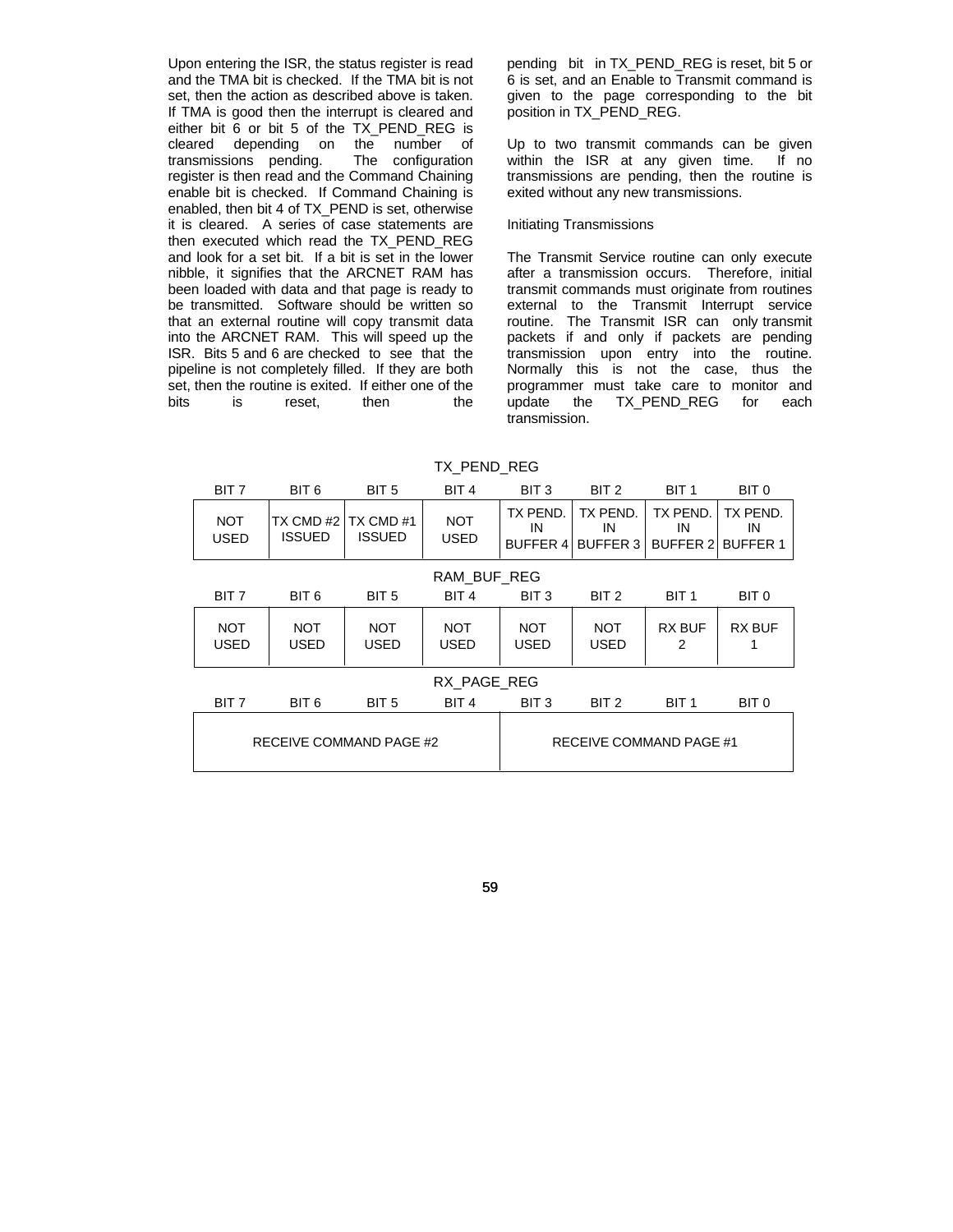

**FIGURE 18 – RECEIVE INTERRUPT SERVICE ROUTINE**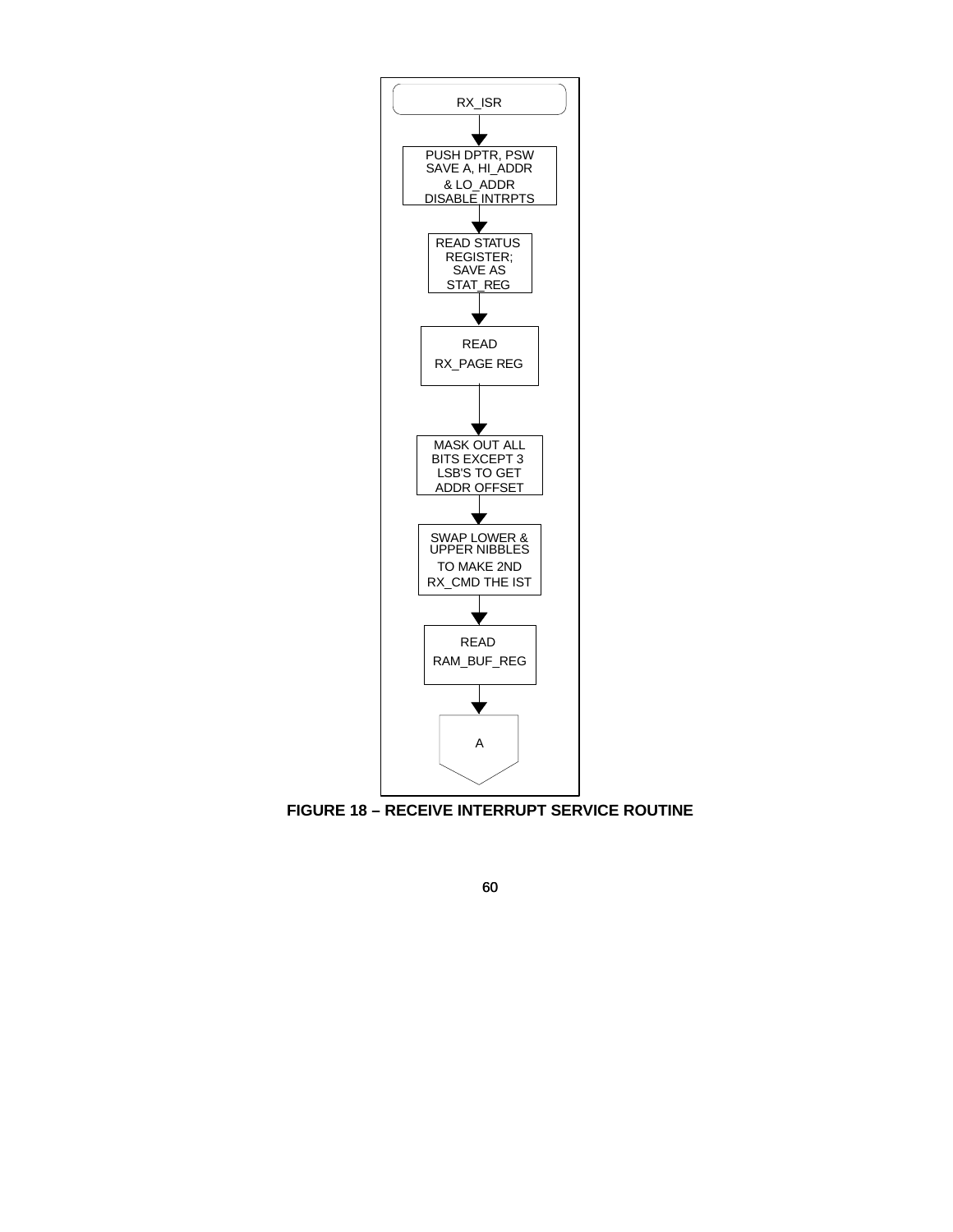

**FIGURE 18 – RECEIVE INTERRUPT SERVICE ROUTINE (continued)**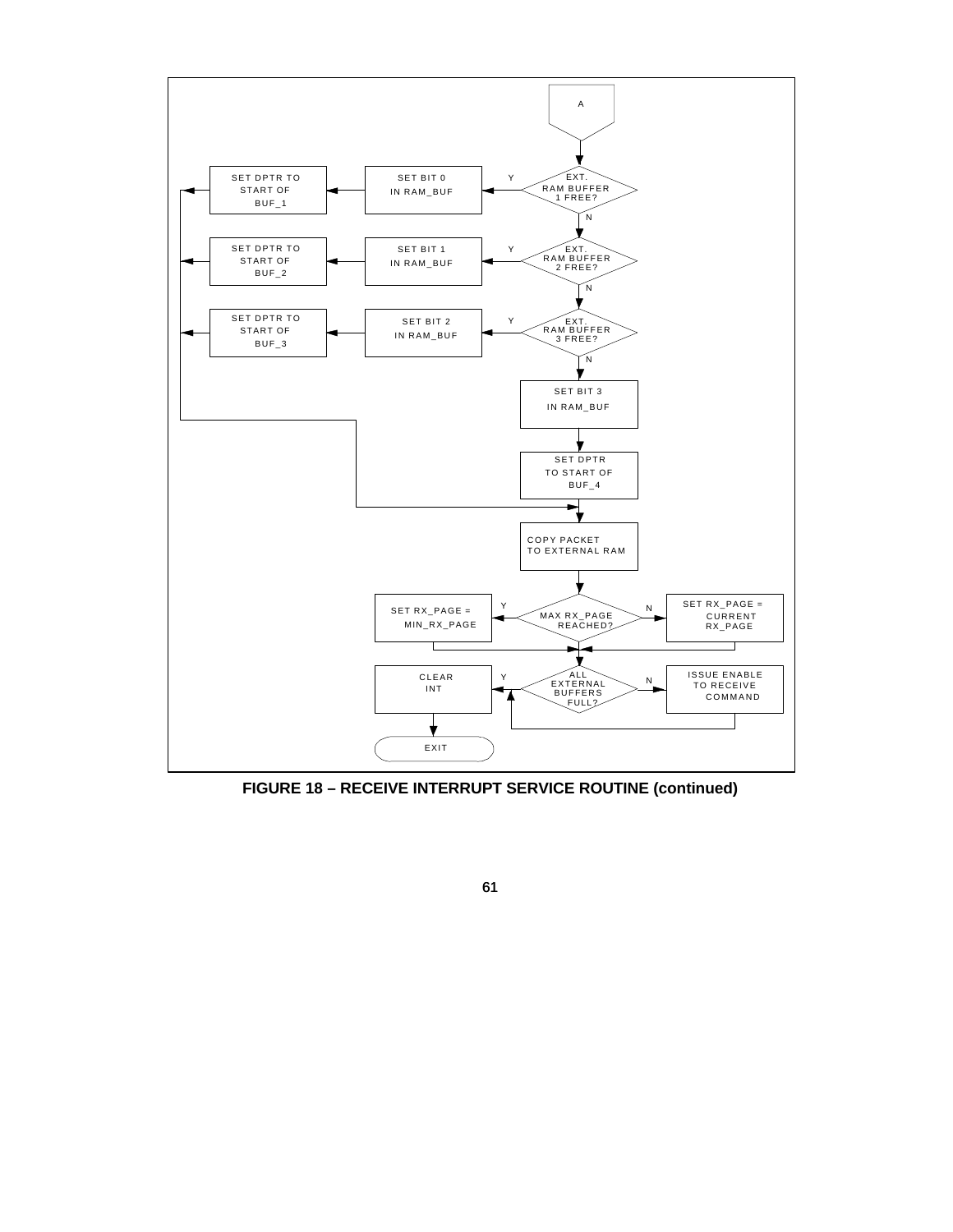

**FIGURE 19 – TRANSMIT INTERRUPT SERVICE ROUTINE**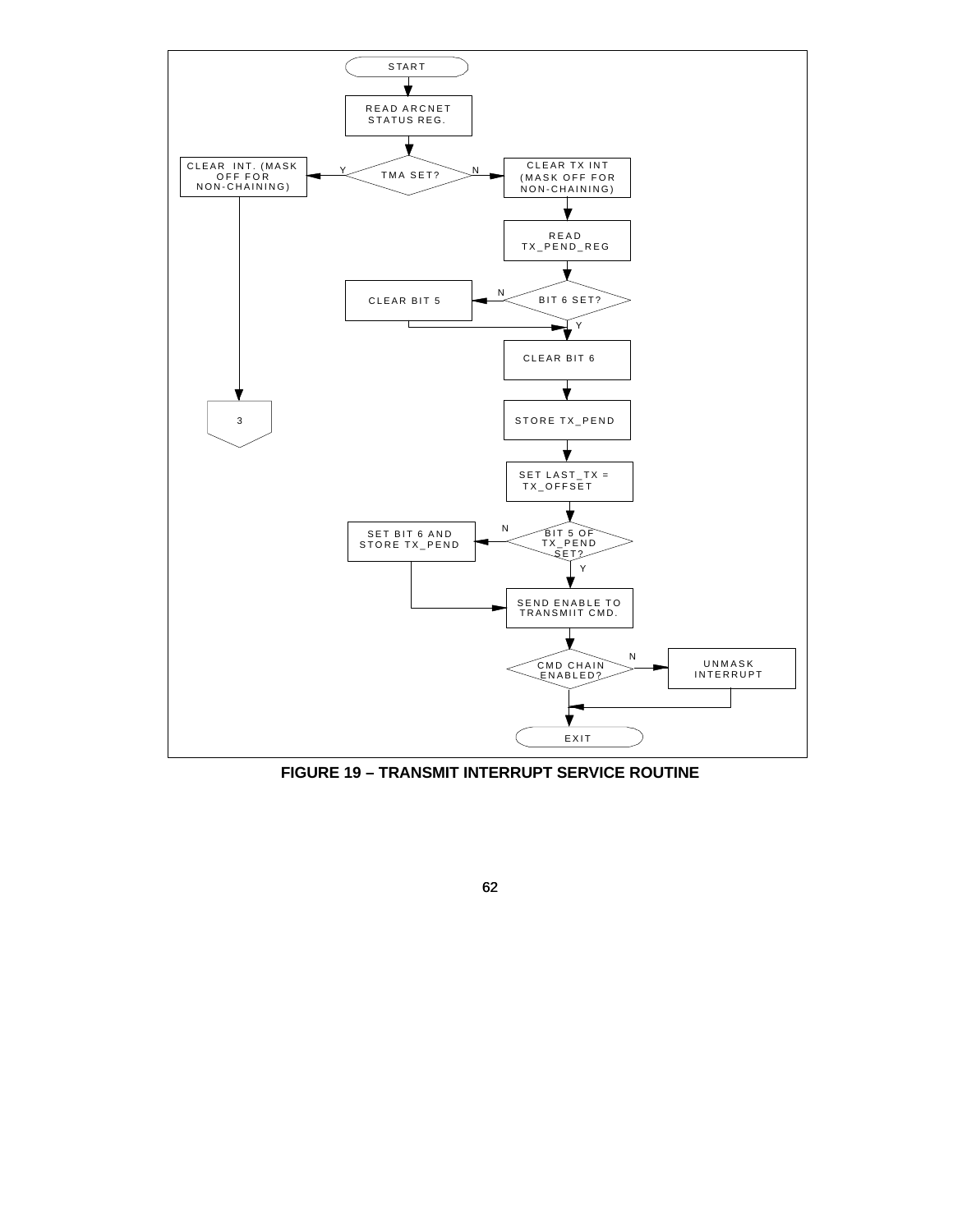

**FIGURE 19 – TRANSMIT INTERRUPT SERVICE ROUTINE (continued)**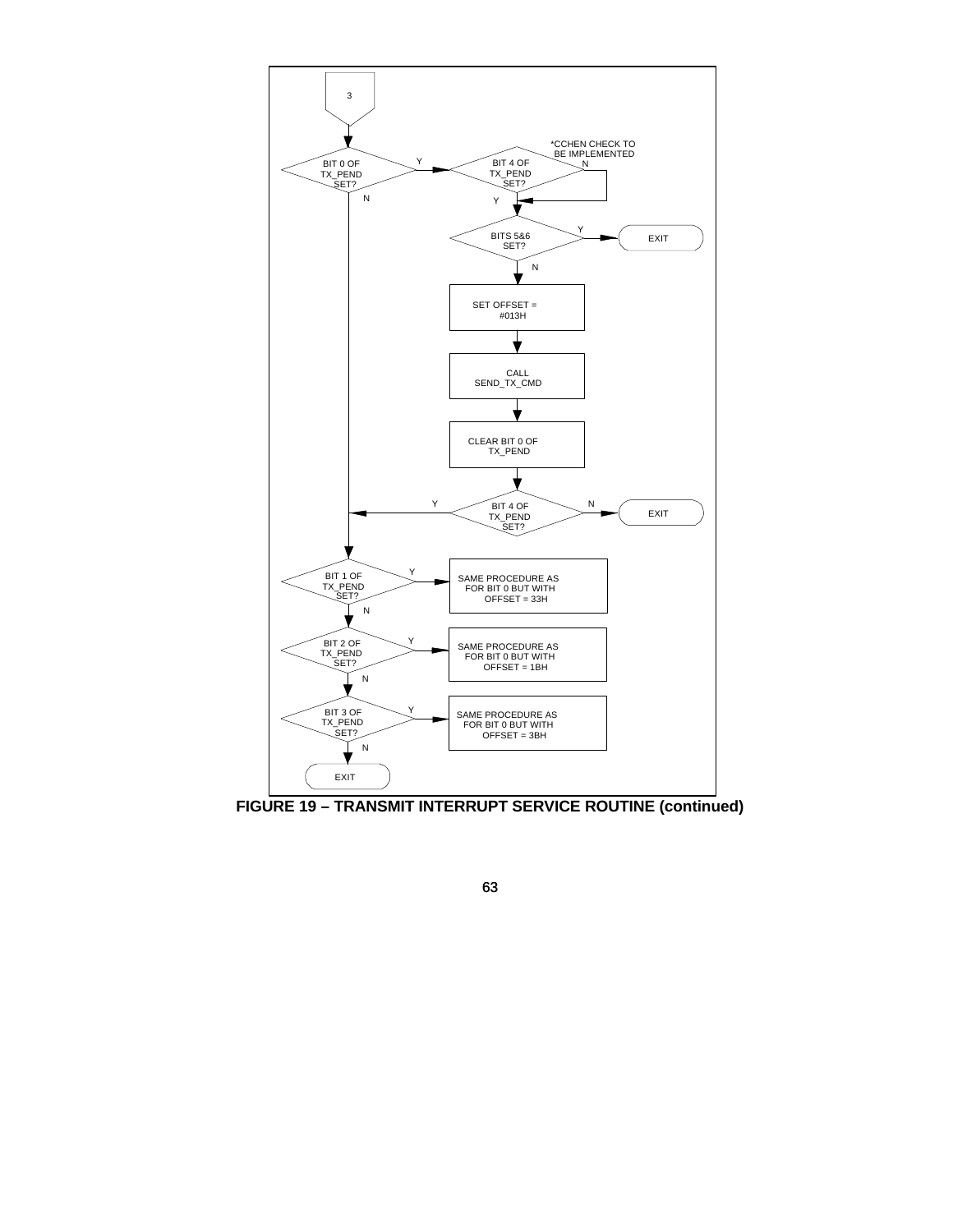

**FIGURE 20 – EXTERNAL TRANSMIT ROUTINE**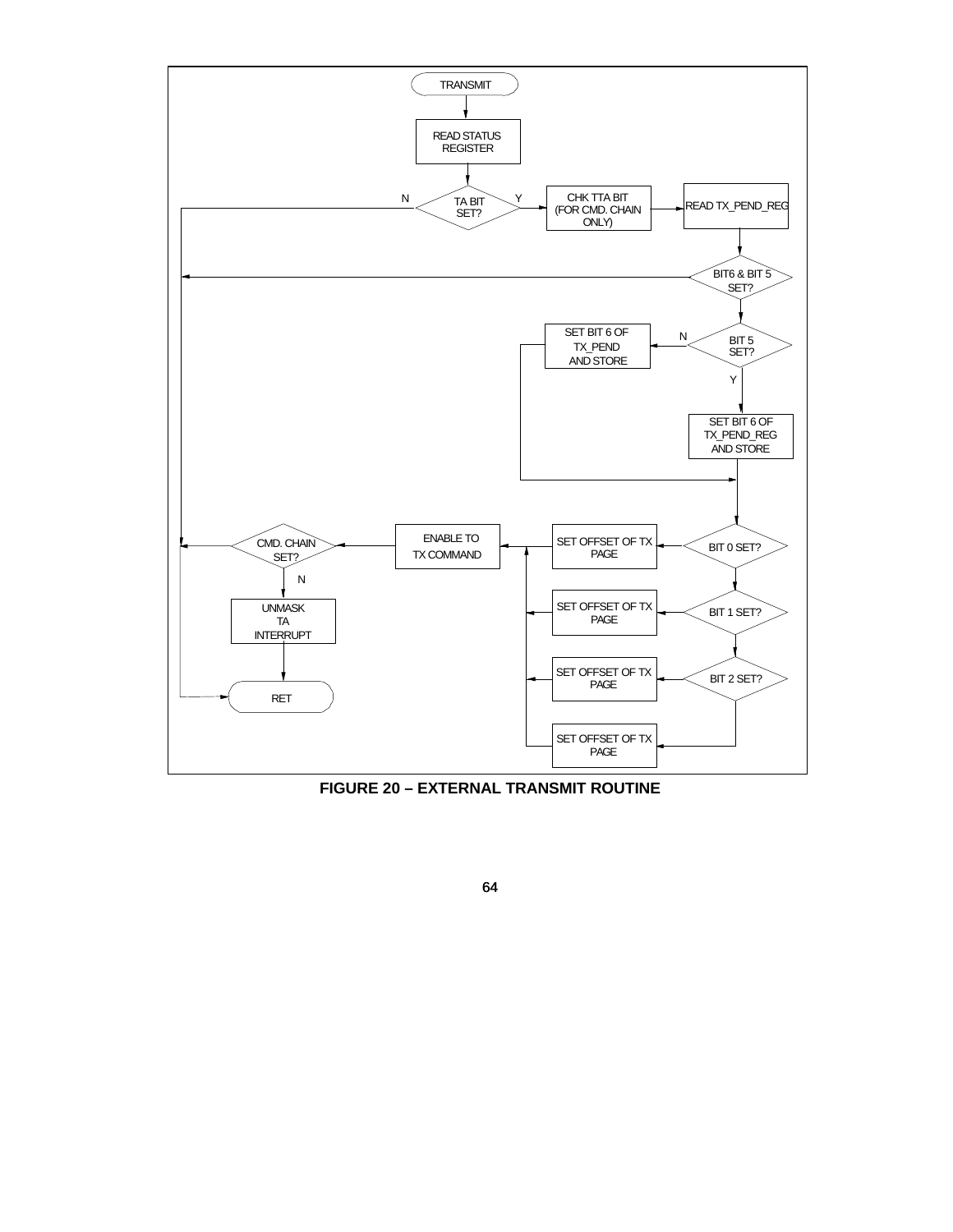

**FIGURE 20 – EXTERNAL TRANSMIT ROUTINE (continued)**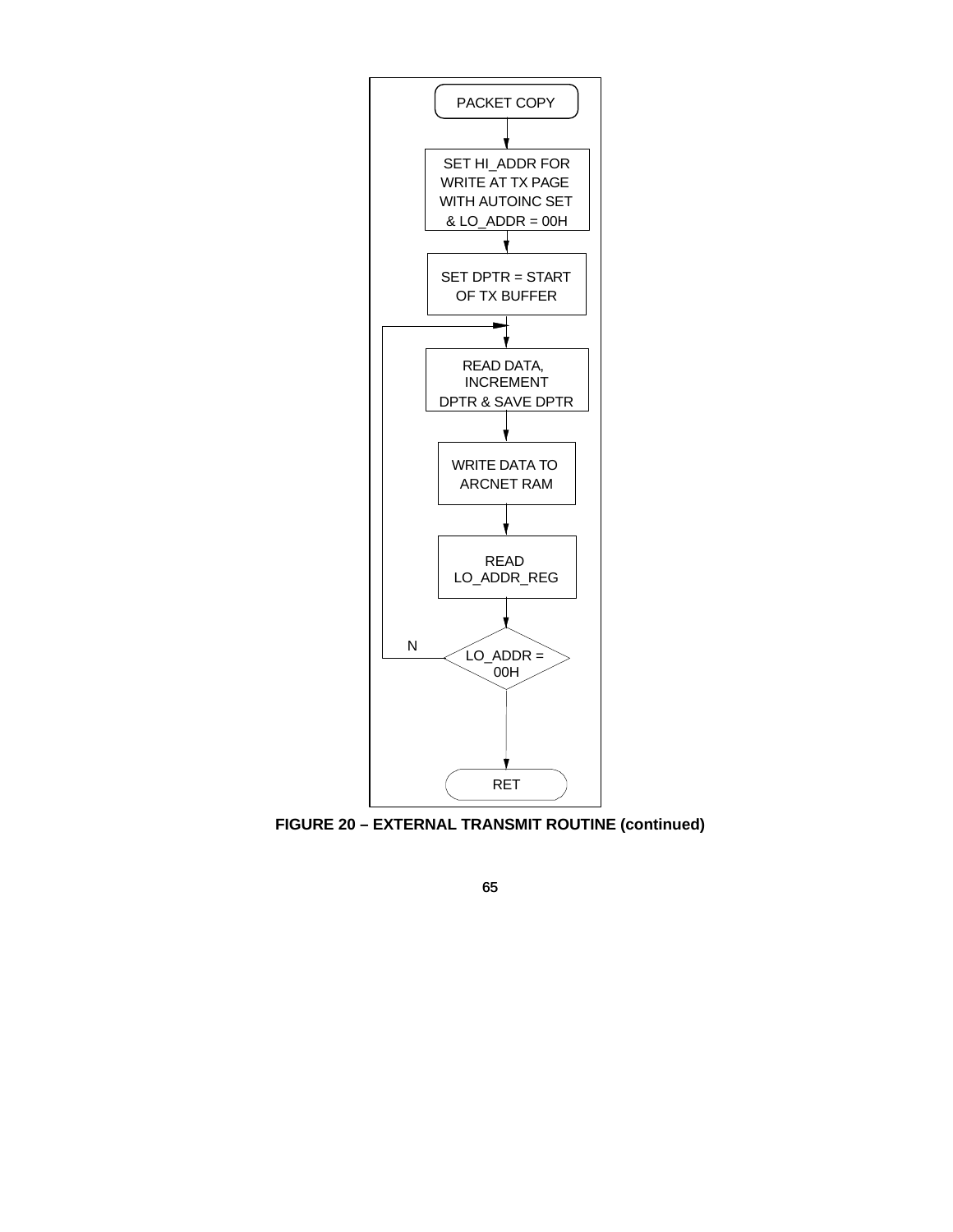# **USING ARCNET DIAGNOSTICS TO OPTIMIZE YOUR SYSTEM**

## **EXcessive Negative ACKnowledgement (EXNACK) Loops**

Under certain conditions (node failure for example), a particular node's receiver may not become available. This will result in a NACK to FBE response each time the transmitter attempts to transmit a message. This can continue endlessly without CPU intervention and degrade network performance. In order to handle such failures, the COM20051 incorporates an EXNACK interrupt that will signal the CPU that it has made a specified number of Free Buffer requests which have not been acknowledged. The limit is specified by the 4NACKS bit of the Setup register of the ARCNET core. The default value is 128 re-tries but can be reduced to four by setting the 4NACKS bit. Once the limit is reached, an interrupt is generated by the ARCNET core. Note that FBEs will be issued until the CPU takes appropriate action by either aborting the transmission or continuing to retry.

The EXNACK (EXcessive Negative ACKnowledge) Interrupt handler is a simple procedure. For most applications, the Interrupt handler will abort the transmission by issuing a Disable Transmitter command. A Clear Flags command must be issued to release the interrupt and clear the EXNACK flag. Note that housekeeping should be done to signify to external procedures that the transmission was aborted and is still not pending. Figure 22 shows a typical flowchart of a EXNACK ISR.

## **Generating Network Maps**

Most applications will require a table of existing nodes to be stored somewhere in the system for system administration and maintainence (it is usually the master node). The DUPID, TENTID, and New Next ID features are used to generate the Network Map. The map is generated by

synchronizing the node to the token rotation time using the DUPID feature. Whenever a node is part of the network the DUPID bit will set when the node's receiver detects its own transmit activity in response to receipt of the token. Reading the Diagnostic Status register resets the DUPID bit. Resetting the bit and polling until the DUPID is set will synchronize the node the token rotation time. At this time a node ID value is programmed into the TENTID register. *Wait for the Token or the Recon bits to be set and clear Tent-ID bit. Then wait again for the Tent-ID bit to be set during one token rotation time.* This process should continure until all node ID values have been accounted for. There is one case in which the TENTID does not function. The TENTID detector cannot detect the node ID to which the node is passing the token. This is because the ARCNET core operates in a halfduplex mode thus blocking the recevier while it is transmitting the token. After compiling a node ID table using the TENTID feature, the Next ID register can be read to find out the missing ID value.

In order to keep the map updated, the New Next ID feature can be used to indicate changes in the network. The New Next ID feature will interrupt the processor any time the Next ID register is updated. This occurs whenever a node drops (causing a mini-recon) or when a node joins the network (causing a full recon). Whenever the Next ID interrupt is generated, a message should be sent to the Master node identifying a change in the network. The Master node can then update the network map accordingly.

#### Network Mapping While Off-Line

The previous mapping algorithm described a fast method of building a network map while on-line (being an active part of the network). Often it is desirable to build a map while off-line. A similar algorithm is used, but instead of using the TENTID feature the DUPID feature is used and the new node IDs are programmed into the node ID register. Since the node is not an active part of the network, there is no reliable method of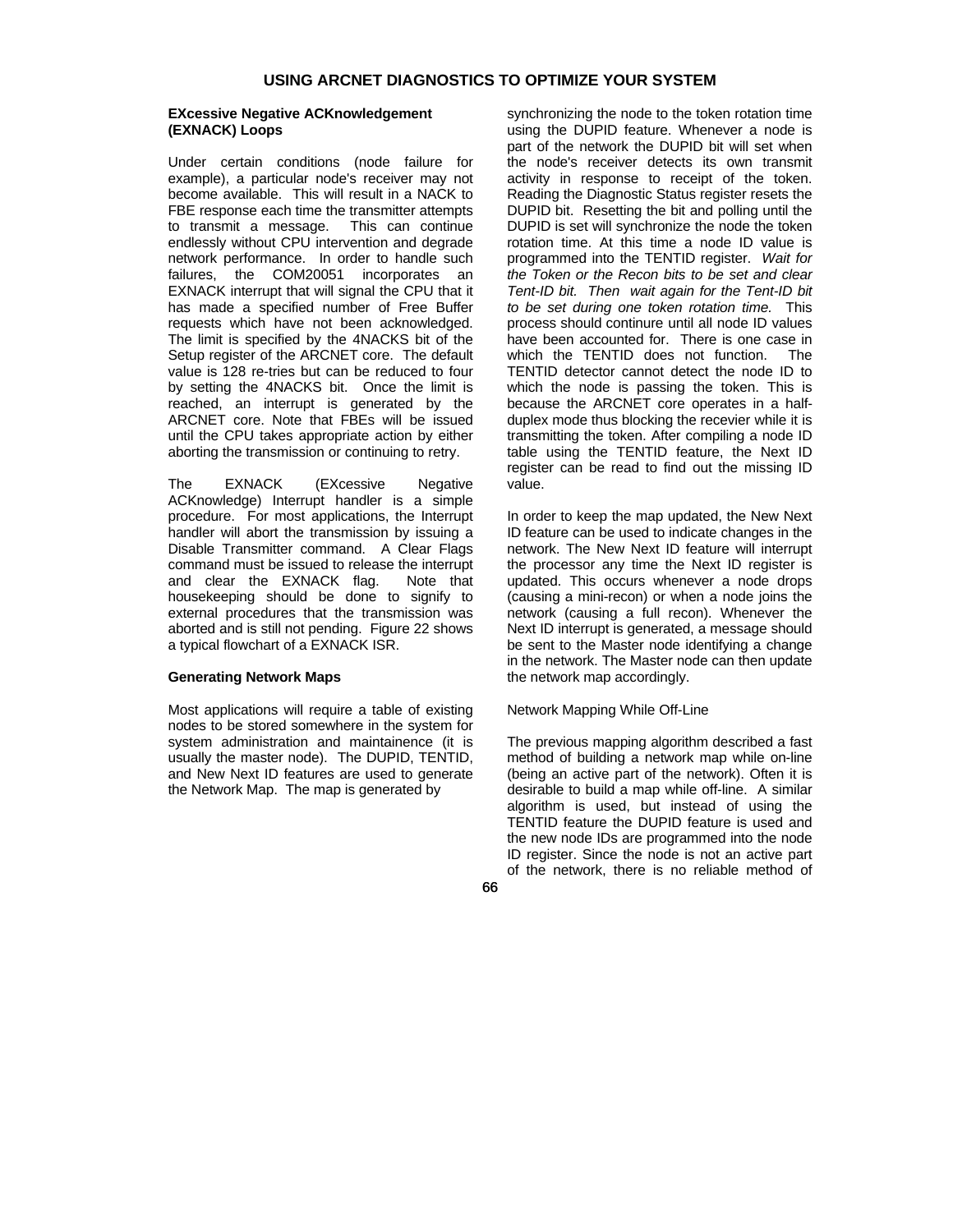initially timing the token rotation. In order to find an existing ID to time the rotation, an 840ms timer is used. At the end of the 840ms, the DUPID is checked. If it is set then the node ID value exists and can be used as a fake ID

(remember the node is not on the network). That first ID value remains in the node ID register and the above algorithm is used to determine the remainder of the ID values.



**FIGURE 21 – EXCESSIVE NACK INTERRUPT SERVICE ROUTINE**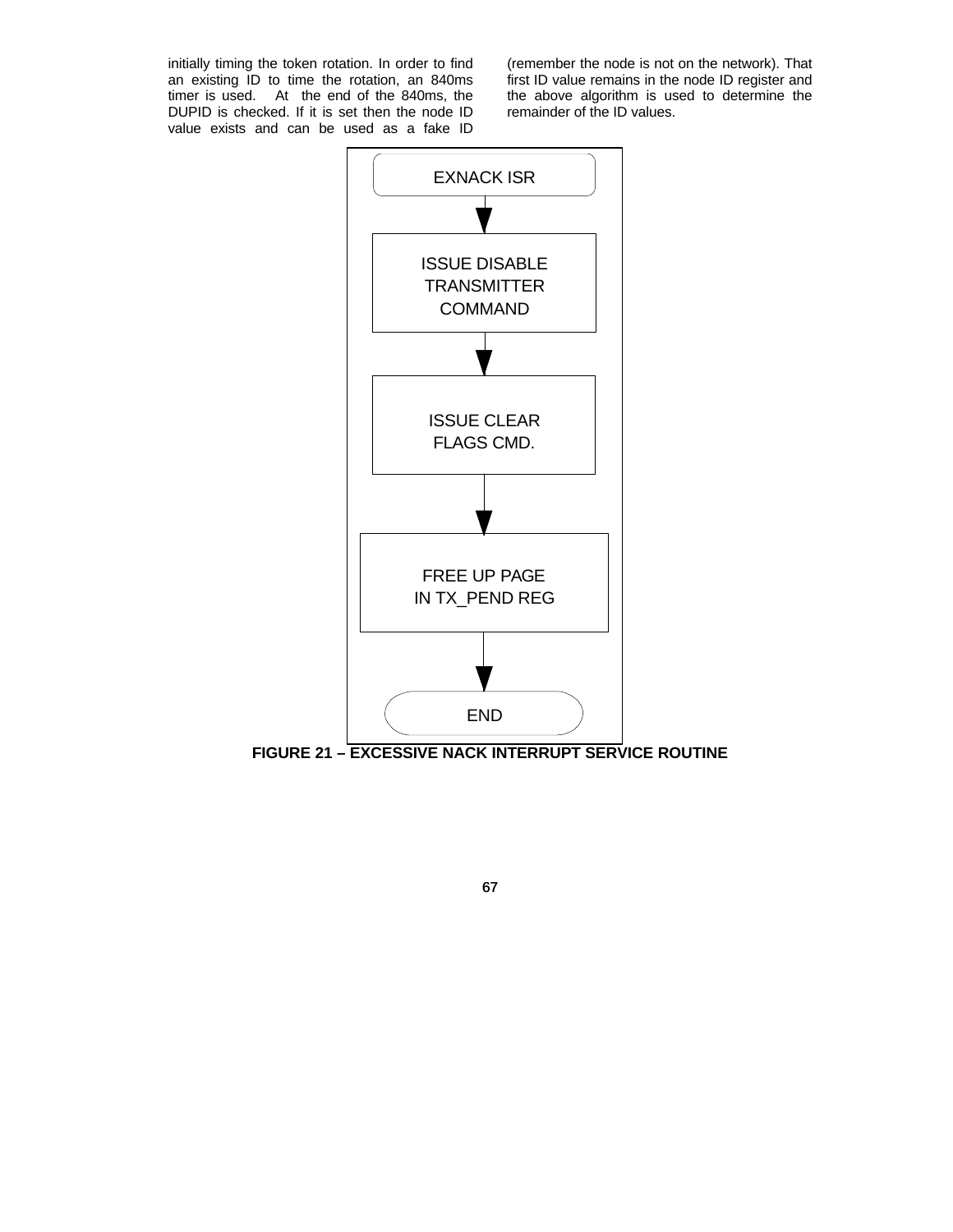

**FIGURE 22A – ONLINE NETWORK MAPPING ROUTINE**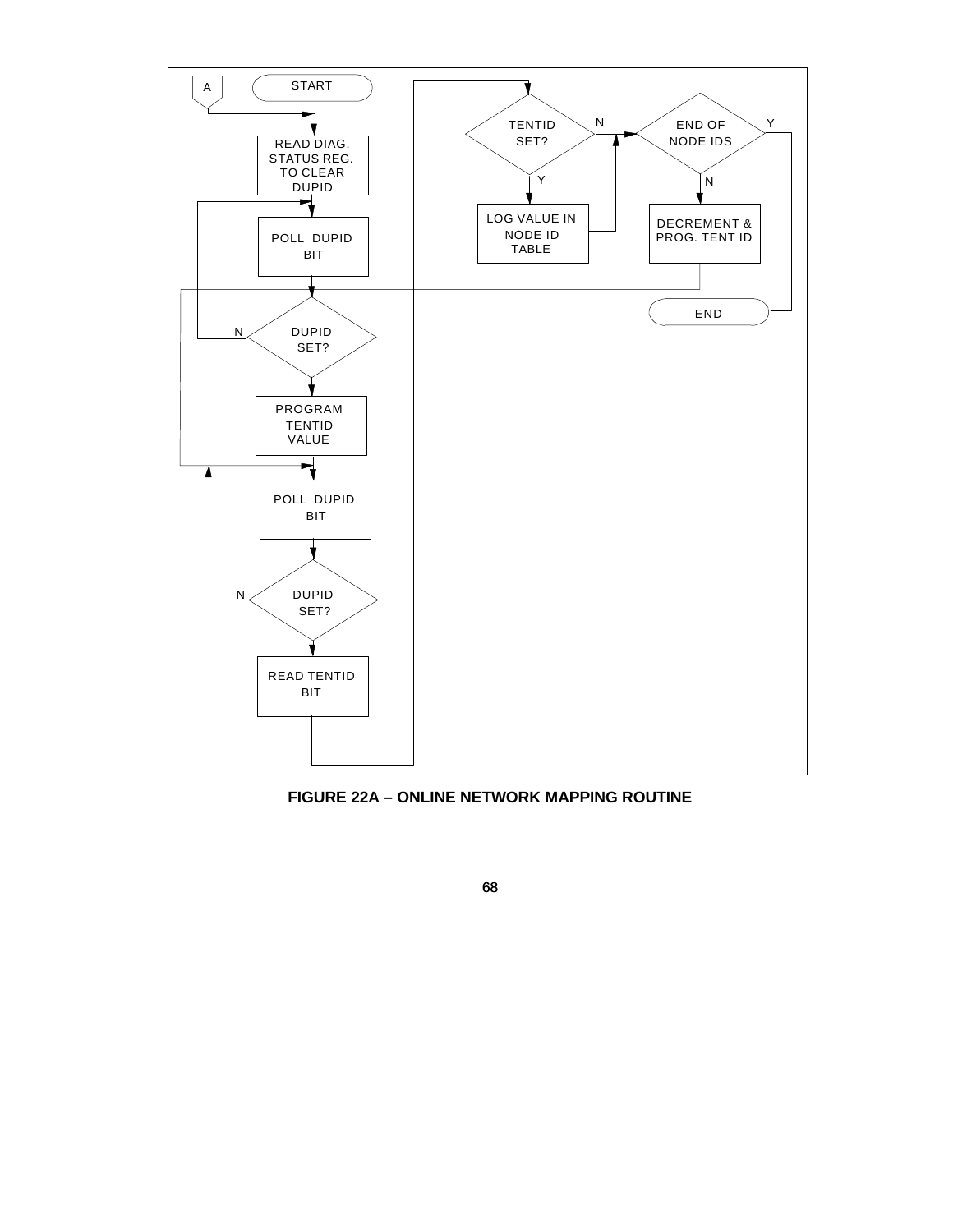

**FIGURE 22B – ADDITIONAL CODE - OFFLINE NETWORK MAPPING ROUTINE**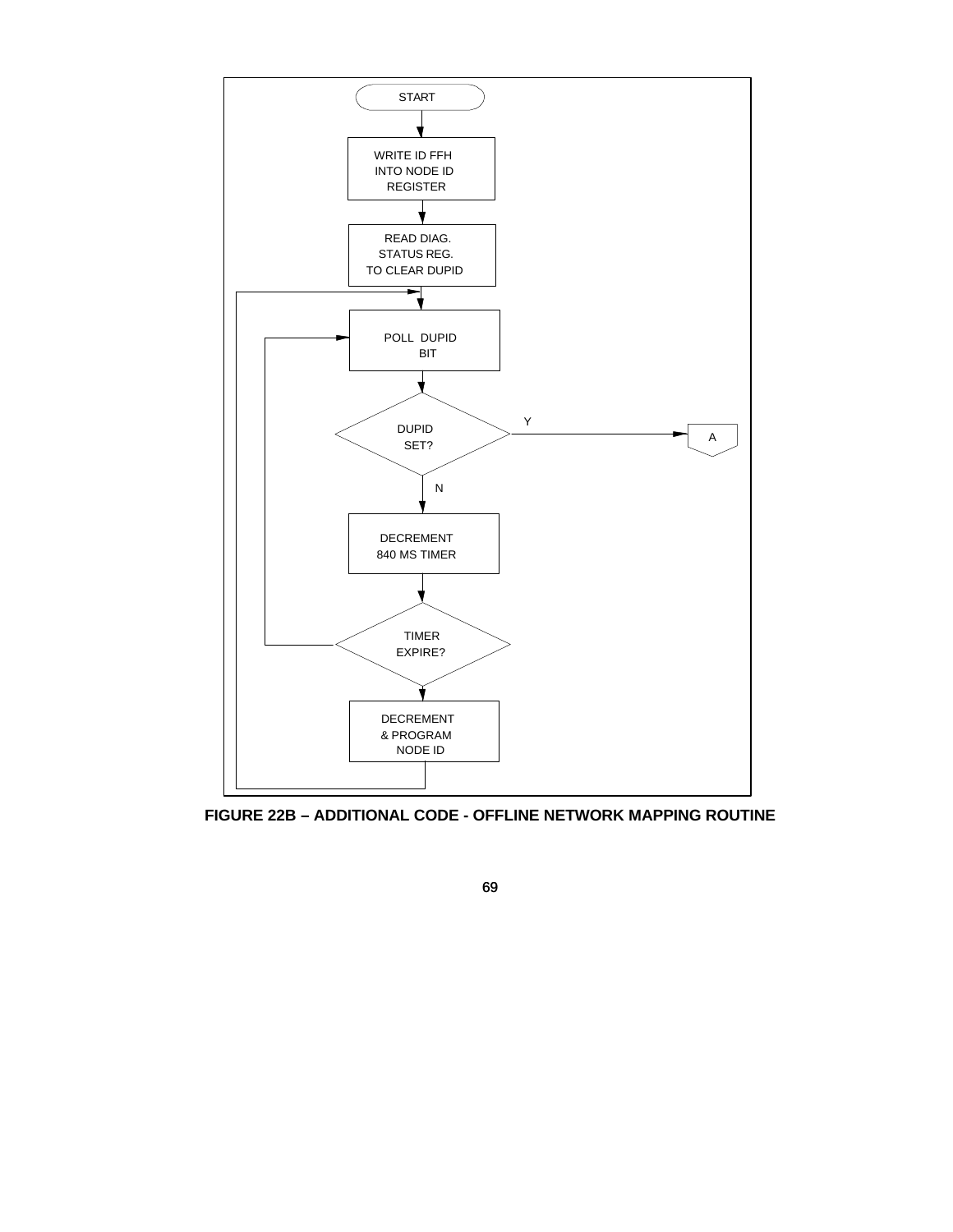## **CABLING THE COM20051**

The COM20051 supports several types of cables and cable interfaces in either bus or star topologies. The following is a list of

media transceivers, supported media, and supported topologies:

| <b>TRANSCEIVER</b> | <b>ALLOWED</b><br><b>TOPOLOGIES</b> | MAX.<br>DIST.     | MAX.<br><b>NODE</b> | <b>ISOLATION</b><br><b>VOLTAGE</b> | <b>SUPPORTED</b><br><b>MEDIA</b> |
|--------------------|-------------------------------------|-------------------|---------------------|------------------------------------|----------------------------------|
| <b>HYC9068</b>     | Star only                           | 2000ft.           | N/A                 | $<$ 500 $V$                        | Coax                             |
| <b>HYC9088</b>     | <b>Bus or Star</b>                  | 1000ft.<br>(Coax) | 8                   | $<$ 500 $V$                        | Coax                             |
|                    |                                     | 400ft.<br>(TP)    | 10                  |                                    | Twisted<br>Pair (TP)             |
| RS-485             | <b>Bus</b>                          | 900ft.            | 32                  | 15V<br>D.C.<br>Coupled             | <b>Twisted Pair</b>              |
| Isolated<br>RS-485 | <b>Bus</b>                          | 700ft.            | 12                  | $2.5$ KV                           | Twisted<br>Pair                  |
| Fiber-Optic        | Star                                | 3Km               | N/A                 | $>2.5$ KV                          | Fiber                            |

**Note: The above figures are for a 2.5 Mbps data rate.** Changing the data rate can significantly increase or decrease the line length and node count.

For more information please refer to TN7-5 RS-485 Cabling Guidelines for the COM20020 Universal Local Area Network Controller (ULANC) and Experimental Procedure for Verifcation of RS-485 Cabling Guidelines or Cabling Alternatives for the COM20020, COM90C66, and COM90C165.

## **Compatability Considerations**

Compatability with existing ARCNET installations is of importance to some designers. The COM20051 is compatible with older ARCNET installations when it is operated in **dipulse mode at 2.5 Mbps using normal**

**timeout values**. It is suggested that the HYC9068 or HYC9088 transceivers be used to maintain compatability. The COM20051 is not compatible with standard ARCNET systems when the device is used in backplane mode. when the reduced timeout features are enabled, or at data rates other than 2.5 Mbps.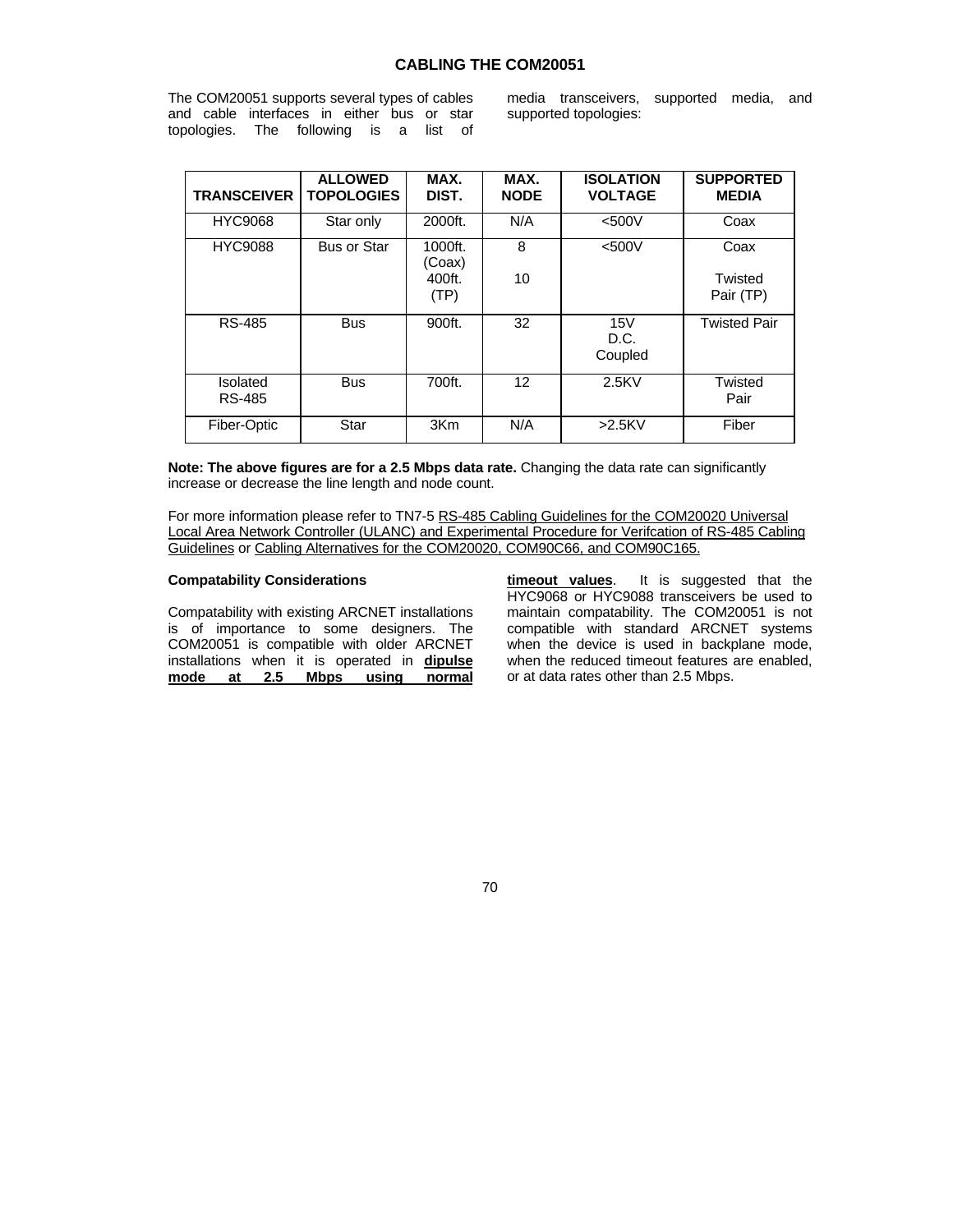# **USING THE COM20051'S EMULATION MODE**

The COM20051 is unique among special purpose 8051 based devices in that it can be used in conjunction with a standard 16MHz 80C32 ICE. The COM20051 incorporates an Emulate mode that puts the internal microcontroller in a high impedance state so an external processor (like an ICE) can access the internal ARCNET core through the COM20051's pins. The ICE should be connected in parallel to the COM20051 as shown in Figure 24. The ICE should operate off of its internal oscillator.



# **FIGURE 23 – CONNECTIONS FOR EMULATION MODE**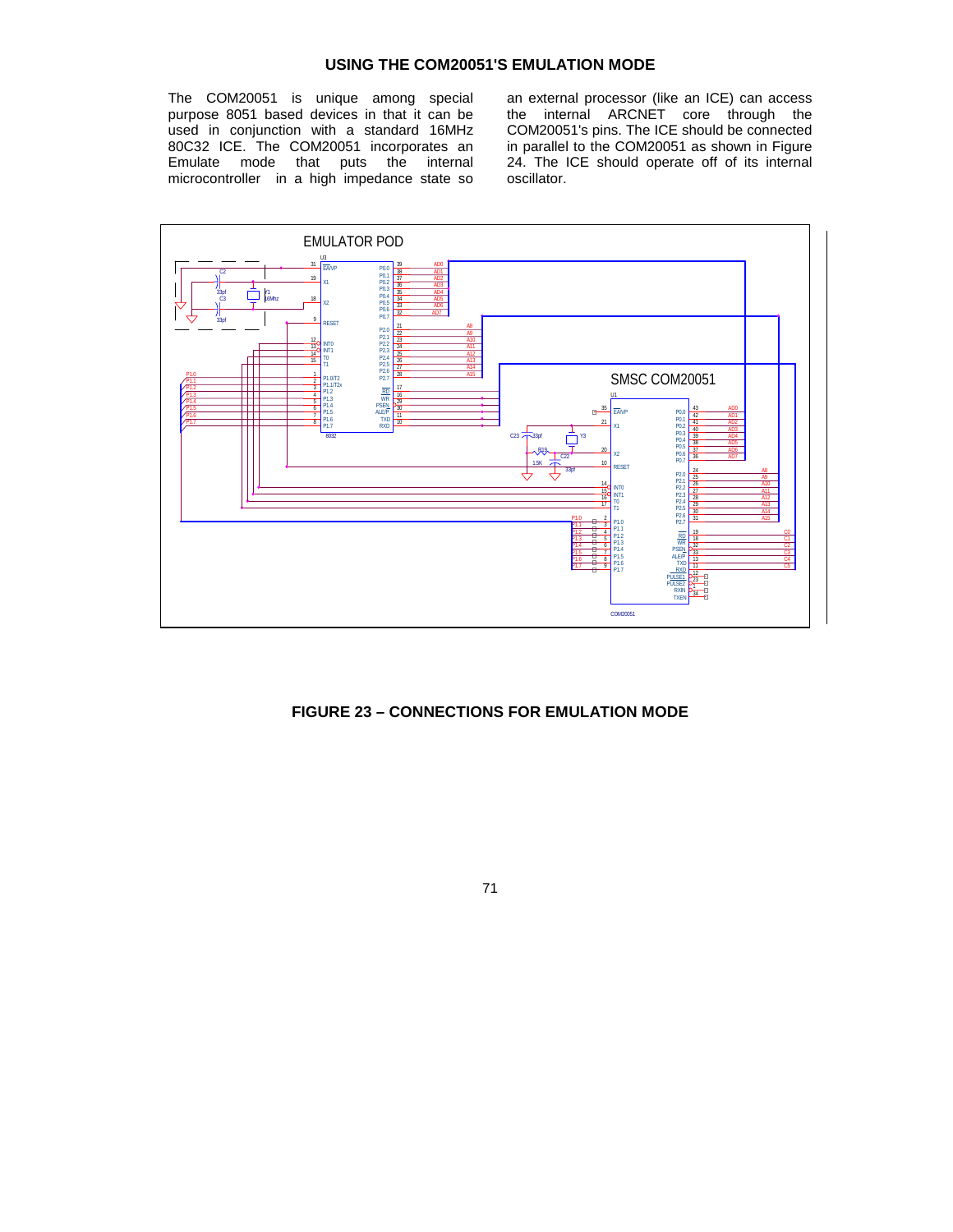# **OPERATIONAL DESCRIPTION**

# **MAXIMUM GUARANTEED RATINGS**\*

\*Stresses above those listed may cause permanent damage to the device. This is a stress rating only and functional operation of the device at these or any other condition above those indicated in the operational sections of this specification is not implied.

**NOTE:** When powering this device from laboratory or system power supplies, it is important that the Absolute Maximum Ratings not be exceeded or device failure can result. Some power supplies exhibit voltage spikes or "glitches" on their outputs when the AC power is switched on or off. In addition, voltage transients on the AC power line may appear on the DC output. If this possibility exists it is suggested that a clamp circuit be used.

| <b>PARAMETER</b>                         | <b>SYMBOL</b>                         | <b>MIN</b>        | TYP   | MAX         | <b>UNIT</b> | <b>COMMENT</b>                        |
|------------------------------------------|---------------------------------------|-------------------|-------|-------------|-------------|---------------------------------------|
| Low Output Voltage<br>(Ports 1, 2 and 3, | $\overline{\mathrm{V}}_{\mathrm{OL}}$ |                   |       | 0.3<br>0.45 | V<br>V      | $I_{OL} = 100 \text{ A}$              |
| ALE, PSEN)                               |                                       |                   |       | 1.0         | $\vee$      | $I_{OL} = 1.6 \text{ mA}$             |
|                                          |                                       |                   |       |             |             | $I_{OL} = 3.5 \text{ mA}$             |
| Low Output Voltage                       | $\bar{V}_{OL1}$                       |                   |       | 0.3         | V           | $I_{OL} = 200 \text{ A}$              |
| (Port 0)                                 |                                       |                   |       | 0.45        | V           | $I_{OL} = 3.2 \text{ mA}$             |
|                                          |                                       |                   |       | 1.0         | $\vee$      | $I_{OL} = 7.0 \text{ mA}$             |
| High Output Voltage                      | $\overline{V}_{\text{OH}}$            | $V_{\rm CC}$ -0.3 |       |             | V           | $I_{OH} = -10 \text{ A}$              |
| (Ports 1, 2 and 3,                       |                                       | $V_{\rm cc}$ -0.7 |       |             | V           | $I_{OH} = -30$ A                      |
| ALE, PSEN)                               |                                       | $V_{\rm cc}$ -1.5 |       |             | $\vee$      | $I_{OH} = -60$ A                      |
| <b>High Output Voltage</b>               | $\bar{V}^{\,}_{OH1}$                  | $V_{\rm cc}$ -0.3 |       |             | V           | $I_{OH} = -200 \text{ A}$             |
| (Port 0 in External                      |                                       | $V_{\rm cc}$ -0.7 |       |             | V           | $I_{OH} = -3.2 \text{ mA}$            |
| <b>Bus</b><br>Mode)                      |                                       | $V_{\rm cc}$ -1.5 |       |             | $\vee$      | $I_{OH} = -7.0 \text{ mA}$            |
| Input Leakage Current                    | ι,                                    |                   | .02 A | $±10 \mu A$ | V           | 0 < V <sub>IN</sub> < V <sub>CC</sub> |
| <b>RST Pulldown</b>                      | <b>RRST</b>                           | 50K               |       |             | Ω           |                                       |
| Resistor                                 |                                       |                   |       |             |             |                                       |
| Pin Capacitance                          | <b>CIO</b>                            |                   | 10    |             | pF          |                                       |
| Power Supply Current                     | $I_{\rm CC}$                          |                   |       | 50          | mA          |                                       |
| Low Input Voltage<br>(XTAL1)             | $\overline{V}_{IL2}$                  |                   |       | 1.0         | $\vee$      |                                       |

# $\overline{\text{DC}}$  **ELECTRICAL CHARACTERISTICS**  $(T_A = 0 \text{ C}$  - 70 C, V<sub>CC</sub> = 5.0V ± 10%, V<sub>SS</sub> = 0V)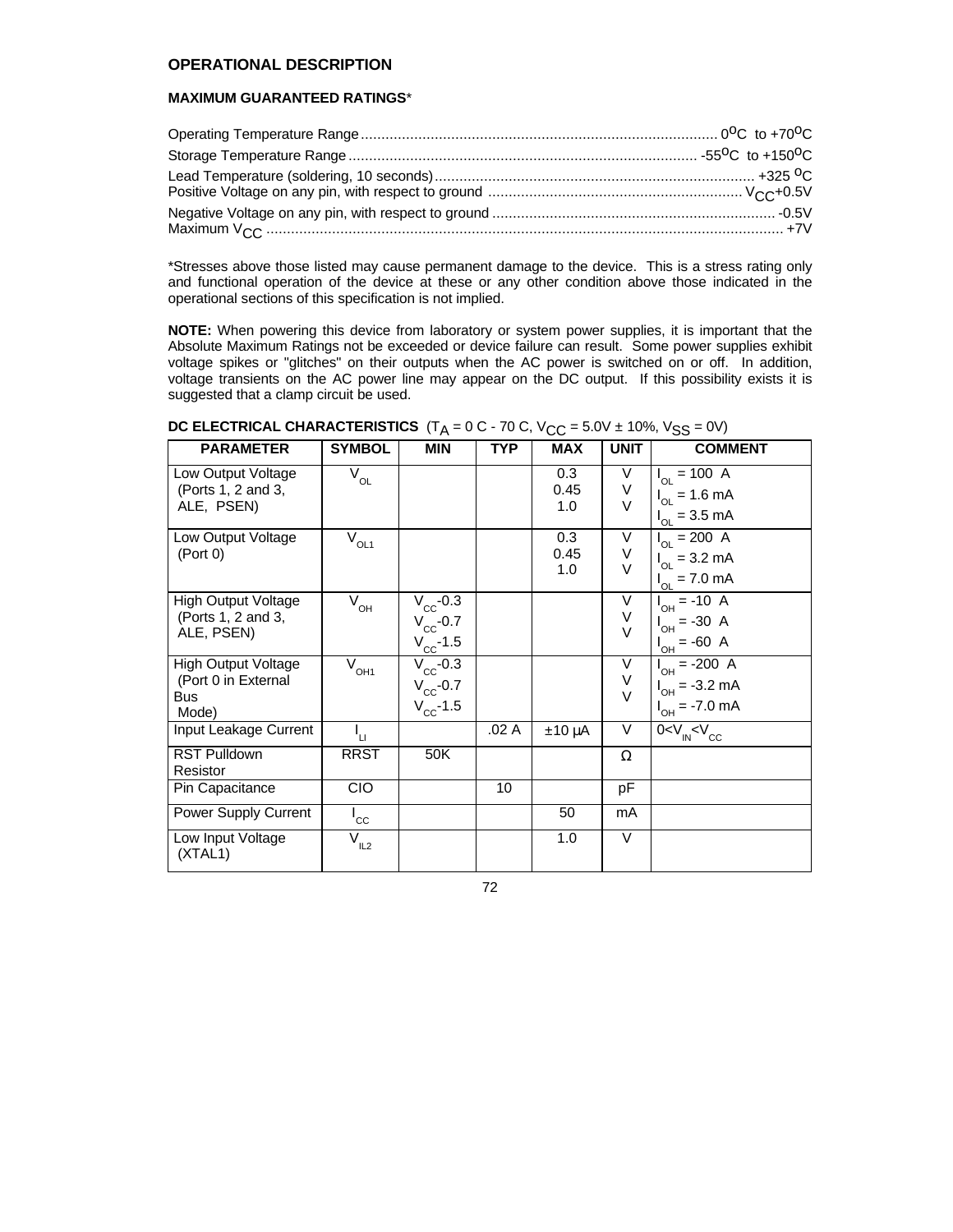| <b>PARAMETER</b>                                                          | <b>SYMBOL</b>                                    | <b>MIN</b> | <b>TYP</b> | <b>MAX</b> | <b>UNIT</b> | <b>COMMENT</b>               |
|---------------------------------------------------------------------------|--------------------------------------------------|------------|------------|------------|-------------|------------------------------|
| High Input Voltage                                                        | $\overline{V}_{I\!H\!Z}$                         | 4.0        |            |            | $\vee$      |                              |
| Low to High Threshold<br>Input Voltage<br>(RESET,<br>RXIN)                | $\overline{V}_{\text{ILH}}$                      |            | 1.8        |            | $\vee$      | Schmitt Trigger @ 5V         |
| High to Low Threshold<br>Input Voltage<br>(RESET,<br>RXIN)                | $\overline{\mathsf{V}}_{_{\mathsf{I\!H\!I\!L}}}$ |            | 1.2        |            | $\vee$      | Schmitt Trigger @ 5V         |
| Low Output Voltage<br>(PULSE1 in Normal<br>Mode, PULSE2,<br>TXEN)         | V<br>OL3                                         |            |            | 0.4        | $\vee$      | $= 4mA$<br>I <sub>SINK</sub> |
| <b>High Output Voltage</b><br>(PULSE1 in Normal<br>Mode, PULSE2,<br>TXEN) | $\overline{V}_{\text{OH3}}$                      | 2.4        |            |            | $\vee$      | $= 2mA$<br>SOURCE            |
| Low Output Voltage<br>(PULSE1 in<br>Backplane<br>Mode)                    | $\bar{V}_{OL4}$                                  |            |            | 0.5        | $\vee$      | $I_{SINK} = 48mA$            |
| <b>Output Capacitance</b><br>(PULSE1 in<br>Backplane<br>Mode)             | $\rm{C_{OUT2}}$                                  |            |            | 400        | pF          |                              |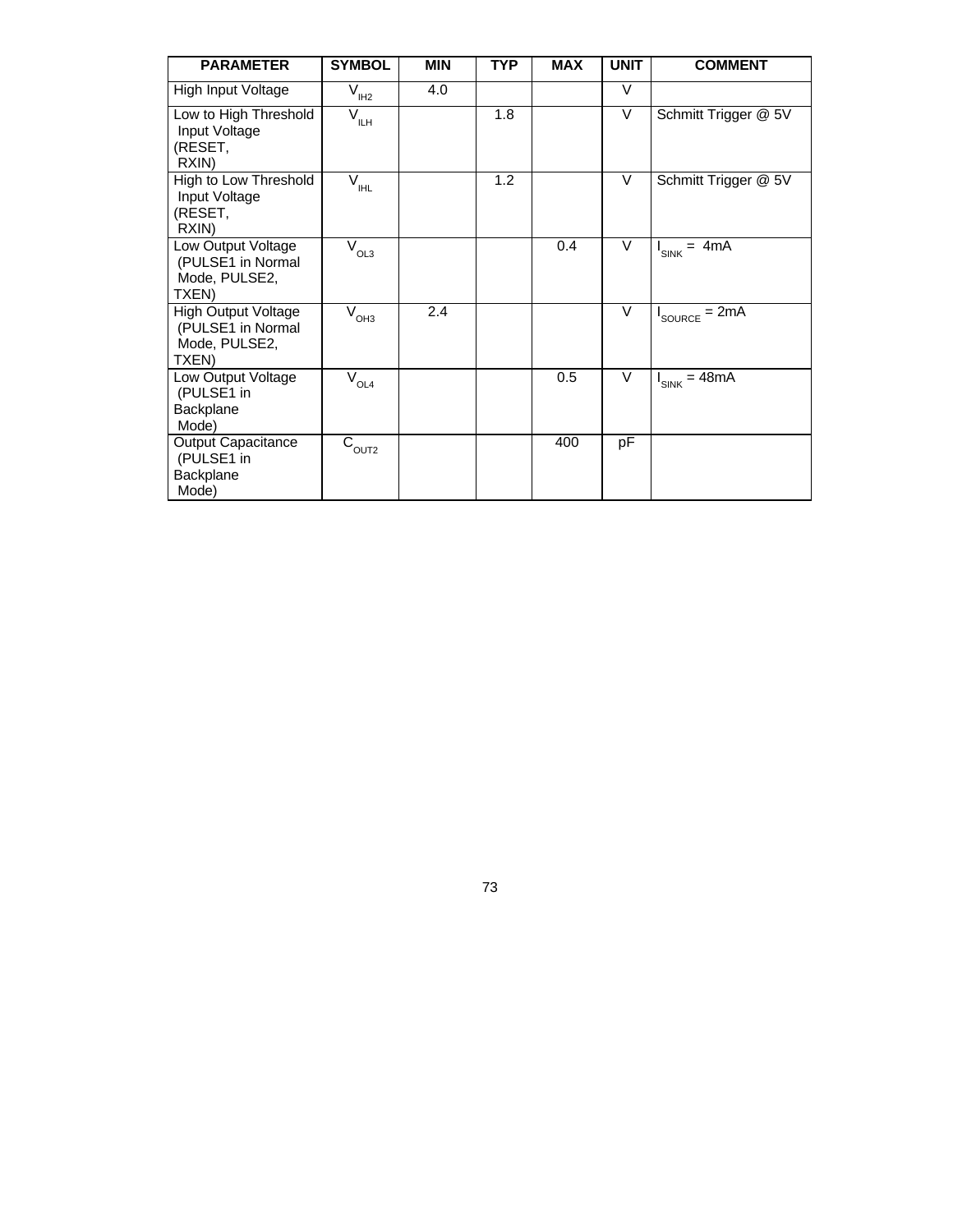## **TIMING DIAGRAMS**



**FIGURE 24 – EXTERNAL PROGRAM MEMORY READ CYCLE**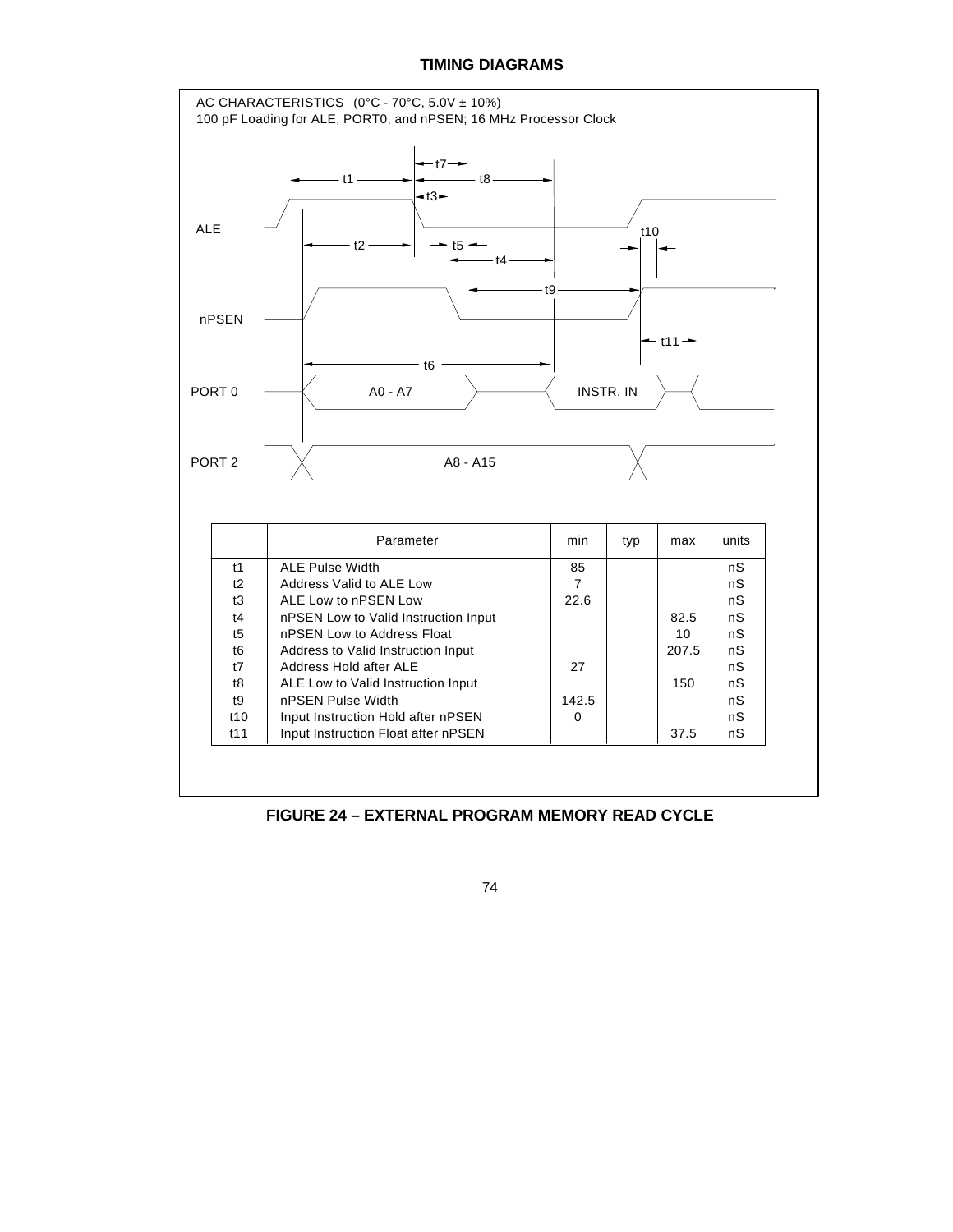

**FIGURE 25 – EXTERNAL DATA MEMORY READ CYCLE**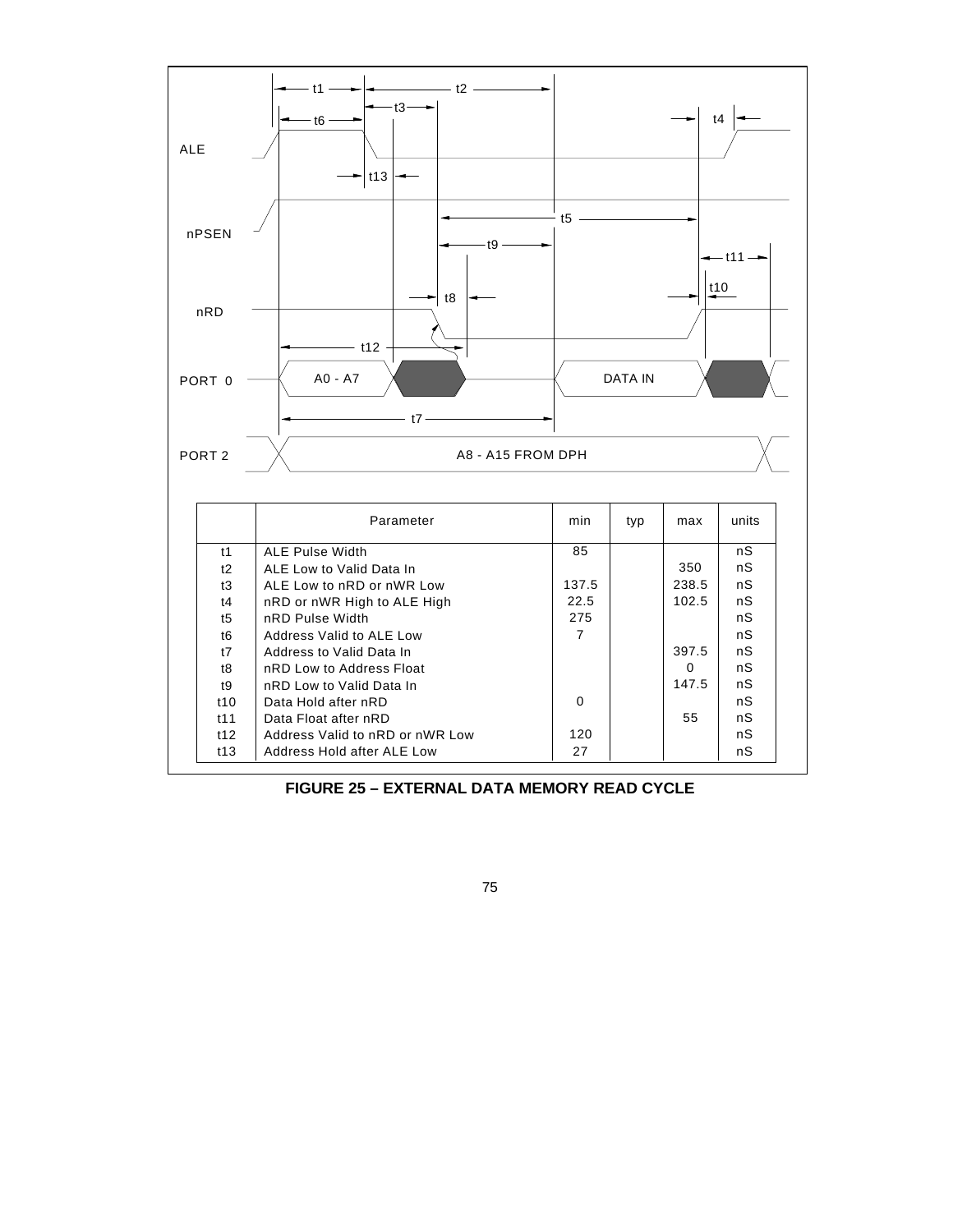

**FIGURE 26 – EXTERNAL DATA MEMORY WRITE CYCLE**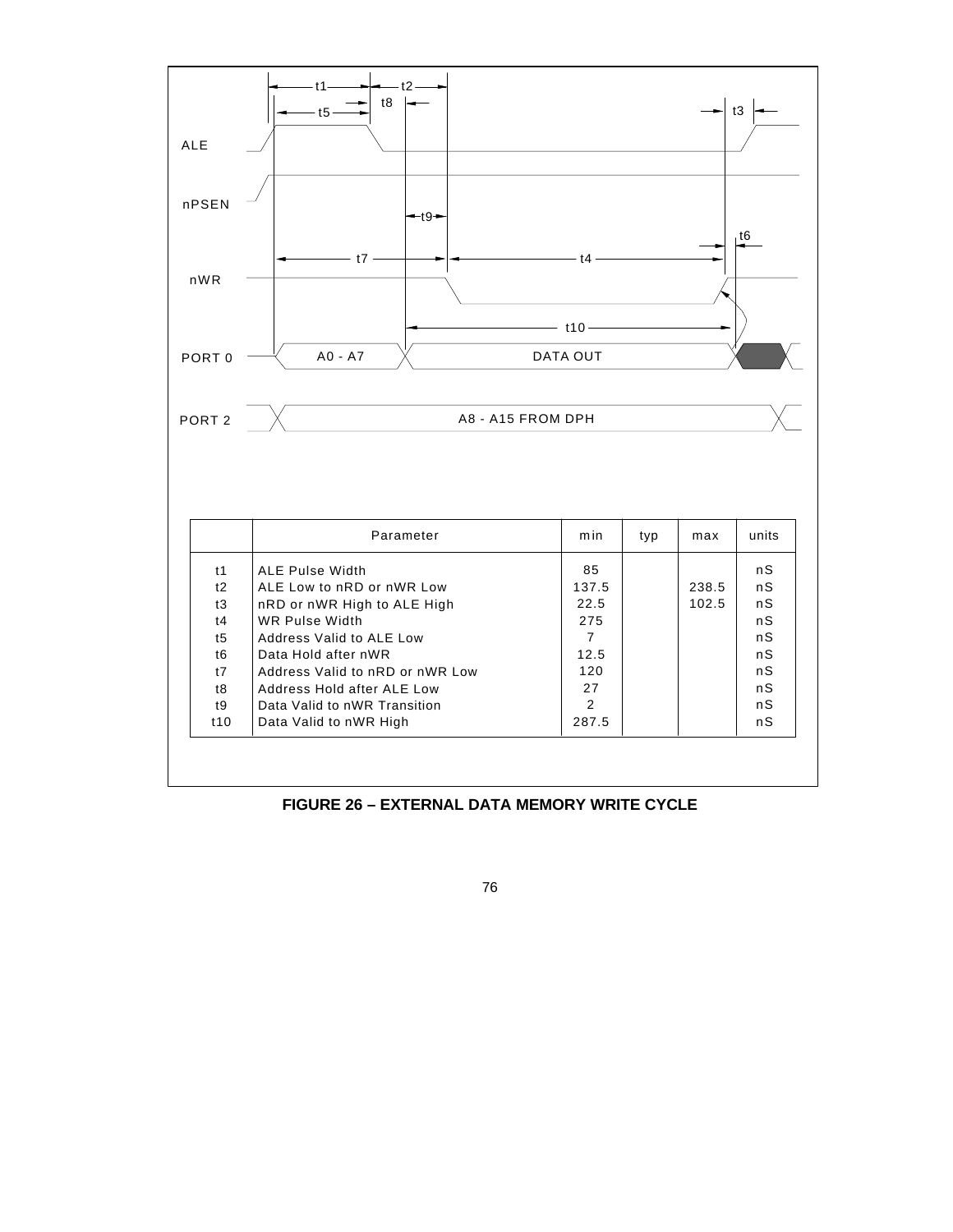

## **FIGURE 27 – NORMAL MODE TRANSMIT OR RECEIVE TIMING (These signals are to and from the Hybrid)**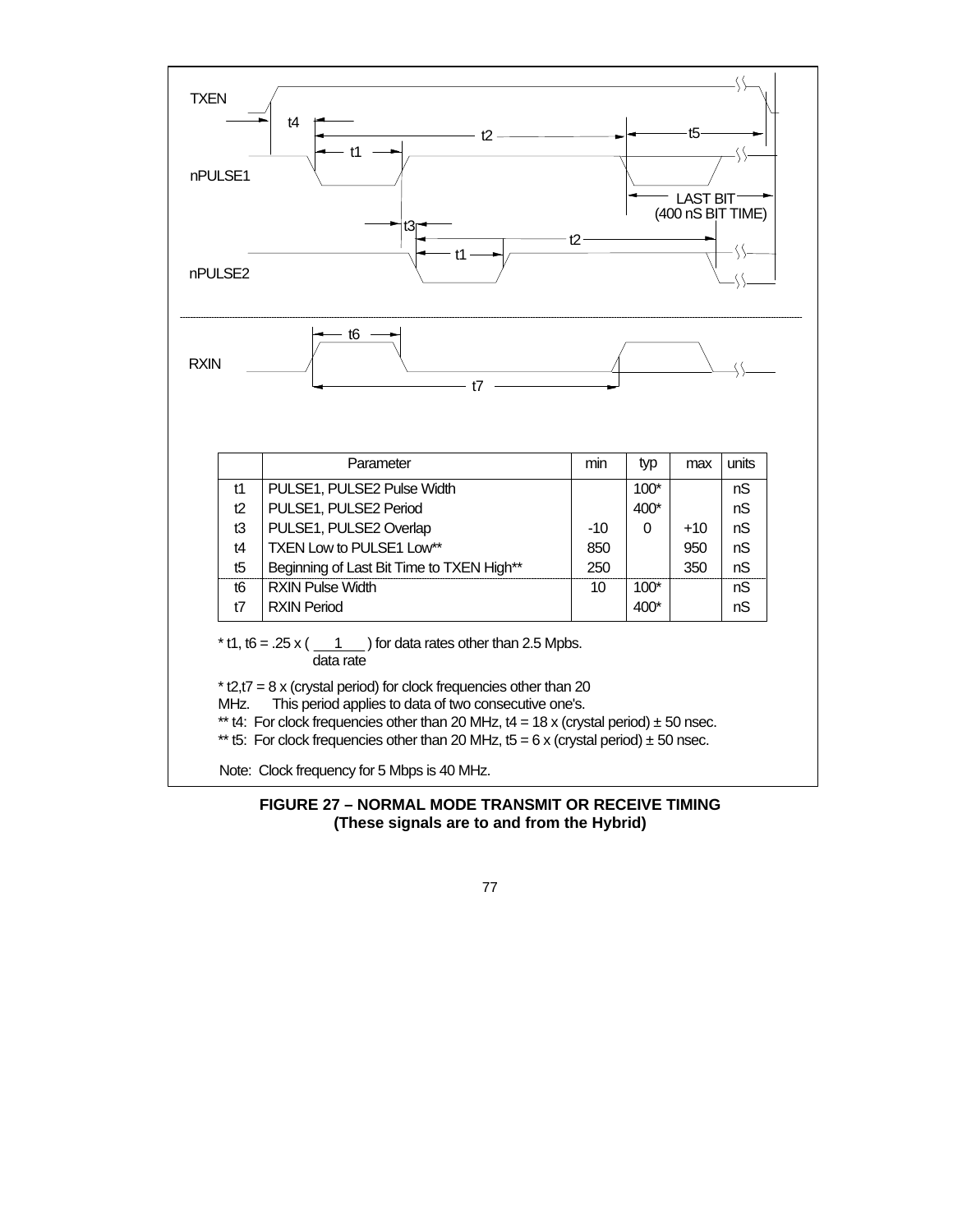

**FIGURE 28 – BACKPLANE MODE TRANSMIT OR RECEIVE TIMING (These signals are to and from the differential driver or the cable)**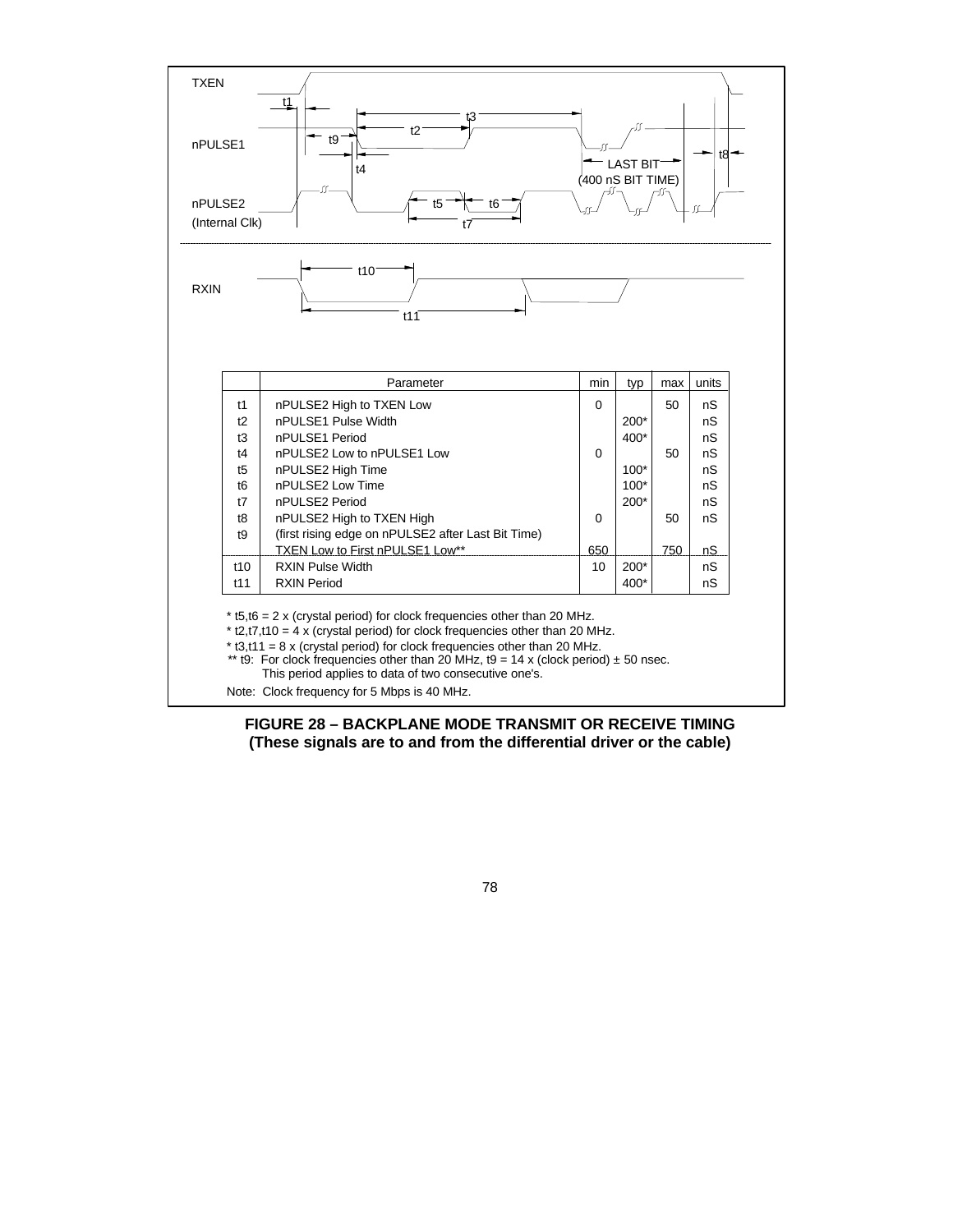| XTAL1 |                      | t2                                                                                                  | tЗ                   |     |           |                              |
|-------|----------------------|-----------------------------------------------------------------------------------------------------|----------------------|-----|-----------|------------------------------|
|       |                      | Parameter                                                                                           | min                  | typ | max       | units                        |
|       | t1<br>t2<br>t3<br>t4 | Input Clock High Time<br>Input Clock Low Time<br>Input Clock Period<br><b>Input Clock Frequency</b> | 10<br>10<br>25<br>10 |     | 125<br>40 | nS<br>nS<br>nS<br><b>MHz</b> |

**FIGURE 29 – TTL INPUT TIMING ON XTAL1 PIN**



**FIGURE 30 – RESET AND INTERRUPT TIMING**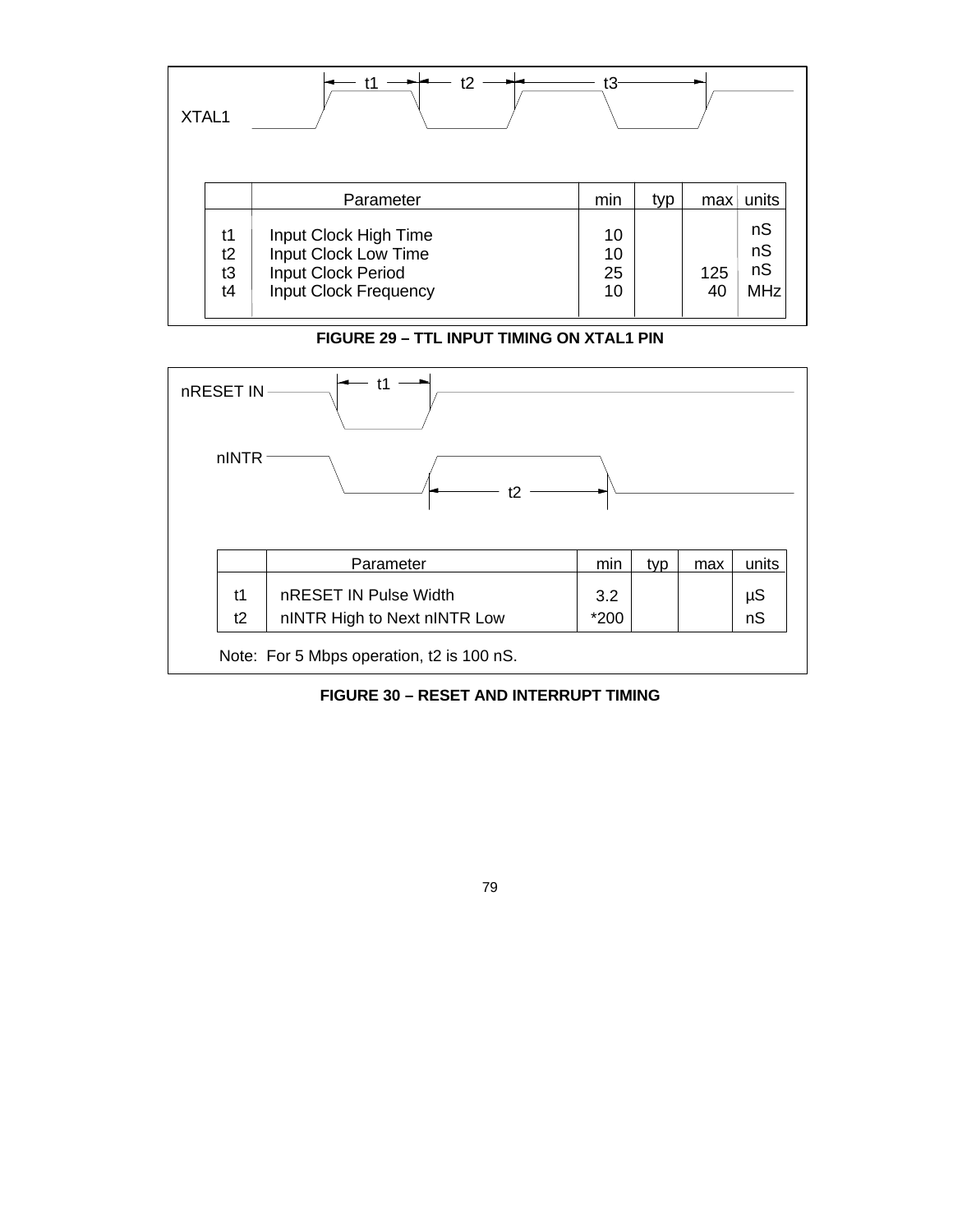

**FIGURE 31 – 44 PIN PLCC PACKAGE DIMENSIONS**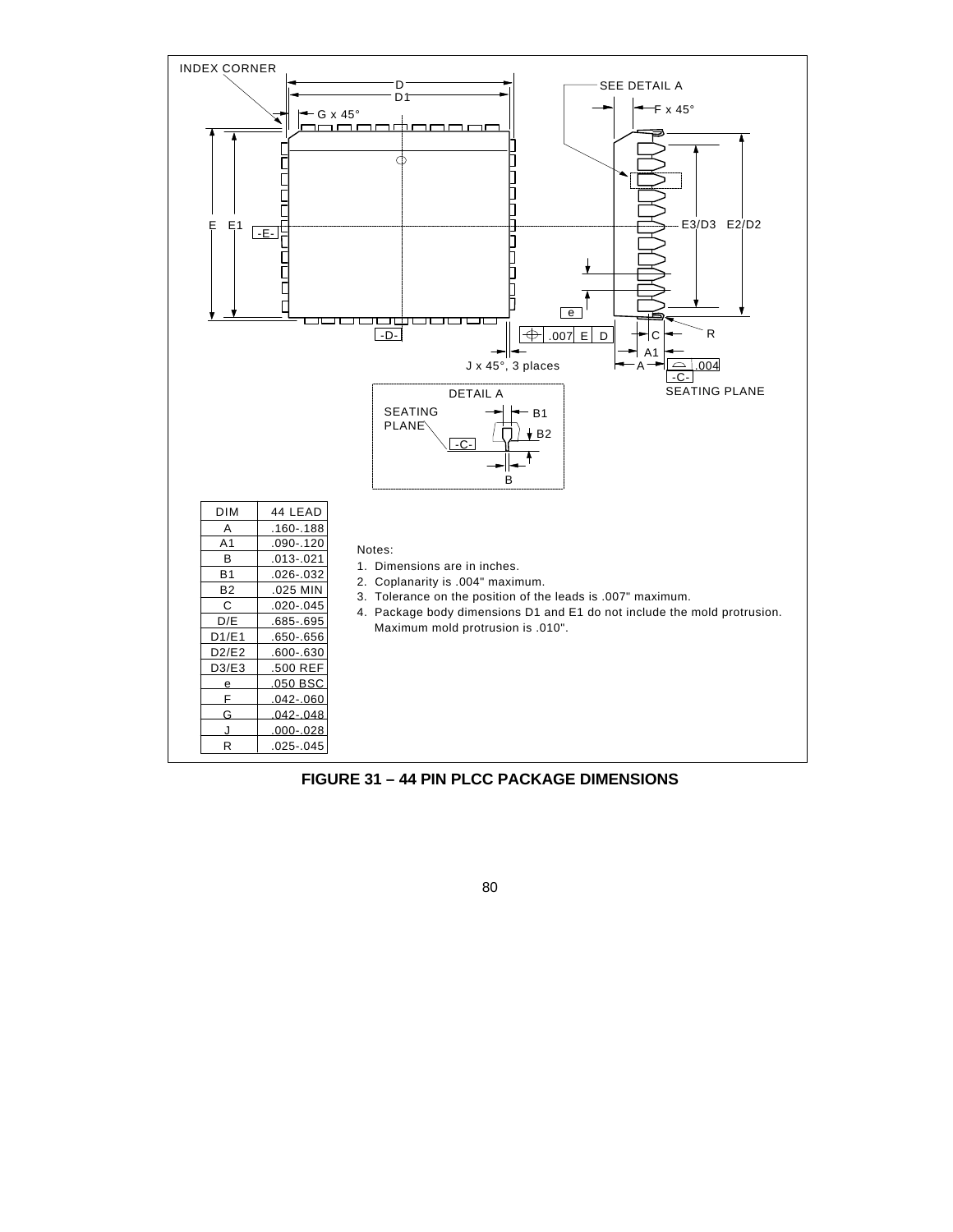## **COM20051 ERRATA SHEET**

| <b>PAGE</b>     | <b>SECTION/FIGURE/ENTRY</b>                               | <b>CORRECTION</b>                    | <b>DATE</b><br><b>REVISED</b> |
|-----------------|-----------------------------------------------------------|--------------------------------------|-------------------------------|
| 1               | <b>Features/General Description</b>                       | See Italicized Text                  | 3/12/96                       |
| 4               | Overview                                                  | peer/peer changed to<br>peer-to-peer | 3/12/96                       |
| $\overline{5}$  | Description of Pin Functions/Pin No. 34 & 35              | See Italicized Text                  | 3/12/96                       |
| $\overline{7}$  | <b>Basic Architecture</b>                                 | See Italicized Text                  | 3/12/96                       |
| 8               | <b>Address Decoding</b>                                   | See Italicized Text                  | 3/12/96                       |
| 9               | <b>Address Decode Register</b>                            | See Italicized Text                  | 3/12/96                       |
| 10              | <b>ARCNET Network Core</b>                                | See Italicized Text                  | 3/12/96                       |
| 11              | Figure 3/See Note                                         | See Italicized Text                  | 3/12/96                       |
| 12 & 14         | Network Protocol/Network Reconfiguration                  | See Italicized Text                  | 3/12/96                       |
| 13              | Figure 4                                                  | See Italicized Text                  | 3/12/96                       |
| 14              | <b>All Sections</b>                                       | See Italicized Text                  | 3/12/96                       |
| 15              | <b>All Sections</b>                                       | See Italicized Text                  | 3/12/96                       |
| $\overline{16}$ | <b>All Sections</b>                                       | See Italicized Text                  | 3/12/96                       |
| 17              | Figure 5                                                  | See Italicized Text                  | 3/12/96                       |
| 18              | <b>System Description/All Sections</b>                    | See Italicized Text                  | 3/12/96                       |
| 21              | <b>All Sections</b>                                       | See Italicized Text                  | 3/12/96                       |
| 23              | Figure 9                                                  | See Italicized Text                  | 3/12/96                       |
| 24              | <b>Arcnet Core Functional Description/All</b><br>Sections | See Italicized Text                  | 3/12/96                       |
| 25              | Table 3/New Table                                         | See Italicized Text                  | 3/12/96                       |
| 28              | <b>All Sections</b>                                       | See Italicized Text                  | 3/12/96                       |
| 29              | <b>All Sections</b>                                       | See Italicized Text                  | 3/12/96                       |
| 30              | Table 7                                                   | See Italicized Text                  | 3/12/96                       |
| $\overline{34}$ | Table 12                                                  | See Italicized Text                  | 3/12/96                       |
| 36              | Table 13                                                  | See Italicized Text                  | 3/12/96                       |
| 39              | Transmit Sequence                                         | See Italicized Text                  | 3/12/96                       |
| 41              | <b>Transmit Sequence</b>                                  | See Italicized Text                  | 3/12/96                       |
| 42              | <b>Command Chaining</b>                                   | See Italicized Text                  | 3/12/96                       |
| 45              | Internal Reset Logic                                      | See Italicized Text                  | 3/12/96                       |
| 47              | Last Paragraph                                            | See Italicized Text                  | 3/12/96                       |
| 66              | <b>Generating Network Maps</b>                            | See Italicized Text                  | 3/12/96                       |